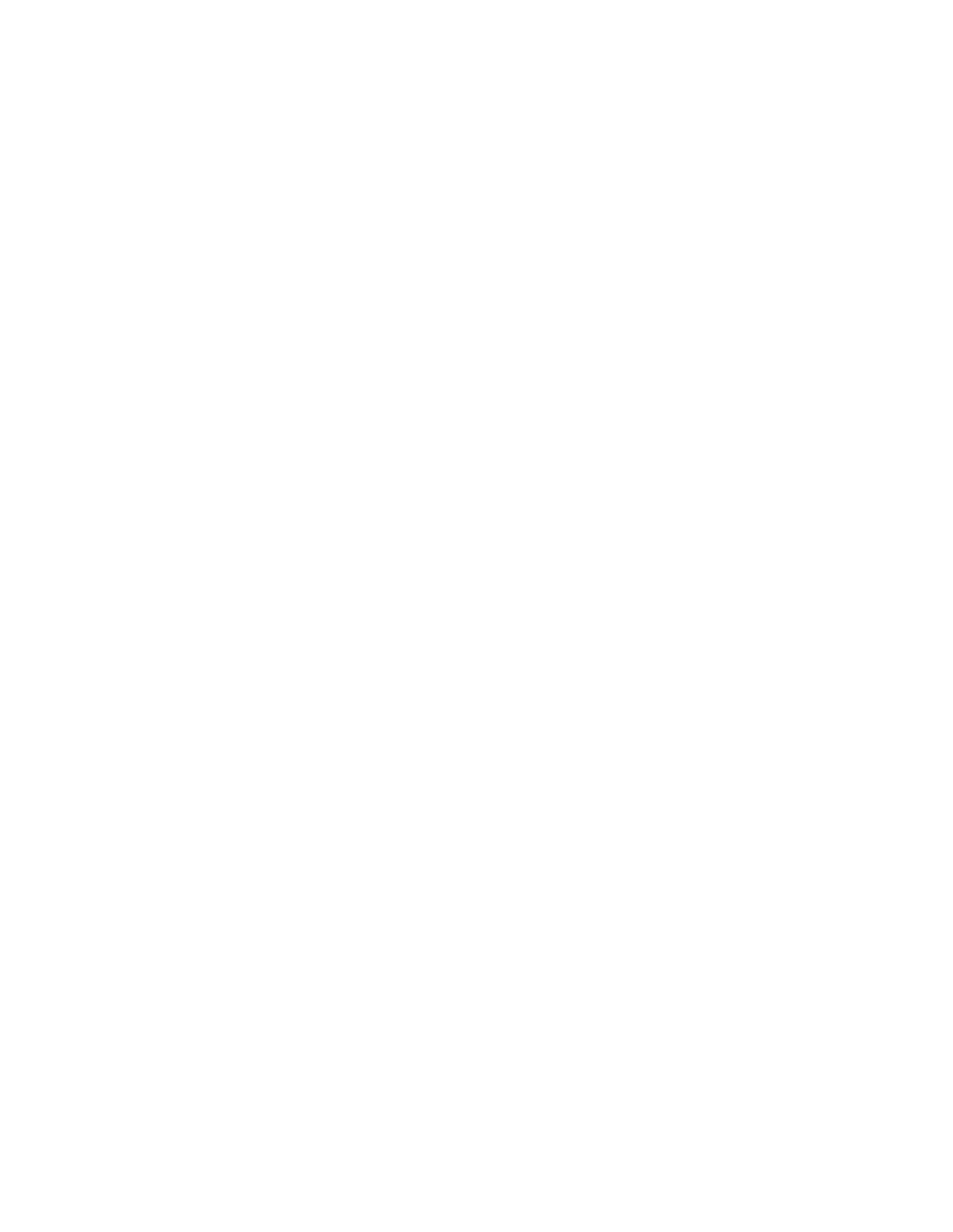DHS Qualitative Studies No. 14

## **Integrating Family Planning and VCT Services in Ethiopia: Experiences of Health Care Providers**

P. Stanley Yoder Macro International Inc. Calverton, MD USA

Yared Amare Consultant Addis Ababa, Ethiopia

September 2008

The authors' views expressed in this publication do not necessarily reflect the views of the United States Agency for International Development or the United States Government.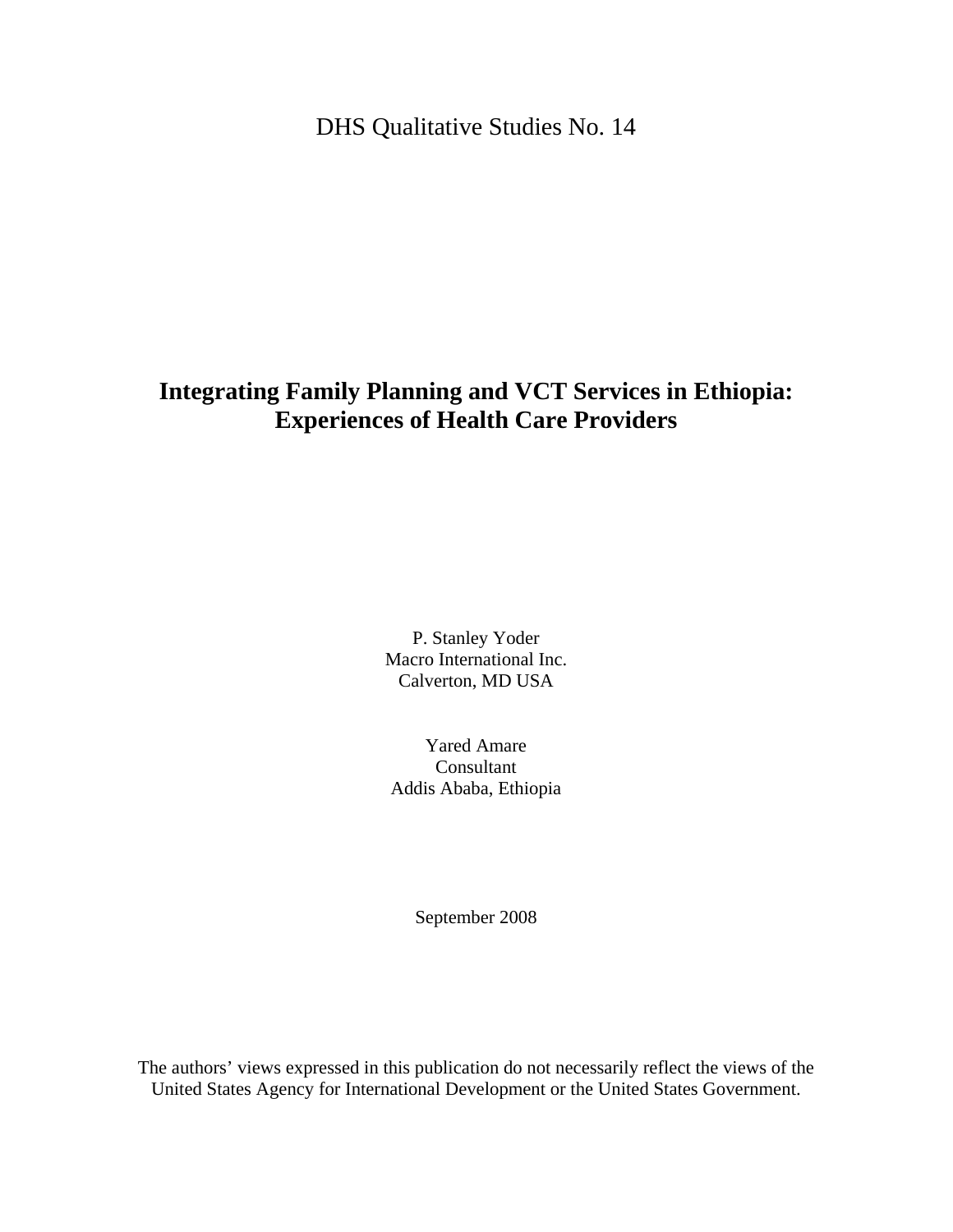Cover photo: ©2006 Todd Smith, Saturated Pixels

This report presents the findings from a qualitative research study conducted in Ethiopia in 2007 as part of the MEASURE DHS project. Macro International Inc. coordinated this activity and provided technical assistance. Funding was provided by the United States Agency for International Development (USAID) under Contract No. GPO-C-00-03-00002-00. The opinions expressed in this report are those of the authors and do not necessarily reflect the views of the Government of Ethiopia or USAID.

Additional information about the MEASURE DHS project may be obtained from Macro International Inc., MEASURE DHS, 11785 Beltsville Drive, Calverton, MD 20705 USA; Telephone: 301-572-0200, Fax: 301-572-0999, Email: reports@macrointernational.com, Internet: http://www.measuredhs.com.

Suggested citation:

Yoder, P. Stanley, and Yared Amare. 2008. *Integrated Family Planning and VCT Services in Ethiopia: Experiences of Health Care Providers*. Qualitative Research Studies No. 14. Calverton, Maryland, USA: Macro International Inc.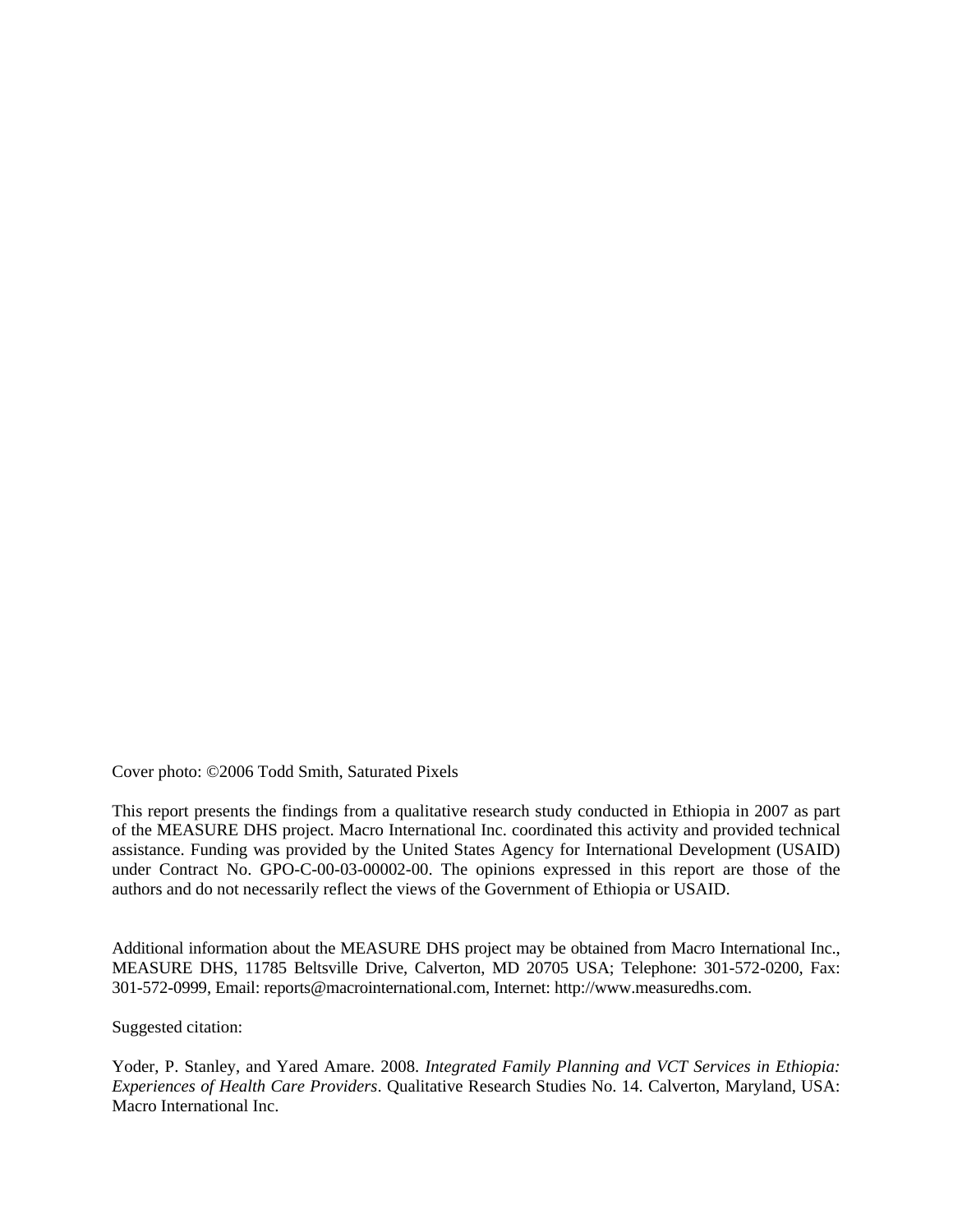## **CONTENTS**

| 1.               |     |                                                                             |  |  |
|------------------|-----|-----------------------------------------------------------------------------|--|--|
| 2.               |     |                                                                             |  |  |
|                  | 2.1 |                                                                             |  |  |
|                  | 2.2 |                                                                             |  |  |
|                  | 2.3 |                                                                             |  |  |
|                  |     |                                                                             |  |  |
| 3.               |     |                                                                             |  |  |
|                  | 3.1 |                                                                             |  |  |
|                  | 3.2 |                                                                             |  |  |
| $\overline{4}$ . |     |                                                                             |  |  |
|                  | 4.1 |                                                                             |  |  |
|                  | 4.2 |                                                                             |  |  |
|                  | 4.3 |                                                                             |  |  |
|                  | 4.4 |                                                                             |  |  |
|                  | 4.5 |                                                                             |  |  |
|                  |     |                                                                             |  |  |
| 5.               |     |                                                                             |  |  |
|                  | 5.1 |                                                                             |  |  |
|                  | 5.2 |                                                                             |  |  |
|                  | 5.3 |                                                                             |  |  |
|                  | 5.4 | Training on Integration of Family Planning and VCT Services19               |  |  |
| 6.               |     |                                                                             |  |  |
|                  | 6.1 |                                                                             |  |  |
|                  | 6.2 |                                                                             |  |  |
|                  | 6.3 |                                                                             |  |  |
|                  |     |                                                                             |  |  |
| 7.               |     | Integration of Family Planning and HIV Services in Health Care Facilities27 |  |  |
|                  | 7.1 |                                                                             |  |  |
|                  | 7.2 |                                                                             |  |  |
| 8.               |     |                                                                             |  |  |
|                  | 8.1 |                                                                             |  |  |
|                  | 8.2 |                                                                             |  |  |
|                  |     |                                                                             |  |  |
|                  |     |                                                                             |  |  |
| Appendix A       |     |                                                                             |  |  |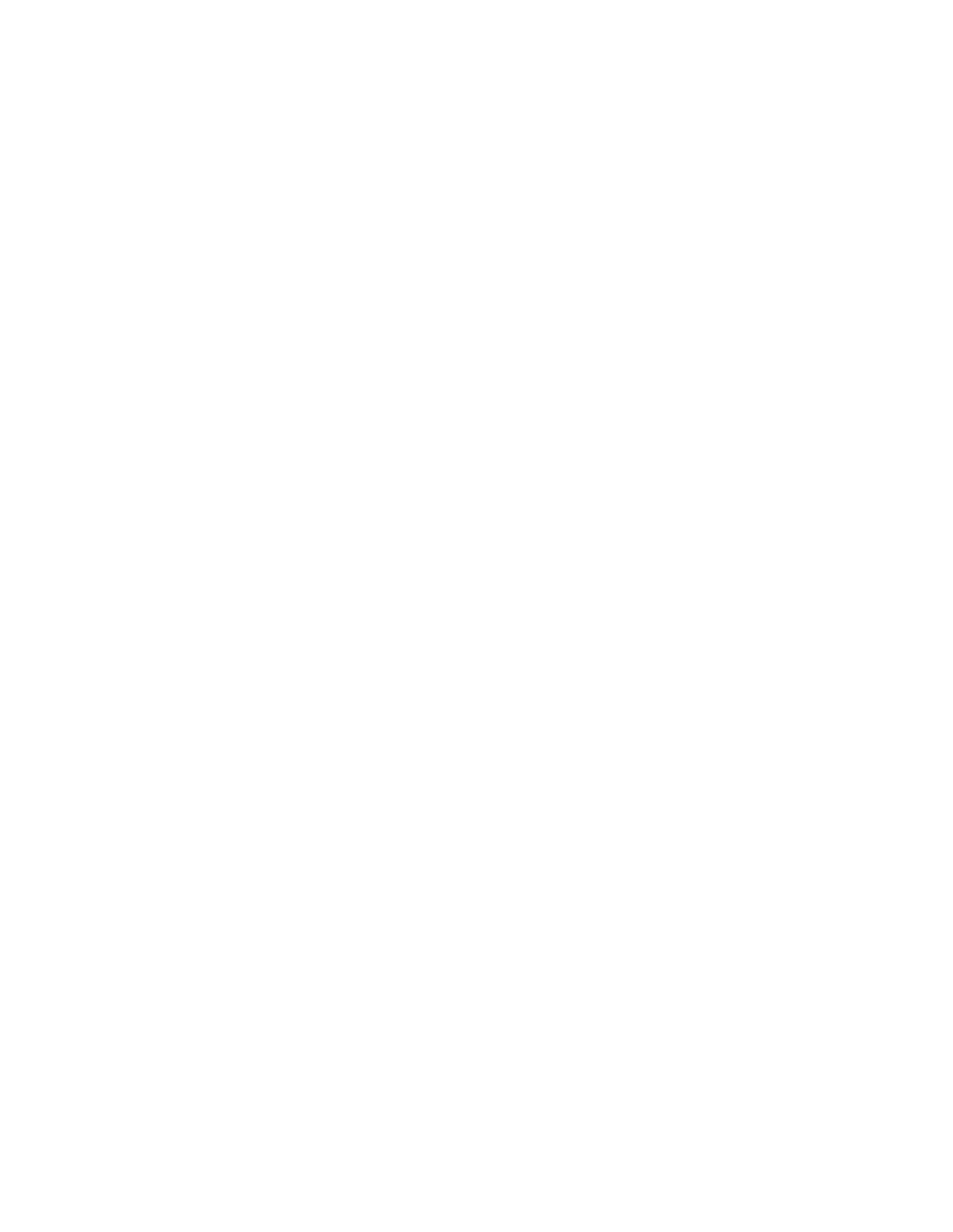#### **ACKNOWLEDGMENTS**

The authors would like to thank the many individuals in Ethiopia whose interest and enthusiasm and hard work made this study possible. We would like to first thank Pathfinder/Ethiopia, in particular, Dr. Mengistu Asnake, Deputy Country Representative, and Ato Metiku Woldegiorgis, Program Director, for their time and patience with our questions and for their efforts to gain the support of regional authorities. We would also like to thank Ato Tesfay Belew and Ato Belay Yimam, Program Coordinators for West Amhara and West Oromiya region, respectively, for their assistance in setting up contacts with health care facilities. They made the fieldwork in government facilities possible. We also want to thank Desta Kebede, Program Director for the Family Guidance Association of Ethiopia (FGAE), for his interest in our study and his assistance in our contacts with FGAE clinics. We want to thank Bernard Ghaleb, consultant for Macro International in Addis Ababa, for his energy and generosity and his facilitation of many contacts. Special thanks also to Francesca Stuer, Country Director for Family Health International in Ethiopia for her interest and support in the research.

Finally, we are extremely grateful to the five research assistants—Seblewengel Ayalew, Gizaw Asefa, Yewilsew Mengiste, Serawit Omar, and Tegene Sewenet—who carefully and untiringly conducted the interviews with health care providers, transcribed the interviews in Amharic, and then translated the transcripts from Amharic into English.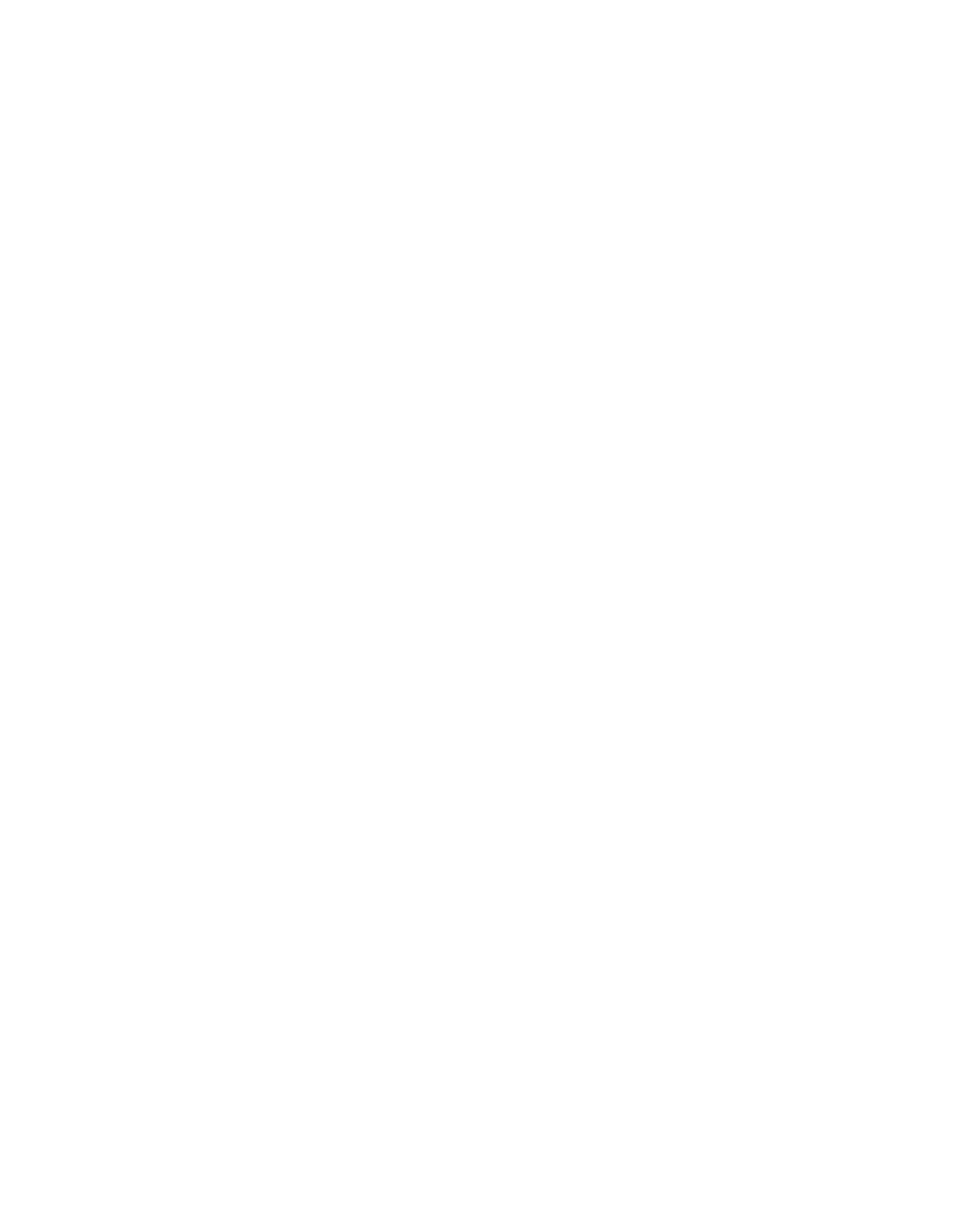## **ACRONYMS**

| <b>ACIPH</b> | Addis Continental Institute of Public Health                             |
|--------------|--------------------------------------------------------------------------|
| <b>AIDS</b>  | <b>Acquired Immune Deficiency Syndrome</b>                               |
| <b>ANC</b>   | <b>Antenatal Care</b>                                                    |
| <b>ART</b>   | <b>Antiretroviral Therapy</b>                                            |
| C&T          | Counseling and Testing                                                   |
| <b>FGAE</b>  | Family Guidance Association of Ethiopia                                  |
| FHI          | Family Health International                                              |
| FP           | <b>Family Planning</b>                                                   |
| <b>HCP</b>   | <b>Health Care Provider</b>                                              |
| <b>HIV</b>   | Human Immunodeficiency Virus                                             |
| <b>IMCI</b>  | <b>Integrated Management of Childhood Illness</b>                        |
| <b>MCH</b>   | Maternal and Child Health                                                |
| <b>MOH</b>   | Ministry of Health                                                       |
| <b>MTCT</b>  | Mother-to-Child Transmission                                             |
| <b>OPD</b>   | <b>Outpatient Department</b>                                             |
| <b>PMTCT</b> | Prevention of Mother-to-Child Transmission                               |
| <b>SNNPR</b> | Southern Nations, Nationalities and Peoples Region                       |
| <b>SRH</b>   | Sexual and Reproductive Health                                           |
| STI          | <b>Sexually Transmitted Infections</b>                                   |
| <b>USAID</b> | United States Agency for International Development                       |
| <b>VCT</b>   | <b>Voluntary Counseling and Testing</b>                                  |
| <b>VICS</b>  | Voluntary HIV Counseling and Testing Integrated with Contraception Study |
|              |                                                                          |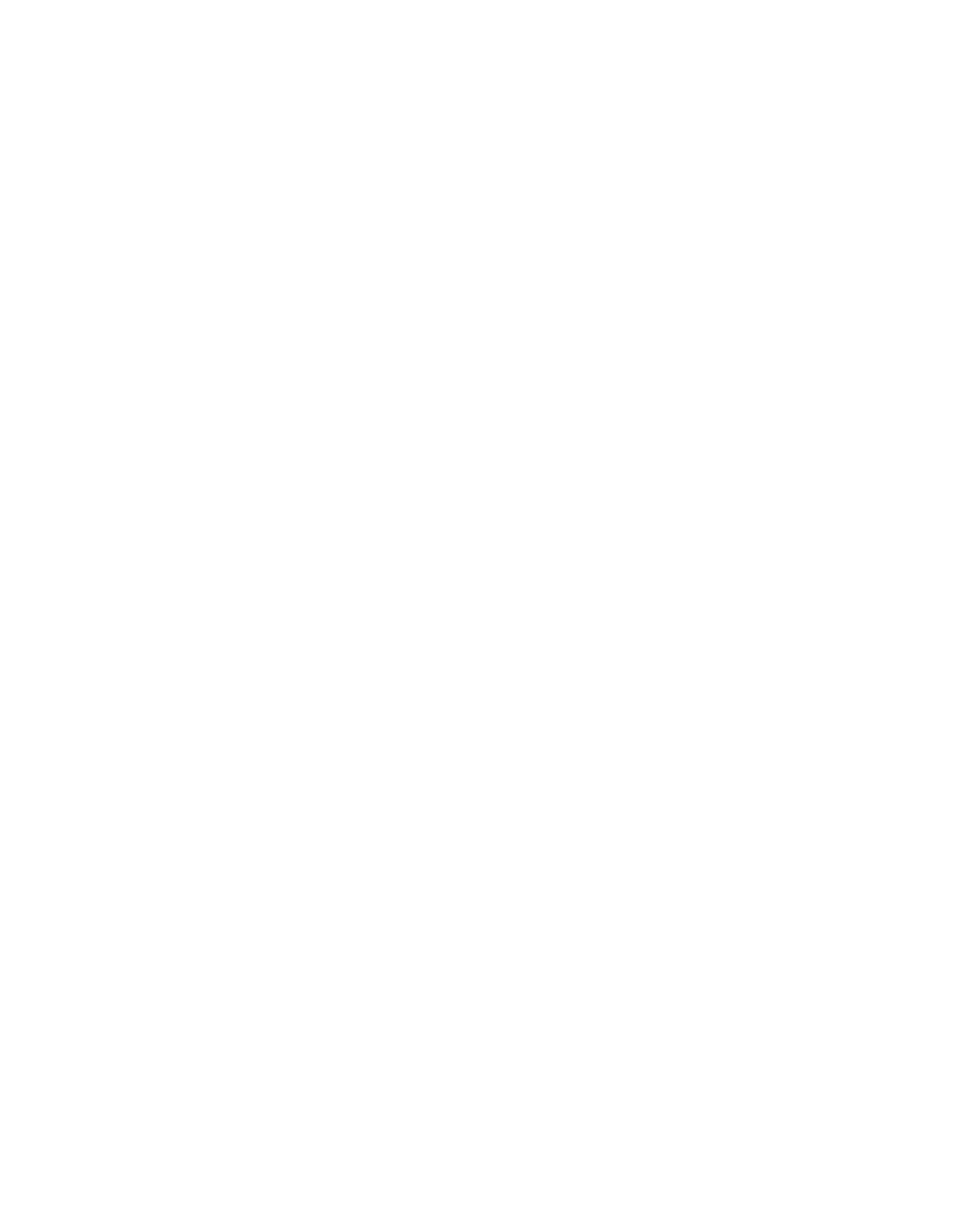#### **EXECUTIVE SUMMARY**

#### **Objectives**

Since at least the mid-1990s, there has been interest in many countries in integrating HIV/AIDS and family planning services to improve clients' access to both types of services, as well as to improve the efficiency and cost-effectiveness of services. In 2006, Pathfinder/Ethiopia began training health care providers in government hospitals and other health facilities in several regions of Ethiopia to offer family planning services within HIV voluntary counseling and testing (VCT) centers. It was thought that these health facilities would then begin implementing programs that integrated family planning services into VCT services. The study was also expected to contribute to improved approaches to the integration of contraceptive and HIV services throughout Africa promoted by USAID and currently led by Family Health International.

This study was undertaken primarily to understand what effect the efforts to integrate family planning and VCT services in health facilities had on health care providers' work and service delivery practices in two regions of Ethiopia: Oromia and Amhara. A secondary objective of the study was to identify what factors facilitated the integration of family planning services into existing VCT services in participating health facilities in these regions.

#### **Methods**

To gain an understanding of health care providers' experiences with integrated HIV and family planning services, the research team conducted interviews with 25 health care providers and 16 supervisors in 18 health facilities in Amhara and Oromiya regions: 12 health care providers and 7 supervisors in Oromiya, and 13 health care providers and 9 supervisors in Amhara. The health care providers had attended a five-day workshop on integrating family planning services into VCT services offered by Pathfinder/Ethiopia.

The interviews with health care providers and supervisors were conducted by research assistants trained by the study directors. To get the health care providers to talk about their work, their training, and the services they provided in an open-ended way, the research assistants used a two-page conversational outline in Amharic that showed general introductory questions to be asked in the same way to everyone, as well as a list of related topics to be covered in any way appropriate. Conversations were tape recorded with permission, transcribed in Amharic, and then translated into English for analysis. After developing summaries for each respondent and reviewing the summaries and transcripts, the research team developed a draft outline to guide the writing of this report.

#### **Work Experience**

The health care providers interviewed were almost all nurses with several years of professional training. The majority of these nurses had worked in two or three health facilities in their careers. Changes in work sites often involved moves from rural health centers to urban hospitals. Having a nursing diploma made a transfer more likely. Many of the health care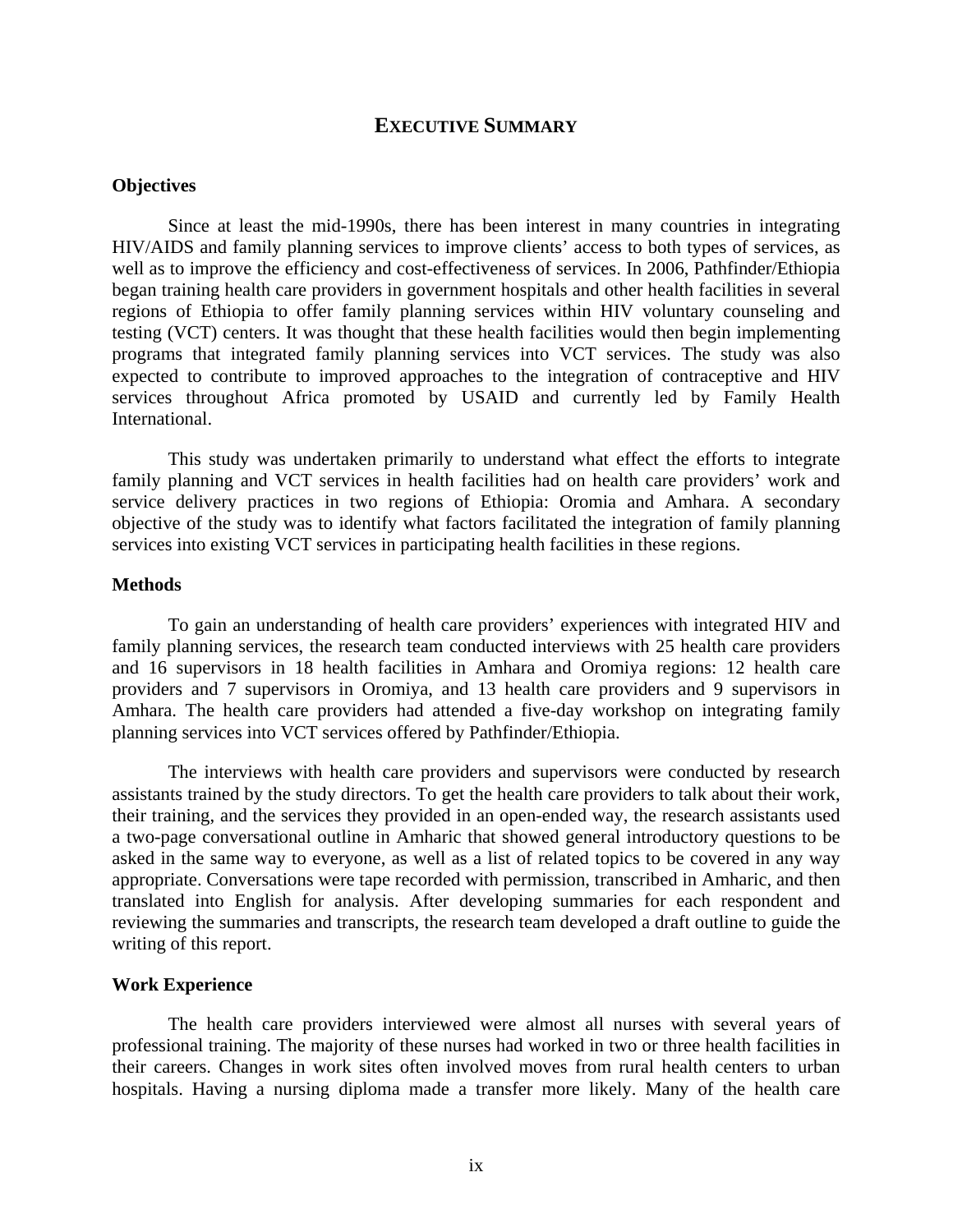providers were also interested in acquiring further education, and their participation in courses and workshops led to periodic absences at their post. In their absence, integrated VCT/FP services would most often be suspended in the facilities where they worked.

Many of the respondents interviewed had been involved in a variety of training programs that had enhanced their knowledge, skills, and confidence, allowing them to provide services in various specialized areas. These health care providers greatly appreciated the additional knowledge and experience gained from their work and the various training programs in which they participated. At the same time, they were challenged by the large numbers of clients they served and the heavy workload. Sources of frustration expressed by health care providers included low pay, lack of per diem or compensation for off-site or night duty, shortage of medical supplies, lack of health insurance, and perceived mismanagement by their superiors.

#### **Training in Family Planning Services**

The training on family planning methods and service delivery offered by Pathfinder/ Ethiopia took the form of a five-day workshop for selected hospital staff. The trainees learned how to provide counseling to HIV-positive and HIV-negative clients as well as how to distribute condoms and pills. Before the training, most VCT units would provide condoms to interested clients but usually without family planning counseling. Respondents' recollection of the content of the training was limited. Some participants mistakenly thought that the training was focused on the prevention of births in HIV-positive women. These shortcomings may have been caused by inadequate time allowed for the training and the conceptual emphasis given to the training.

Training participants were selected because their work related to family planning or HIV, or because Pathfinder/Ethiopia sought to distribute training opportunities to a wide range of staff. Trainees were selected not only from VCT units, but from other units within the facilities: ART, family planning, MCH, ANC and PMTCT. As a result, sometimes those who worked primarily in VCT units were not chosen for training in family planning methods. However, because most nurses rotated between posts such as VCT, ART, family planning, MCH, PMTCT, ANC, gynecology, and the outpatient department, it is unclear to what extent the selection process could have been modified to focus more on VCT staff.

#### **Interaction of Health Care Providers with VCT Clients**

Discussions with health care providers trained in integrated services provided a mixed picture of how they approached their VCT clients. Most of the health care providers targeted both HIV-positive and HIV-negative clients for family planning, although some offered family planning to HIV-positive clients only. HIV-positive women and men were counseled on the disadvantages of having children and informed about dual protection against HIV transmission and pregnancy. HIV-negative clients were counseled on spacing or preventing births. Clients were counseled on different family planning methods and their side effects, and allowed to choose a method that suited them. Still, many health care providers who participated in the integration workshop, as well as some supervisors, reported that they understood that family planning methods were to be offered mainly to VCT clients who test positive for HIV. They would tell HIV-positive women not to get pregnant again. They also focused family planning counseling on married individuals because they are the ones most likely to bear children. VCT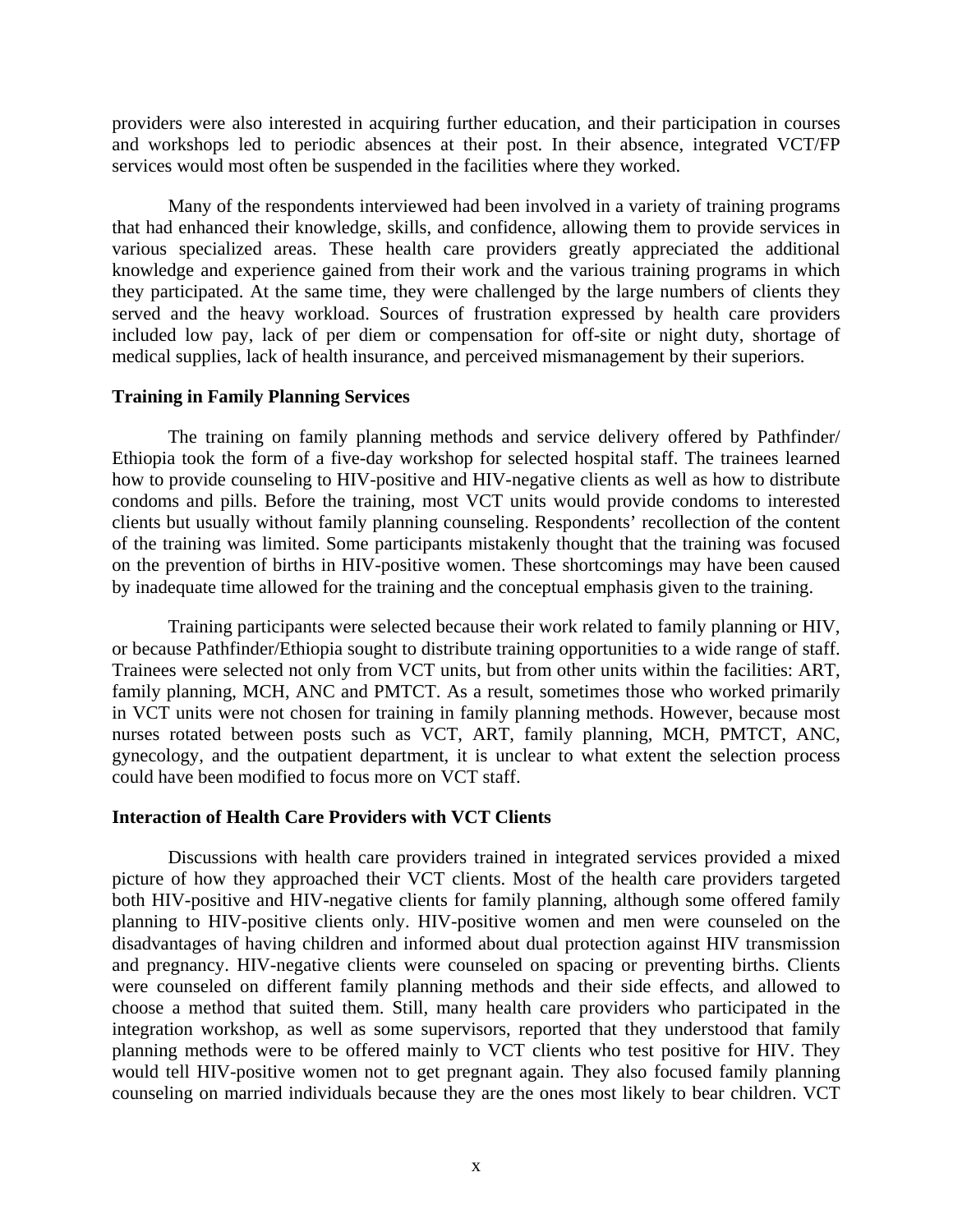clients over age 50, clients who were not sexually active and clients who were young or unmarried were not likely to be counseled about family planning methods.

VCT clients were generally quite receptive to family planning, although some, especially young clients, were interested only in HIV counseling and testing. VCT clients who tested HIV positive were often too absorbed with their test results to pay much attention to counseling on family planning, and might need further follow-up. Among the factors that concerned clients of the integrated services were irregular supplies of contraceptives, the side effects of contraceptives, and certain misconceptions they have about the methods. Individuals who were part of a discordant couple (i.e., one spouse/partner was HIV positive and one was HIV negative) did not always understand the implications of being discordant for condom use and sexual relations in general. VCT clients were sometimes unwilling to share their HIV-positive results with their spouses, so it was difficult for them to accept family planning services.

#### **Integration of Family Planning and HIV Services**

Health care providers were trained for one week in providing family planning counseling and methods so that services within VCT units would be integrated: VCT clients would be offered family planning services by the same person. However, not all services in the facilities concerned became integrated. The research team for this study found that only 10 of the 18 health facilities in included in the study were offering integrated VCT/family planning services in their VCT unit; the other eight health facilities did not offer family planning in their VCT units at all.

Furthermore, the way in which the integrated VCT/family planning program was implemented by the 10 health facilities that did offer integrated services varied greatly. Family services were provided to VCT clients in these health facilities in one of two ways: 1) the VCT unit offered family planning and counseling services directly to VCT clients, or 2) the VCT unit offered family planning counseling to VCT clients and referred them to a separate family planning unit within the health facility for contraceptives. Only a few of the 10 health facilities that offered integrated VCT/family planning services in their VCT units offered both family planning counseling and family planning methods. The rest offered family planning counseling in their VCT units, but referred clients to family planning units for contraceptive methods.

Although referrals were less convenient and confidential for clients, they did provide reasonably good access to family planning. Many clients also preferred to go to family planning units for their subsequent contraceptive needs.

Several factors influenced the degree to which health facilities were able to achieve integration of family planning and HIV services: 1) the availability and use of human resources, 2) the system of staff rotation among service units, 3) the supply and mode of providing family planning methods, 4) the system of record keeping and reporting, and 5) the amount of follow-up and supervision by the integrated services program.

Factors that facilitated the integration of family planning and HIV services included: 1) the selection of VCT counselors for training in family planning methods and counseling, 2) a particularly effective training session, and 3) the sharing of skills from the training with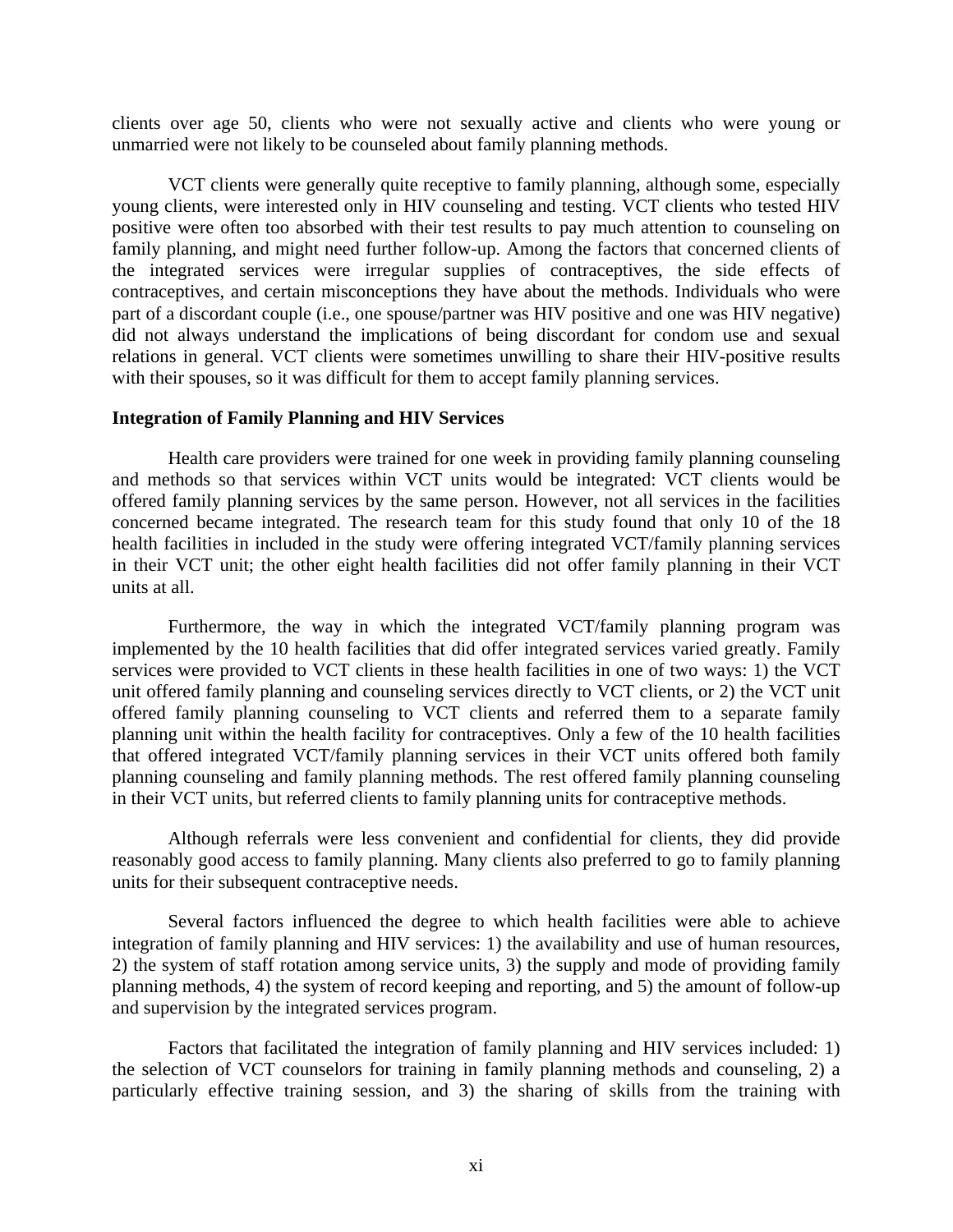colleagues in the health facilities. The integrated program was implemented in units other than VCT such as the ART, PMTCT and ANC units in cases where personnel from these units were trained, or where trainees shared their skills with colleagues. Counselors in family planning units have advised their HIV-positive clients on dual protection, and their other family planning clients on HIV testing.

Factors that impeded the integration of family planning services in VCT units included 1) the selection of health care staff other than VCT counselors for the training, 2) the shifting of personnel from the VCT unit to other units because of staff shortages, 3) the large workloads of counselors, leading to the suspension of integrated services, 4) the lack of adequate and convenient workspace for counseling clients, and 5) the lack of supervision and follow-up by Pathfinder personnel. The lack of follow-up and supervision for the integrated program by Pathfinder/Ethiopia and heads of health care facilities was repeatedly mentioned as a problem by the trainees. More contact between Pathfinder/Ethiopia and heads of health care facilities would have helped facilities provide the oversight, human resources, reporting mechanisms, and moral support that were needed to maintain the continuity of the program.

#### **Conclusions**

The interest in integrating family planning HIV services on the part of the country's Ministry of Health, Pathfinder International, Family Health International, and many other groups is a most promising development in Ethiopia; integration may make services more accessible and more efficient. Through discussions with health care providers and their supervisors in two regions, the research team identified several suggestions for improving the process of integration in the future. Those suggestions generally fall into two main groups: 1) improving the content and follow-up of training in family planning, and 2) taking account of the local context of service delivery.

First, the health care providers reported that although the training gave them additional skills and motivation to serve clients, the workshop was too short and not sufficiently practical. They also said that they were disappointed that they were so rarely contacted by Pathfinder/Ethiopia after being trained. While those trained were told to expect supplies and supervisory visits, those supplies and visits did not materialize. In future rounds of training, supervisory visits should be part of the overall plan.

Second, it is important to consider how best to take advantage of the existing service environment in health facilities, and shape the trainee selection process and the training itself to fit the current conditions. Many facilities have a severe shortage of personnel, and staff may be assigned to any of the units at one time or another. Similarly, most of the staff rotate on a regular basis through the various service units. Thus, personnel trained in VCT services frequently work in other units of the facility (and vice versa). If family planning services are to be offered in VCT units over the long-term, training only one or two persons in the VCT unit to provide family planning along with VCT services will not suffice. Those who received the special training will often be working in units other than VCT and most of the other staff will at some time work in the VCT centers.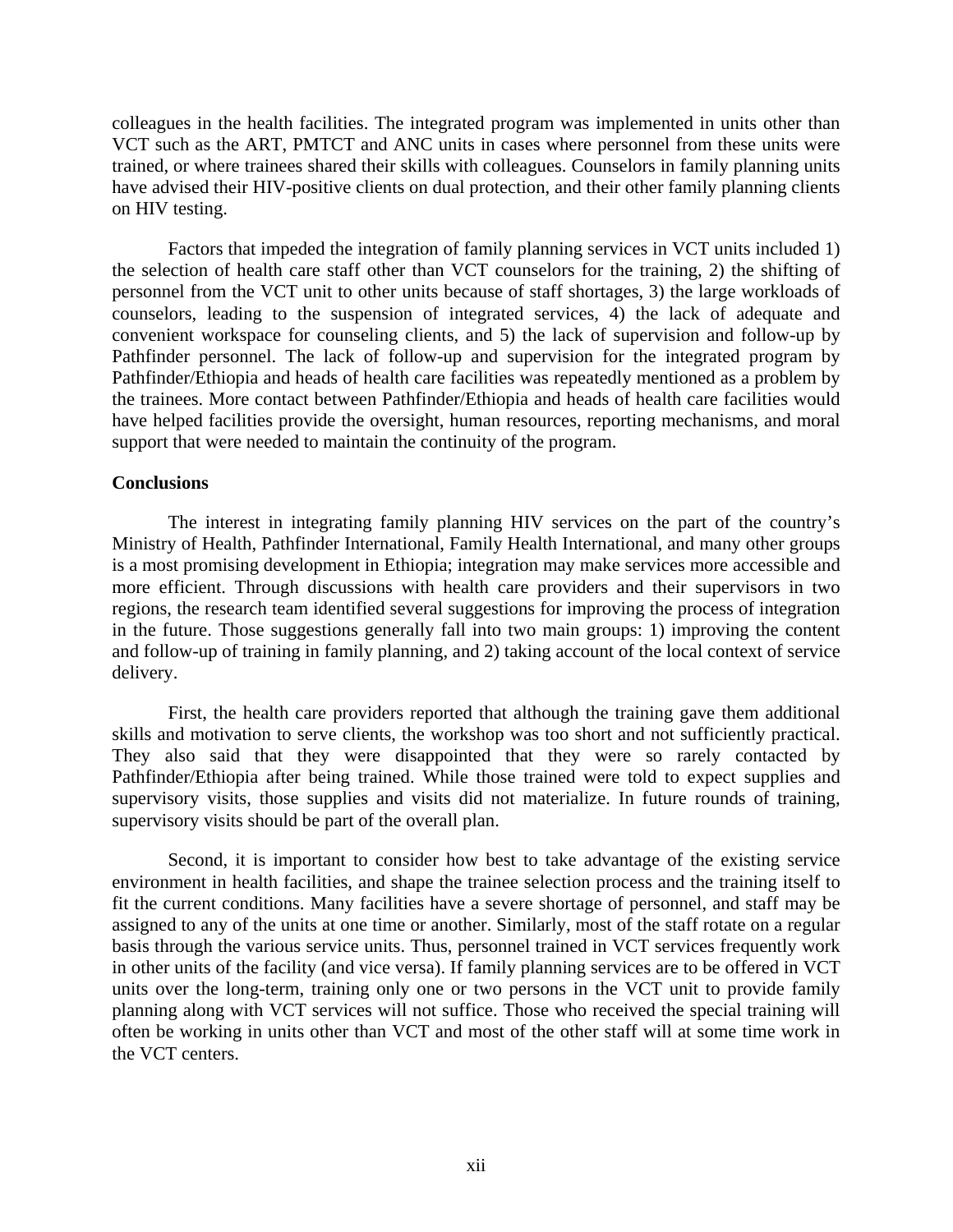#### **1. INTRODUCTION**

This study was carried out to gain an understanding of the effects of the integration of family planning services into VCT facilities on the work and the practice of health care providers within health care facilities. A secondary objective of the study was to identify factors that facilitate the integration of family planning services into the existing VCT services. Because health care providers are the persons who actually deliver services, the study focused on their experiences in the provision of both family planning and HIV services. Although many other factors— including adequate funding, adequate staff training and supervision, and consistent supplies of all contraceptives offered—are necessary to integrate VCT and family planning services, this research focused on the knowledge and experience of those who provide the services: their training, their skills, their sense of satisfaction, their perspectives on service delivery in general, their views of the clients, and their actual practice.

In the past few years, public health officials have advocated the integration of HIV/AIDS and sexual and reproductive health services, often referred to more simply as HIV and family planning services. The U.S. Agency for International Development has sponsored a web site entitled "HIV/AIDS & Sexual and Reproductive Health Integration" (www.hivandsrh.org) to promote discussion of service integration. Since family planning clients can benefit from HIV testing and counseling, and individuals who have been tested for HIV need advice on family planning methods, integration of services can satisfy both types of clients. The advantages of offering such services jointly include increasing client access to services and more effective use of financial and human resources (Bradley et al., 2008).

A number of countries have developed policies to integrate HIV and family planning services, yet the implementation of such policies has often lagged behind. The integration of family planning services into HIV testing contexts has most often been implemented in VCT centers, but even those efforts are fairly recent and have rarely been evaluated. One advantage of integrating family planning into VCT centers is that such services can potentially reach a diverse population of men, women, and youth. Largely for that reason, this study focused on the addition of family planning into VCT.

USAID Washington requested this study to obtain information about how policy that promotes integration is understood in health care facilities, and how HIV and family planning services have been integrated in practice. Macro International decided to conduct the study in Ethiopia because Pathfinder International had begun training health care providers to offer family planning services within VCT centers in several provinces several years ago.

The Family Guidance Association of Ethiopia (FGAE) began the integration of HIV services into reproductive health services in 2002, but service integration on a wider scale in Ethiopia really began in early 2005 following a meeting on Best Practices for Integration held in June 2004 in Entebbe, Uganda. A delegation of more than two dozen people from Ethiopia attended that meeting. By the end of 2004 a task force chaired by Pathfinder/Ethiopia had been formed to promote service integration: HIV services into reproductive health services, and family planning into VCT and PMTCT services. This task force or committee formulated plans to add family planning into VCT and PMTCT services in government facilities in four regions of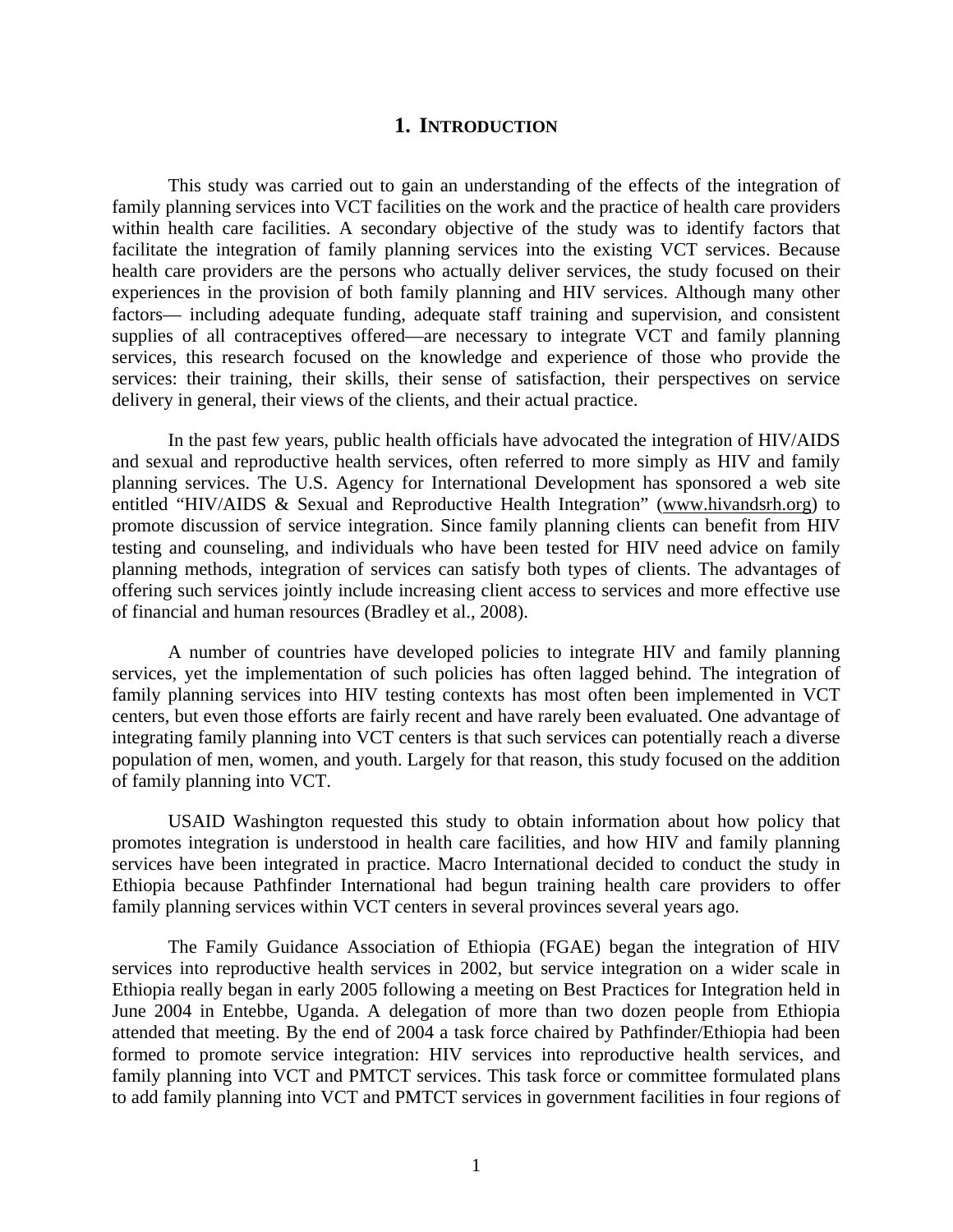Ethiopia: Tigray, Amhara, Oromiya and the Southern Nations, Nationalities, and Peoples Region. Training of VCT counselors in family planning began in 2005 with a group of trainees from Tigray. Training for health care providers from Amhara and Oromiya regions took place in 2006 and 2007.

The present study was conducted in government health care facilities in two of the four regions where Pathfinder/Ethiopia is active: Amhara and Oromiya. The research assistants who conducted observations and directed interviews recruited into the study sample VCT supervisors, VCT counselors, and other health care providers who had been trained in family planning so they could offer family planning in hospital services. Supervisors were interviewed to determine to what extent they were familiar with a policy of integrating health services and the ways services had been integrated within their facility. VCT counselors and others trained by Pathfinder/ Ethiopia in family planning were interviewed to learn about the family planning training they had, the services they offer, and the effect of the additional training on their work.

Making the work and experience of health care providers who provide integrated VCT and family planning services the focus of study offers several advantages over other options: they are the persons who actually provide the services, and it allows researchers to consider the context of service delivery in making integration work. Understanding the challenges faced by health care staff in offering family planning methods along with HIV testing and counseling to their clients suggests ways that services could be improved.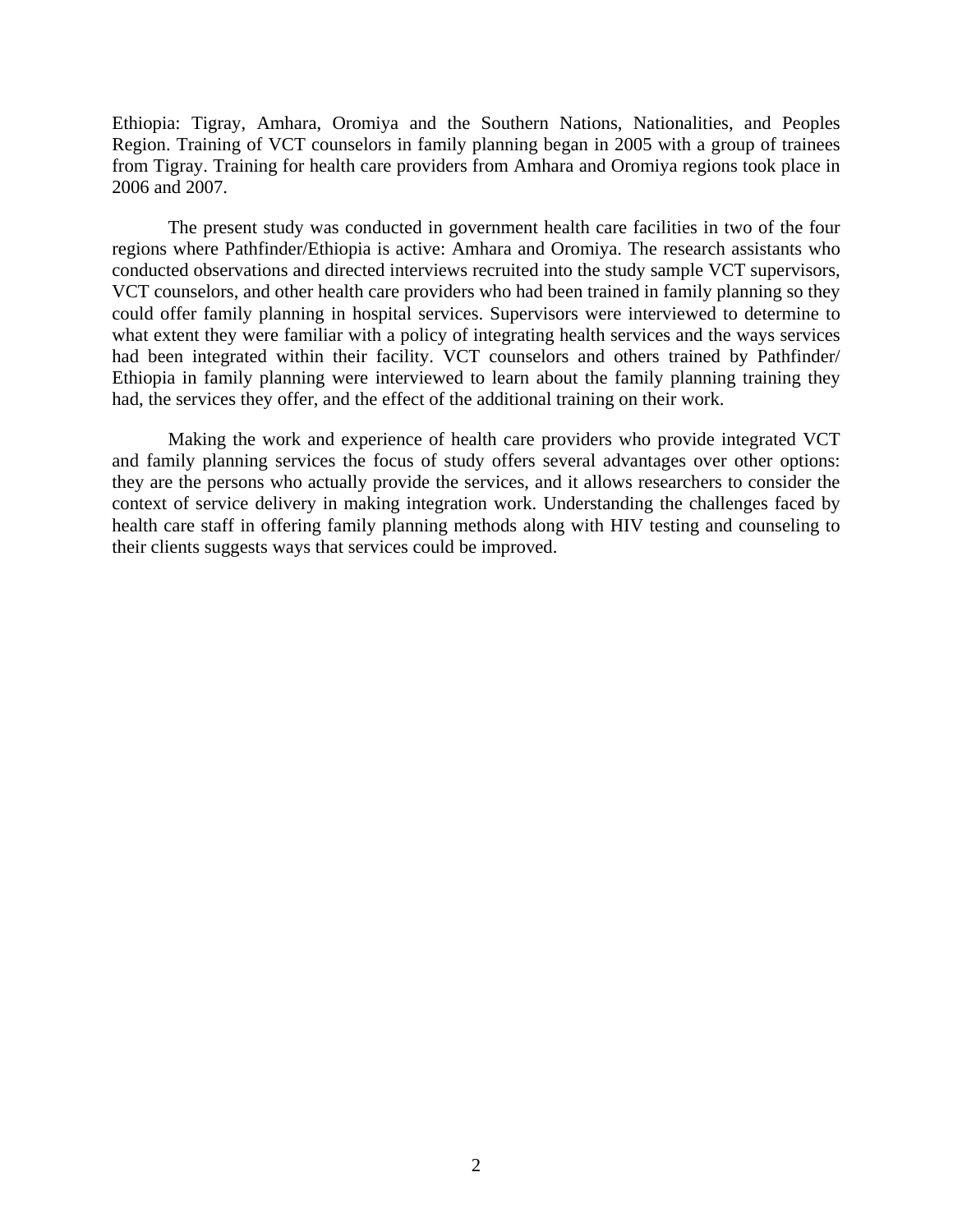#### **2. BACKGROUND OF STUDY**

#### **2.1 Rationale for Integrating Services**

Since at least the mid-1990s, specialists in HIV/AIDS and reproductive health services have been discussing ways to integrate the standard services they offer. In a review about when and where it makes sense to integrate services, Karen Forheit and others write, "Integrated services are thought to expand access to and coverage of critical services and to improve their efficiency and cost-effectiveness by reducing duplication of service delivery functions and delivering more services per client contact" (Forheit et al., 2002:105). The authors suggest that health services should be considered as "integrated" when they are offered at the same facility at the same time, and when the same health care providers offer services directly or refer clients to another place for services during a single visit. If the integration of services improves client access to services in ways that are more efficient and cost effective, it can be deemed a success.

Integrating health services that have been offered separately in the past constitutes an ongoing challenge for all concerned: Ministry of Health officials who develop policy, donors who advise and/or provide funding, directors of health care facilities who direct implementation, and health care providers who actually deliver the services. Larger health facilities offer Maternal and Child Health services, Family Planning or sexual and reproductive health services, antenatal care and postnatal care, STI prevention and treatment services, and voluntary counseling and testing services. Some also offer PMTCT and antiretroviral therapy services. The most common formula for combined services in one facility is the integration of reproductive health services, including family planning, with MCH and ANC services. HIV and family planning services are usually provided in separate branches of one facility or in different facilities altogether.

Many models of the integration of HIV and family planning services have been formulated to guide service delivery. Some models add HIV testing and counseling to family planning centers, while others add family planning services to HIV testing centers. Some facilities offer basic family planning methods while others offer a full range of sexual and reproductive health services. Similarly, for HIV testing, one finds VCT services, PMTCT services, antiretroviral therapy services, and agencies that offer care and treatment for clients infected with HIV. The question is: Would clients of family planning programs also use HIV services, and would those who use HIV services also welcome family planning services if offered?

Various approaches have been recommended for determining when and how to integrate family planning services, STI services, and HIV testing and counseling services. Family planning services can be added to PMTCT, VCT, care and support services (CSS), and ART programs. Clients attending any of these services can benefit from the availability of family planning methods offered in conjunction with other services. High levels of unmet need for family planning among people with HIV/AIDS have been documented (Reynolds et al., 2005), and various programs that include integrated services are under way (Fleishman, 2006; Wilcher et al., 2008). The addition of HIV and/or STI services to reproductive health services has less obvious benefit to clients because many family planning clients are not at high risk for HIV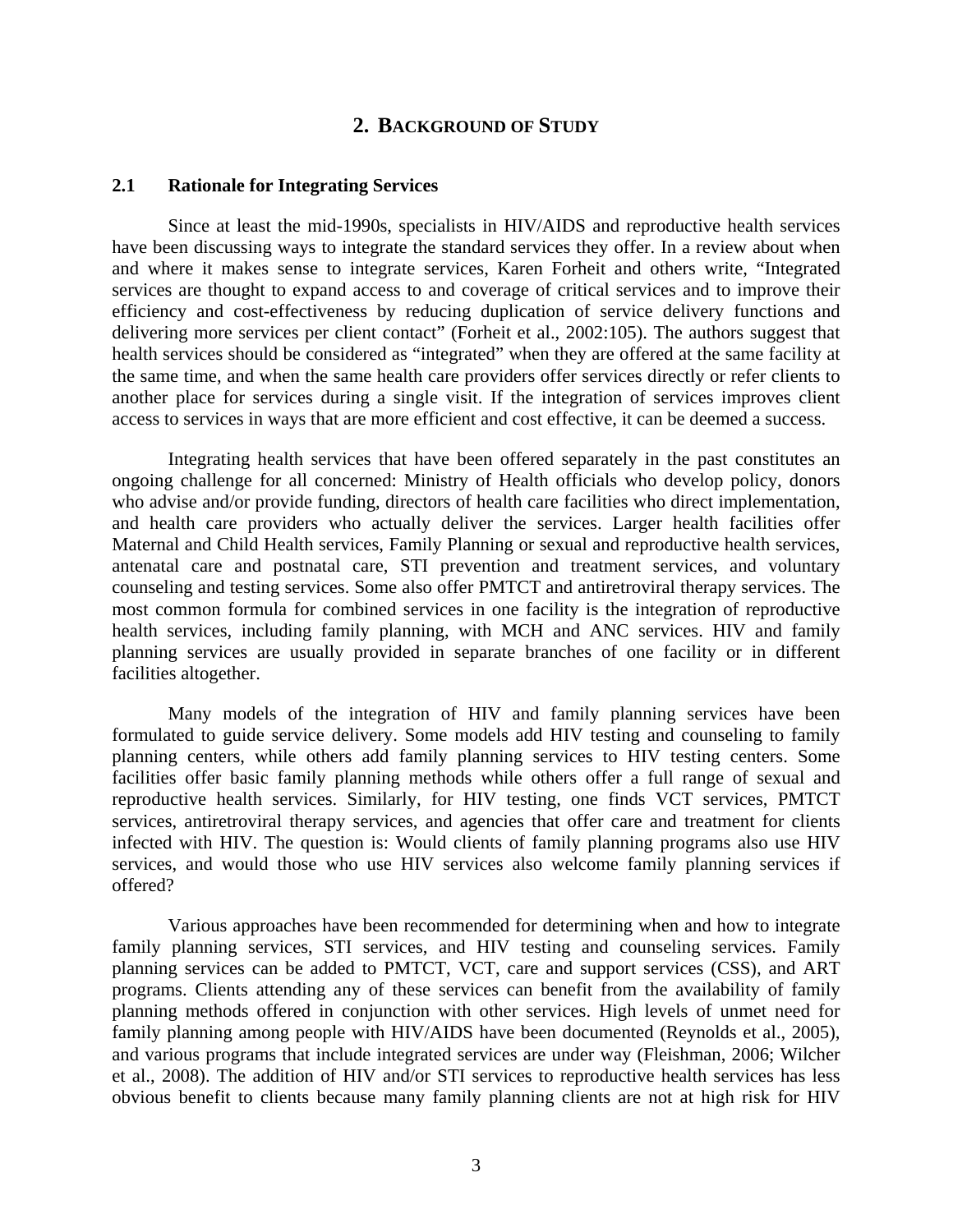infection. Nevertheless, this form of service integration has been effective in some contexts (Fleishman, 2006).

USAID/Washington has been promoting and funding the integration of family planning and HIV services in countries throughout Africa. However, there have been comparatively few efforts to study what has worked in efforts to integrate family planning and HIV services. In the proposal for an FHI five-country assessment, Adamchak, Reynolds, and Wilcher (2007: 4-5) summarized the results of the integration studies undertaken to date as follows:

While the rationale for integration is strong, we lack studies that provide insight into how to best implement integrated or linked services and whether these integrated models are effective at reasonable costs.<sup>1</sup> Only two FHI studies have systematically evaluated an integrated program (Adamchak et al., 2007; Reynolds et al., 2006), although additional studies by other organizations are currently underway (see for example Mullick, 2007; Mullick et al., 2006; and Kidanu et al., 2006). In the FHI study of the effectiveness and costs of integrating family planning and VCT services, results were mixed (Reynolds et al., 2006). While 29 percent of clients had unmet need, following the intervention it was found that only 12 percent had received a method. Though providers had been trained to distribute pills and make referrals for other methods, they only distributed condoms. In an evaluation of an effort to train providers at two ART clinics in Ghana to include family planning counselling and services, only 10 percent of female clients reported that providers discussed FP services with them, and only 10 percent of these women received contraceptives or referrals (Adamchak et al., 2007). In a Population Council study integrating HIV counselling and testing (C&T) into family planning services, preliminary results suggest that providers were more likely to mention counselling and testing following the intervention, and it appears that clients were more likely to ever have had an HIV test following the intervention (Mullick, 2007).

Despite the dearth of evidence about how to operationalize integrated programs, the dual family planning-HIV needs of family planning and HIV clients are clear. Several FHI studies have documented levels of unmet need<sup>2</sup> ranging from 14 to 67 percent among clients of voluntary counselling and testing (VCT) (Reynolds, 2005), and from nine percent to 14 percent among ART clients in Ghana (Adamchak et al., 2007). Moreover, levels of unintended pregnancies among HIV positive women appear to be even higher: 51 percent to 99 percent of HIV positive women had unintended pregnancies in studies in Côte d'Ivoire, South Africa, and Uganda (Rochat et al., 2006; Desgrées-du-Loû et al., 2002; Smart, 2006). In a study testing the feasibility and acceptability of adding C&T services in family planning clinics, researchers found that family planning clients were at risk of HIV and other STIs. Although 17 percent had multiple partners, 30 percent knew their HIV status, and 40 percent did not use a condom at last sex, only 23 percent of clients perceived a high risk of HIV (Mullick, 2007).

Some programs have responded by integrating or linking family planning and HIV services without waiting for research evidence. These efforts are frequently underfunded, uncoordinated, or undocumented. Program structures and functions vary because there is no single accepted model of integrated or linked services, as in the case where one program offers contraceptive methods and another offers only referrals. Furthermore, the integrated or linked activities may be bi-directional, e.g., family planning services offered in HIV services such as HIV C&T and antiretroviral (ART) programs<sup>3</sup>, or HIV services, such as C&T, added to

 $\overline{a}$ 

<sup>&</sup>lt;sup>1</sup> Some experts refer to linked programs as those that have a strong referral component, in contrast to integrated programs that offer comprehensive services that meet several needs simultaneously (Mbizvo, n.d.). For brevity, we will refer to both types of programs as "integrated" in this document. Integrated services may also be co-located, providing services through administratively separate entities that occupy the same site.

<sup>&</sup>lt;sup>2</sup> The definition of "unmet need" used by these studies is modeled on the definition used by the Demographic and Health Surveys (Sonfeld, 2006). Generally, a person is considered to have unmet need for contraception if s/he is sexually active, not currently using a method to prevent pregnancies (or her/his partner is not using a method), but s/he does not want a pregnancy/baby for at least 2 years.

<sup>&</sup>lt;sup>3</sup> Usually programs that offer ART offer services both to clients who are clinically eligible for ART and those who are not yet eligible. Those services are broader than ART provision alone, and may include services such as treatment for opportunistic infections and nutrition counseling. For the sake of brevity, we refer to these types of programs as "ART programs".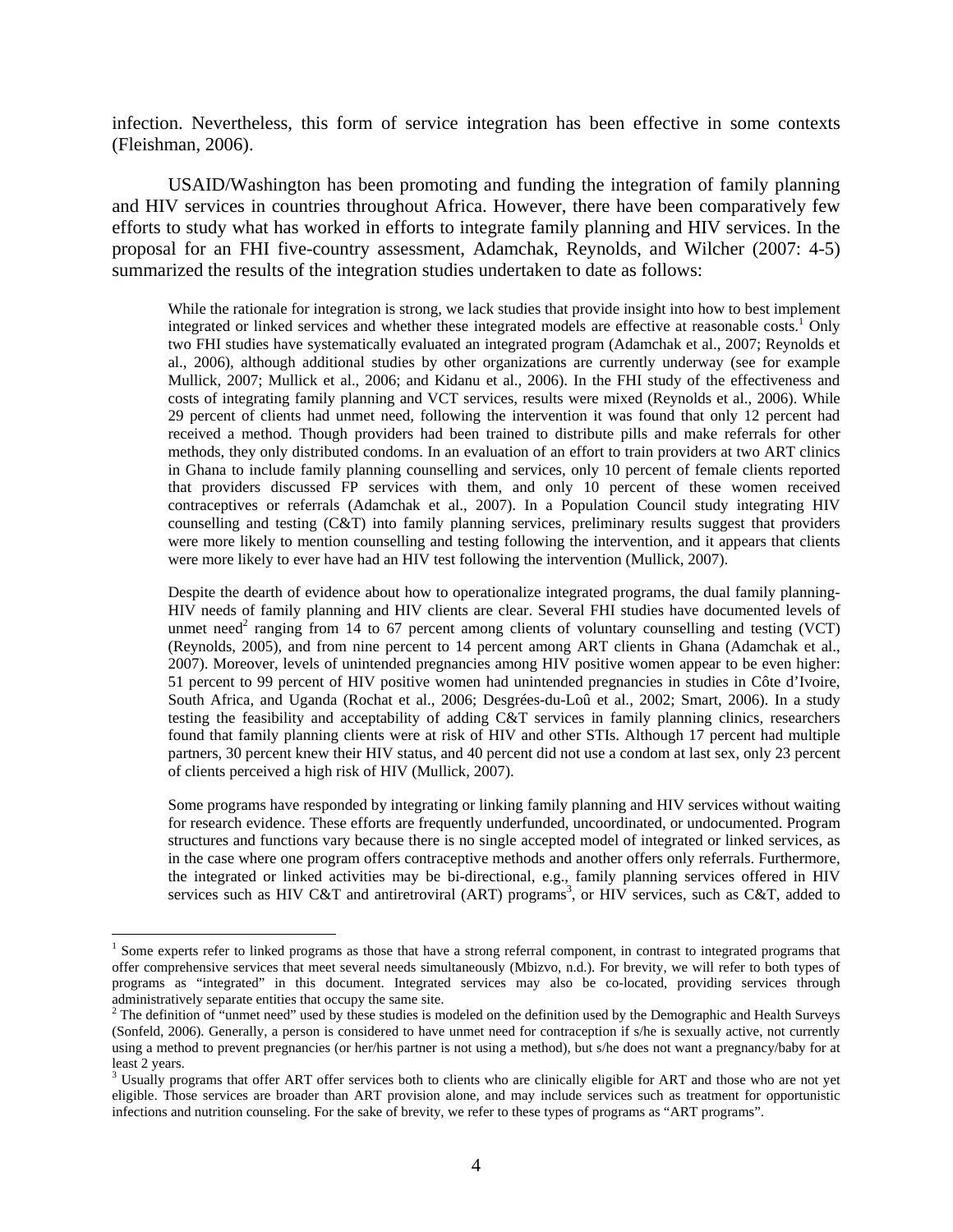family planning programs. Integrated or linked models can thus include multiple combinations of family planning and HIV services.

Finally, there is no consensus regarding what family planning service components are necessary or sufficient to include in integrated programs in order to increase contraceptive use or what HIV components added to family planning services may increase uptake of HIV services, e.g., risk screening, method counseling, method provision, counseling and testing, or linking components via a referral system. An overarching objective of integrated or linked services is to improve uptake of services. Depending on the model, integrated or linked services may improve uptake of either family planning or HIV services or both.

#### **2.2 Models of Service Integration**

 $\overline{a}$ 

The four major models of integrated HIV and family planning services are derived from combining services currently offered separately:

- family planning services brought into HIV care and treatment services (FP in ART)
- family planning brought into voluntary counseling and HIV testing (FP in VCT)
- family planning brought into PMTCT services
- HIV services brought into family planning (HIV in FP or SRH).

In the proposal for an FHI five-country assessment, Adamchak, Reynolds, and Wilcher (2007: 6-7) described three of the four models as follows:

Three potentially viable models of integrated or linked HIV and family planning services include integration of family planning services into care and treatment services (for brevity, "FP in ART"), family planning into voluntary counselling and HIV testing (or "FP in VCT"), and HIV services into family planning ("HIV/S in FP").<sup>4</sup> With the understanding that there may be numerous approaches to program design and implementation, we have identified these models *a priori* because:

- They have the potential to: a) increase uptake of contraception among women with HIV (FP in ART); b) increase access to family planning services for clients who do not use traditional family planning services (FP in VCT); and c) increase access to HIV services such as C&T, among clients of reproductive age (HIV/S in FP).
- They respond to funding trends for HIV services that are increasingly focused on two services: 1) HIV care and treatment resulting in a growing number of HIV-positive women in care; and 2) counseling and HIV testing services that guarantee a large number of people know their HIV status.

The FP in ART model has the greatest potential per woman reached to prevent HIV infection in infants. Moreover, because ART services require repeated contacts with clients, FP in ART increases the likelihood that clients will decide to accept a method, allows for method resupply, and may increase adherence to contraceptive methods. Despite the terminology "FP in ART," clients in care and treatment services may not yet be eligible for ART. This assessment considers both care and treatment clients on ART and those not yet eligible.

FP in VCT, on the other hand, will reach clients who are both HIV negative and HIV positive, and because of the relatively high coverage of VCT programs, this model will reach more potential contraceptive users.

<sup>&</sup>lt;sup>4</sup> PMTCT models are not included in the assessment as FP counseling most often takes place during prenatal care. Typically limited contraceptive distribution takes place after birth, and women are often lost to follow-up or are referred to other services once the child is born.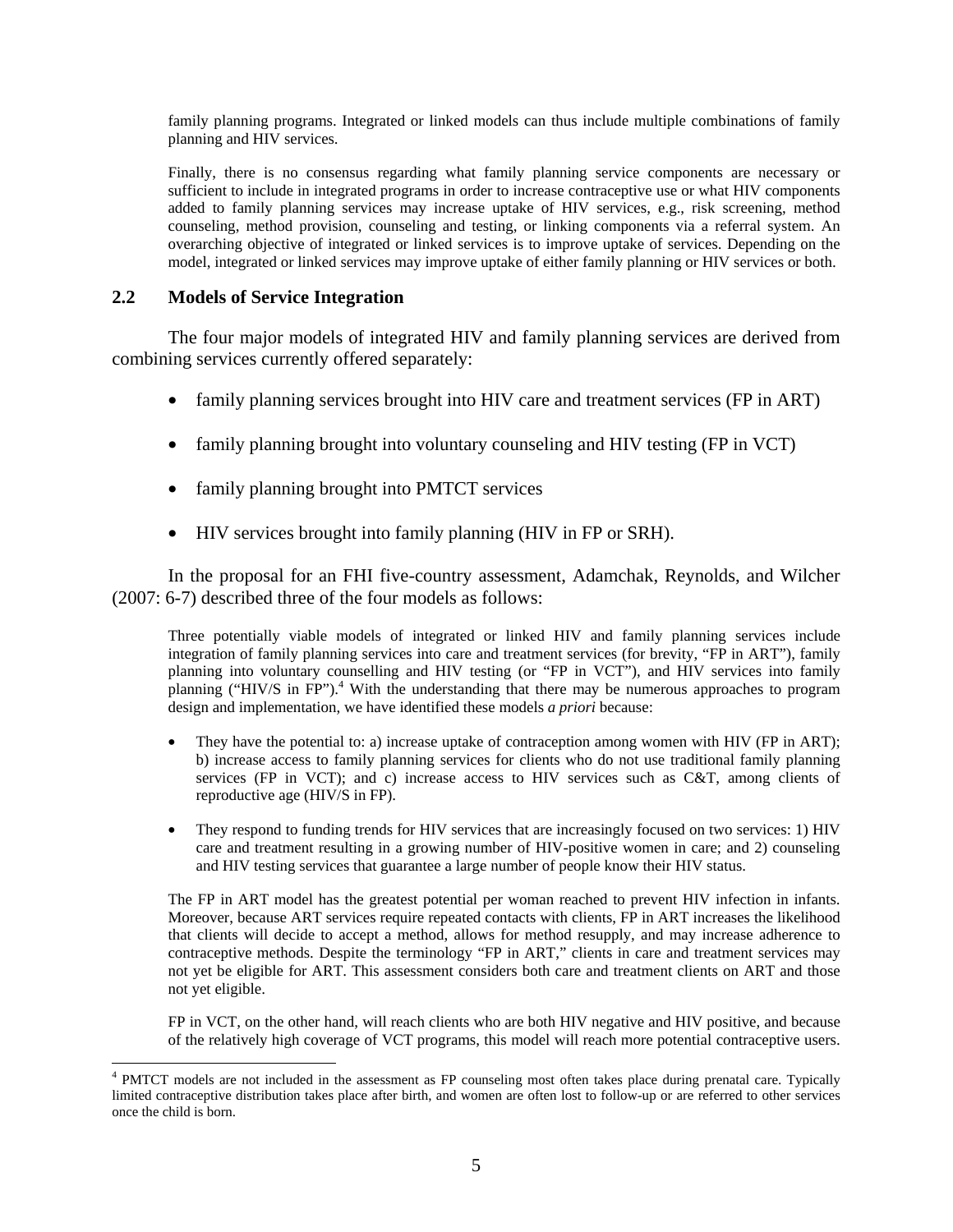Although FP in VCT lacks on-going contact with clients, and therefore the opportunity to reinforce messages and provide on-going services, it may provide an opportunity to reach clients contemplating behavior change to bring them closer to actual change. Behavioral theories such as trans-theoretical and stages of change models describe how individuals cycle through different levels of readiness to change behaviour before actually doing so (Prochaska et al., 1997). For clients contemplating preventing pregnancy, offering family planning counselling and methods during the VCT session may result in earlier uptake of contraception.

Integrating HIV services into family planning services has the potential to increase uptake of HIV services among family planning clients, particularly C&T services. It also has the potential to create new contraceptive users if the availability of the HIV services attracts clients who do not typically access family planning services.

In all three models, knowing the client's HIV status allows providers to tailor their contraceptive counseling to address any unique concerns his or her status may pose. However, in any of these models, the addition of new elements to the base services has the potential to degrade the quality of the original services especially if these services are fundamentally weak (e.g., are overcrowded, lack adequate supplies, experience contraceptive or drug stock outs, have insufficient or poorly trained staff) or are not strengthened prior to integration.

A fourth model—and the one that has received the most attention to date—is the "FP in PMTCT" model, partly because of the urgent need to avoid HIV transmission to newborns. According to a UNAIDS report published in 2004, more than two million children worldwide are infected with HIV, nearly all of them through mother-to-child transmission (UNAIDS, 2004). The Glion Call to Action has called for closer linkages between family planning and PMTCT (WHO, 2004).

In their comprehensive review of the provision of family planning within PMTCT in 10 countries, Rutenberg and Baek (2005) noted that there are two divergent approaches to counseling HIV-positive women in PMTCT programs: 1) the public health approach, which suggests that HIV-positive women be told not to become pregnant again, and 2) a reproductive rights approach that stresses the importance of maintaining women's right to choose whether or not to have children (Rutenberg and Baek, 2005). Their review discusses the variations in the experiences of offering family planning services in PMTCT programs in countries in Africa, Asia, and Latin America.

In all these models of integrated HIV and family planning services, knowing the client's HIV status allows health care providers to tailor their contraceptive counseling to address any unique concerns the client's HIV status may pose. Yet the addition of new elements to the base services in any of these models has the potential to degrade the quality of the original services, especially if the services are fundamentally weak (e.g., overcrowded, lacking in adequate supplies, experience contraceptive or drug stock outs, have insufficient or poorly trained staff) or are not strengthened prior to integration.

#### **2.3 Integration of Health Services in Ethiopia**

In the past few years, a number of programs have been created in Ethiopia to permit HIV and family planning services to be offered in the same health care facility by the same personnel. Interest in and commitment to integrated services received a major boost in 2004 when an Ethiopian delegation participated in an Implementing Best Practices (IBP) workshop on service integration (Entebbe, Uganda).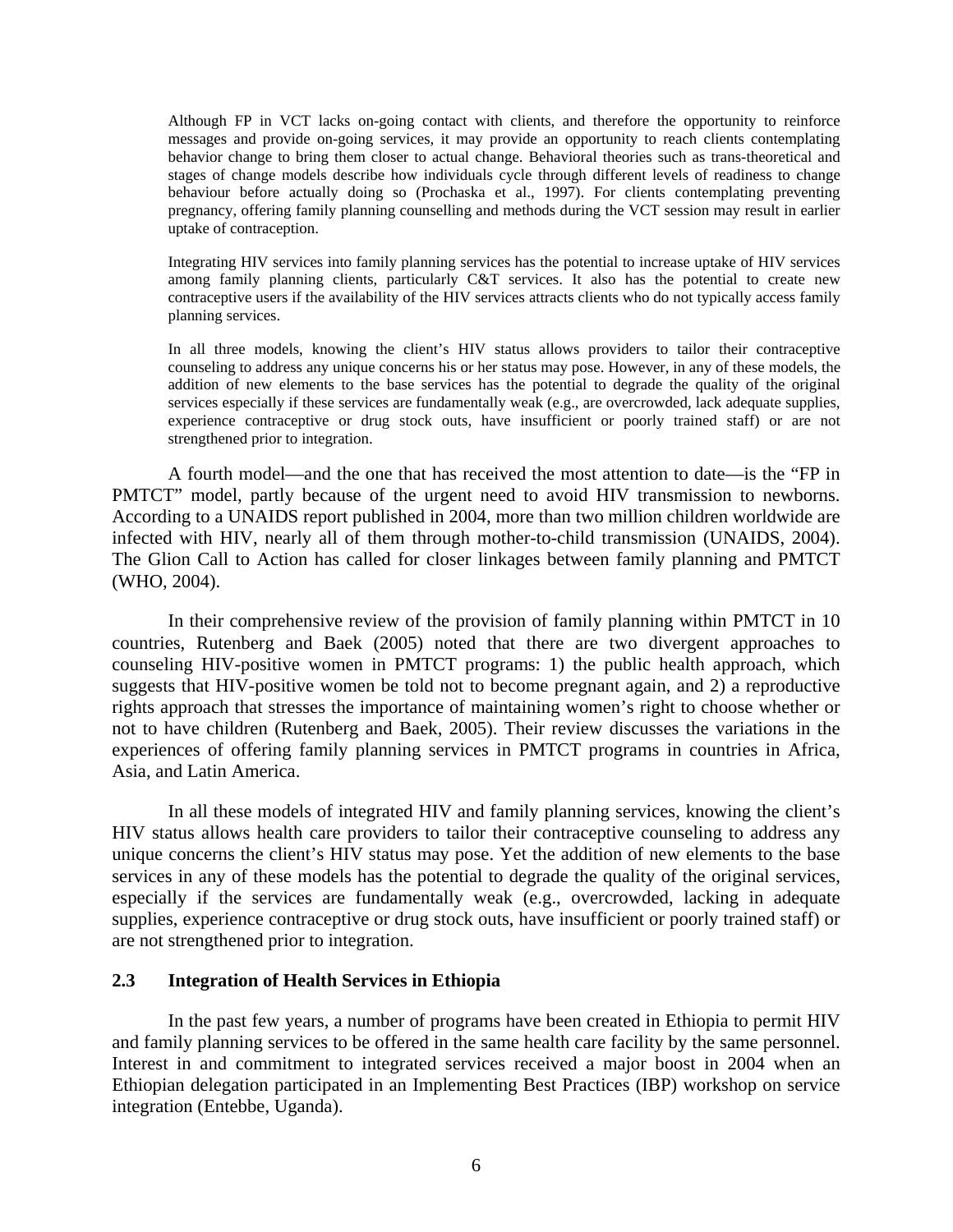In 2007, Family Health International was asked by USAID to review information available in documents about the experiences of a number of African countries with models of integration of family planning and HIV services. Ethiopia was included in this review (FHI, 2007). A review of models of integration in Ethiopia conducted by Family Health International (FHI, 2006) found three models that had been operating for more than one year: 1) family planning added to PMTCT services, 2) VCT added to family planning services, and 3) family planning added to VCT services. Some projects involve Ethiopia's Ministry of Health and some do not. Some projects serve the general population whereas others serve only a specific targeted population such as pregnant women or youth.

Several projects in Ethiopia have begun to introduce family planning services into PMTCT services. Since 2004 IntraHealth has been working with the Ethiopian Ministry of Health to improve and expand family planning and other services offered by PMTCT centers in a project known as the Hareg Project (IntraHealth International, 2008). This is a three-year project funded by USAID. According to the IntraHealth International web site (http://www.intrahealth.org), assistance has been made available to 120 PMTCT centers and is expected to be made available to another 148 centers in all 10 regions of the country. The Family Health International review (FHI, 2007) also mentions a project in five centers supported by Abt Associates that promotes family planning, but it is unclear what activities have taken place. These projects were not included in the assessment because the decision was made for purposes of simplification to exclude family planning in PMTCT services from the study.

The Family Guidance Association of Ethiopia (FGAE) is one of the pioneers in introducing integrated HIV and family planning service in Ethiopia. Historically, FGAE is known for its family planning services provided over four decades sometimes under difficult conditions. In 2000, the FGAE started offering VCT services in one of its model clinics in Addis Ababa. FGAE was motivated to initiate VCT services because of the increase in the rate of HIV in the population and because most of FGAE's clients are women and youth, populations that are highly vulnerable to HIV. FGAE wanted to give its family planning clients access to VCT services. Initially, one family planning provider was trained in VCT and assigned to provide the services in a dedicated room. In 2002, UNICEF began assisting the FGAE in adding VCT to the reproductive health services offered in their facilities.

The Family Guidance Association of Ethiopia has used three approaches to the delivery of integrated family planning and VCT services, depending on the type of facility:

- 1. Family planning and VCT services are provided in separate rooms, and providers make referrals from one service to the other.
- 2. FGAE-operated family planning clinics provide clients counseling on VCT and refer them to the nearest public health facility for testing.
- 3. VCT and family planning services are provided in a single room with a single provider on the premises of FGAE facilities (FGAE, 2007).

FGAE's approach to delivering integrated family planning and VCT services created several challenges for clients and providers because stigma towards VCT service users was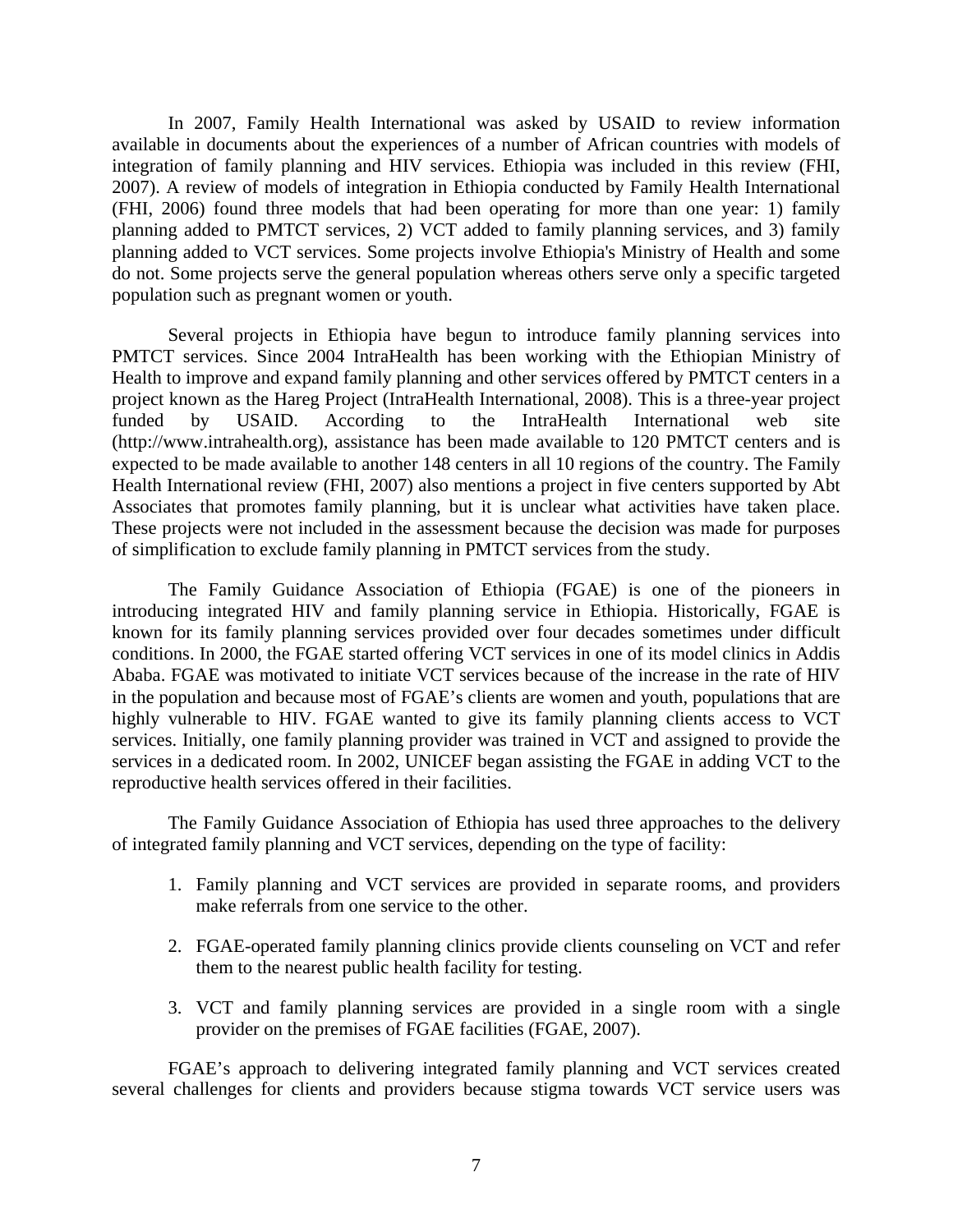strong, the waiting time for clients utilizing both the VCT and family planning service was too long, and the VCT providers manifested burnout easily. To address these challenges, more providers were trained in VCT, and a rotation schedule was arranged so that every VCT trained provider could work in both family planning and VCT services. Service provision rooms were designated for specific services on a rotating basis. Thus, instead of there being a single room for VCT services, rooms were used for either family planning or VCT, with services rotating weekly. Finally, steps were taken to integrate family planning and VCT services within a single room. Thus a single provider is able to offer both family planning and VCT services according to the needs expressed by the client.<sup>8</sup> Currently, 33 FGAE facilities out of 44 different types of clinics are providing integrated services (ACIPH, 2008).

In 2008, the most common model of service integration in Ethiopia was the integration of family planning services into VCT; three programs have adopted this strategy. One program is a project of the Addis Ababa University Department of Community Health. This program began in January 2005 and operates in only one site: the Butajira Hospital and Health Center. It was scheduled to end in February 2006 but may continue functioning. Since the assessment of integration by Family Health International excludes programs with fewer than three functioning sites, no data is being collected by FHI from supervisors, providers, or clients associated with this project.

A second project in Ethiopia that is integrating family planning and VCT services is a collaborative research partnership involving Pathfinder International, the Miz-Hasab Research Center, Johns Hopkins School of Public Health, and the Bill and Melinda Gates Institute for Population and Reproductive Health. The study, known as the Voluntary HIV Counseling and Testing Integrated with Contraceptive Services Study will evaluate the impact of adding family planning services to public sector VCT programs in Oromiya province. Through interviews with VCT clients conducted before and after an intervention, the research team seeks to determine to what extent such a program can respond to the needs and desires of VCT clients for family planning services. The study began with client interviews in eight public sector health facilities (six hospitals and two health centers) in Oromiya in July 2006. Training of personnel and other interventions were scheduled for July and August 2007. Because operations research is already scheduled for this intervention, the current assessment for Family Health International does not include any of these sites; however, the program and study directors are being sought for interviews as key informants.

A third program in Ethiopia for integrating family planning services into VCT services the most comprehensive one in the country—was begun in 2004 under the direction of Pathfinder International and implemented by Pathfinder/Ethiopia and the Ministry of Health. Initially, Pathfinder/Ethiopia worked closely with the Ministry of Health and regional officials in Amhara region to introduce family planning services into VCT in 32 health care facilities, a total of 20 percent of such facilities in the region. The Ministry of Health selected the intervention sites and directed the training and mobilization activities related to service expansion. Overall, the program has provided materials and training in family planning for facilities in Tigray, Amhara, and Oromiya regions, and will soon start activities in the Southern Nations, Nationalities and Peoples Region. Because of its size, scope, and length of operation, this initiative is the most important VCT/family planning integration effort now operating in Ethiopia.

 $\overline{a}$ <sup>8</sup> Interview with FGAE HIV program officer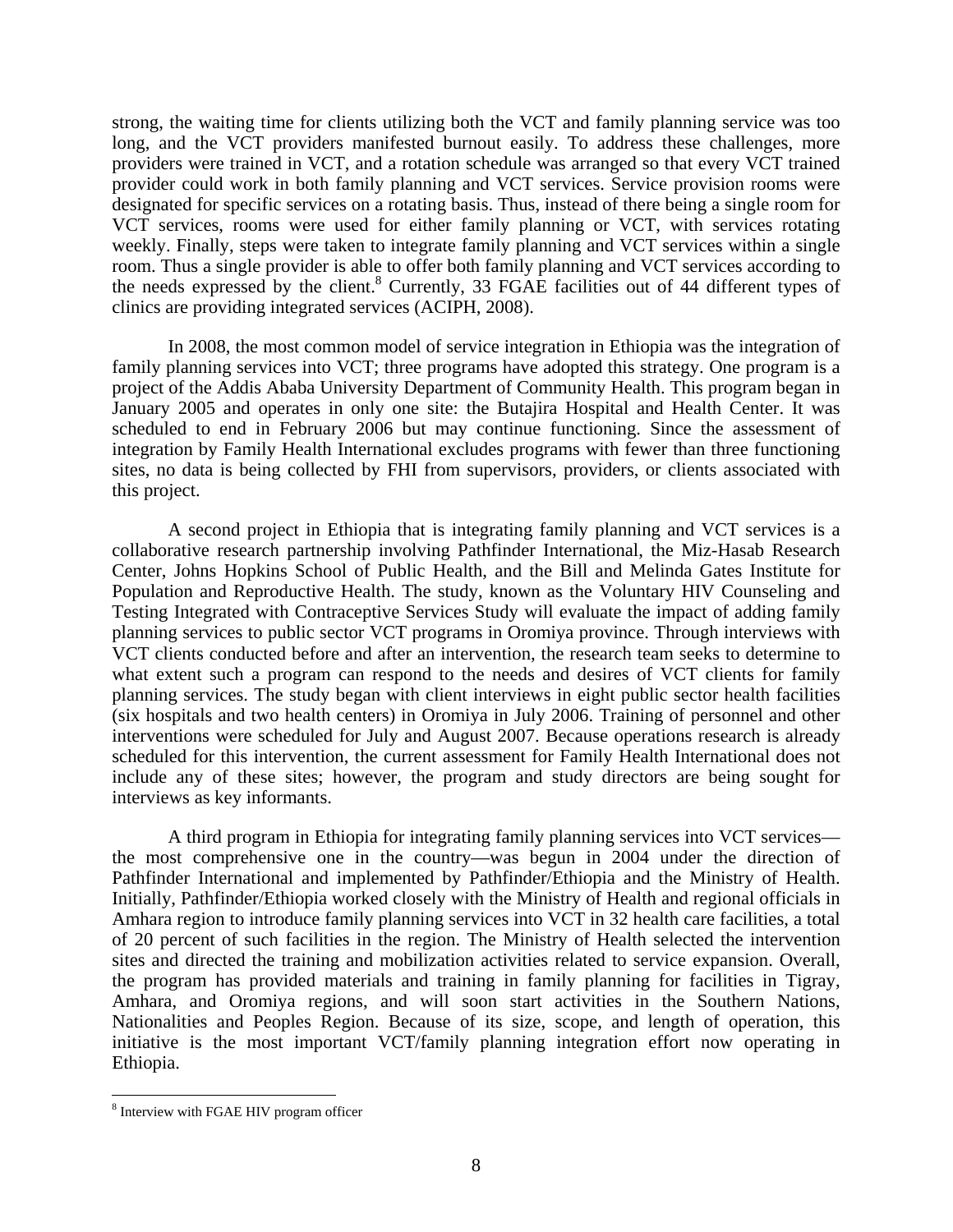#### **3. RESEARCH STRATEGY**

#### **3.1 General Research Question**

The primary research question addressed in this study is the following: What effect did the Ethiopian government policy that government health facilities begin integrating family planning services into voluntary counseling and testing (VCT) services have on the service delivery practices of Ethiopian health care providers? A secondary objective of the study was to identify the factors that facilitated the integration of family planning services into existing VCT services in government health facilities.

Even though all government health facilities may have tried to follow the same Ministry of Health guidelines, the services actually delivered differ somewhat from one facility to the next. Therefore, the study first identified which services were offered in which ways in health facilities before contacting health care providers for an interview. Once the pattern of service delivery was established, the research team focused on the experience of health care providers in service delivery. Data about the practice and service delivery of health care providers were derived from the descriptions provided by health care providers about their training, their understanding of policy, and the services they had been providing.

Other approaches to the study of integrated services in Ethiopia were considered in designing this study. One approach would have been to examine in some detail the kinds of reproductive health services and VCT services that were offered in each facility, and then assess the challenges that would be faced in integrating the services in each facility. Another approach would have been to focus on the extent to which family planning and VCT services are correctly and efficiently provided in each health facility, thereby providing an evaluation of the quality of services provided. Still another approach might have been to examine clinic records before and after the integration of services to judge the impact of integration on client use of the services.

A 2004 Family Health International publication on integrating HIV and family planning services suggests still another approach: direct program evaluation (FHI, 2004). The report states: "Research is essential to demonstrate not only that integration will not overburden and thus compromise the quality of existing services, but also that it will actually improve reproductive health" (FHI, 2004:5). This publication mentions three results that an impact evaluation of integration might find: 1) a decrease in the quality of all services following integration; 2) health care providers who find that the addition of new services creates too much of a work load for them; 3) the improvement of reproductive health, however that may be defined.

These ways of describing program impact are important outcome measures. The options adopted by this study were more concrete and intermediate, focusing on: 1) the effect on numbers of clients using the services; 2) the usefulness of the basic training to health care providers; 3) the usefulness of the specialized training provided in family planning; 4) the understanding of government policy in the integration of HIV and reproductive health services.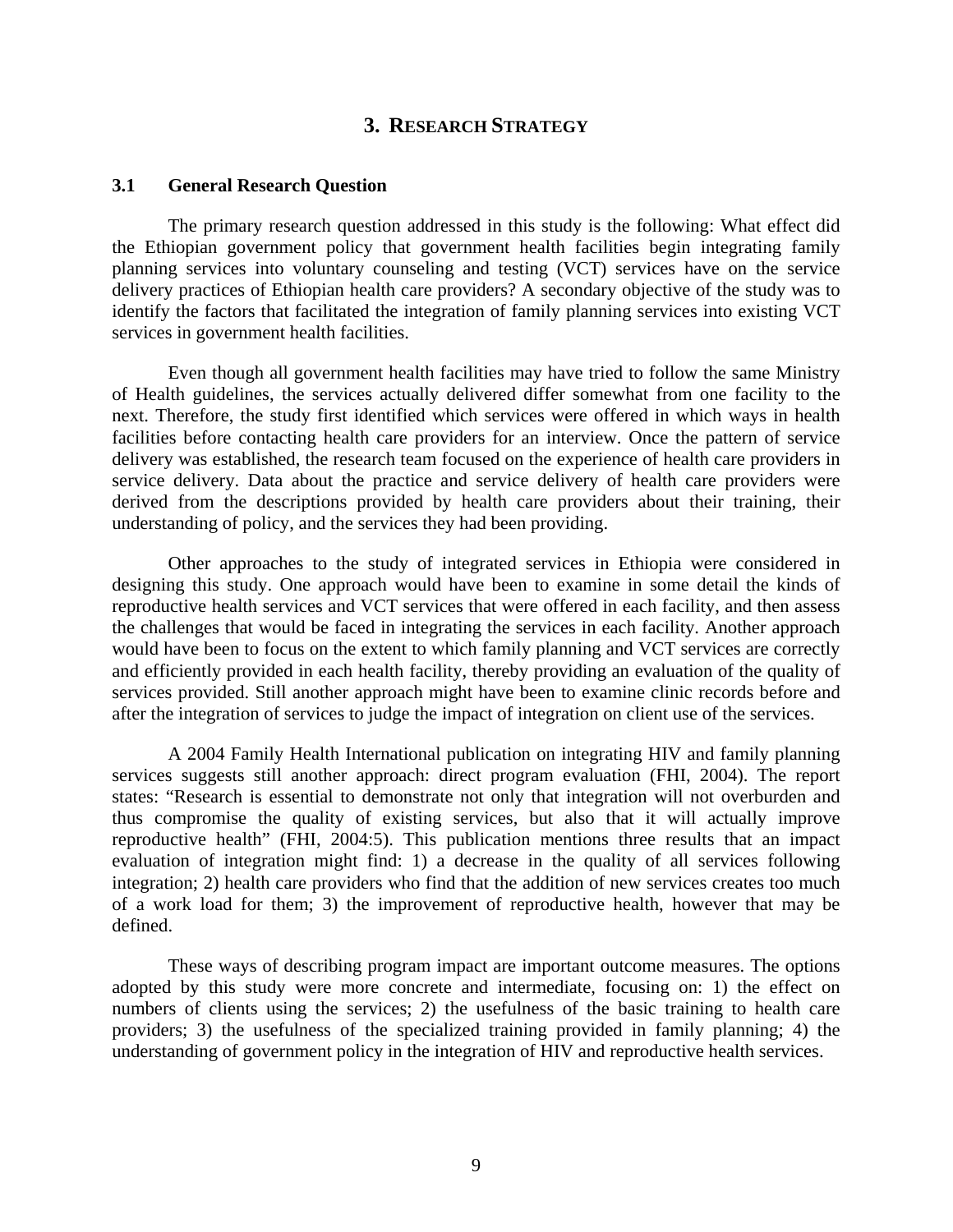In short, the research directors of the present study decided to focus on the experience of health care providers in offering services. This focus offers the opportunity to learn from those who actually provide services. It also allowed the study of the context of service delivery within health facilities. While this latter element is generally neglected in discussions of integration policy and program evaluation, a focus on the work experience of health care providers allows the research to consider the context of service delivery as one key element that affects service integration.

#### **3.2 Specific Research Questions**

Some of the specific questions considered in the process of designing and implementing the study are:

#### **Services**

- What are the standard family planning services offered in health care facilities?
- What are the standard services that have been offered in VCT facilities?
- What services are now being offered in facilities that offer integrated services?

#### **Health care providers**

- What do health care providers know about the policy of integration?
- What training/refresher in family planning and VCT did the health care providers receive? When? By whom?
- How do health care providers decide which clients should be told about family planning methods?
- What do health care providers think of efforts to integrate services?
- How has the integration of services affected the work load of health care providers?
- What do health care providers say about the response of their clients to the new services?
- How could the services offered be improved according to health care providers?
- How does the context of daily practice affect service delivery?

The research team paid particular attention to two aspects of the actions of VCT counselors and other health care providers who had been trained in family planning methods: 1) bringing up the subject of family planning methods to some of their clients but not to others, and 2) providing family planning methods to clients themselves or referring clients to another unit in the facility or to another facility. The research team assumed that health care providers trained to offer family planning services would offer those services to some clients and not to others, so it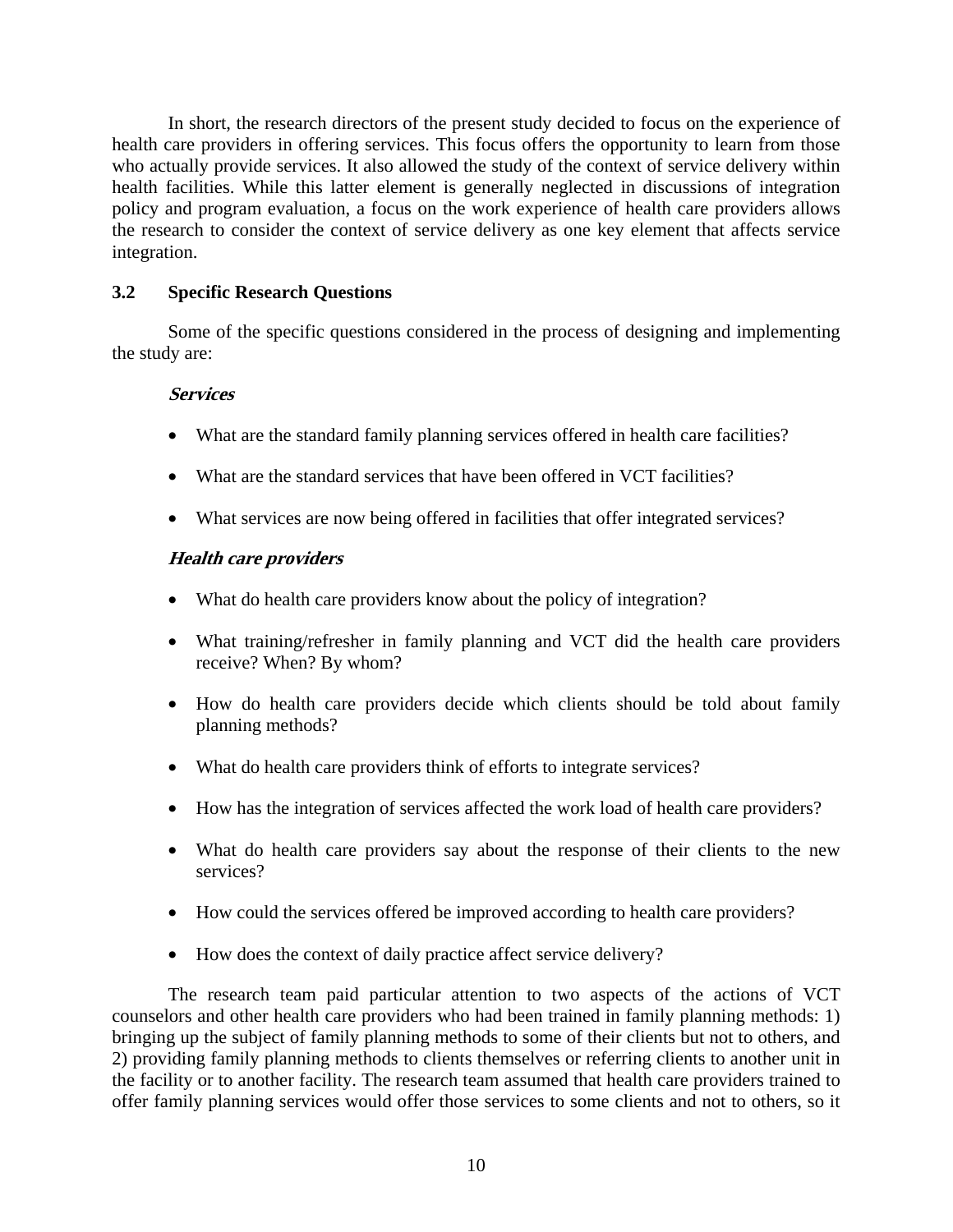became important to learn how counselors identify clients to whom they speak about family planning and others to whom they do not speak. Similarly, it was important to discover if health care providers offer family planning methods themselves or they refer clients who want family planning services to another unit.

The research team made a number of assumptions about the process of integrating family planning and VCT services from the viewpoint of health care providers. These included:

- Health care providers and their supervisors would be familiar with the Ethiopian Ministry of Health policy on integrating services.
- The health care providers trained in family planning methods in special workshops by Pathfinder/Ethiopia would be the VCT counselors.
- Once VCT counselors were trained to provide family planning methods, they would remain in the VCT unit to continue their service.
- Some health care providers would find that the addition of family planning services to VCT constitutes a burden to their regular practice.
- VCT counselors would welcome the opportunity to gain new training for their practice, this time training in counseling clients on family planning methods.

These assumptions were discussed during the training and the finalizing of the topic guide used in the interviews with health care providers. The study findings confirmed some but not all of the assumptions.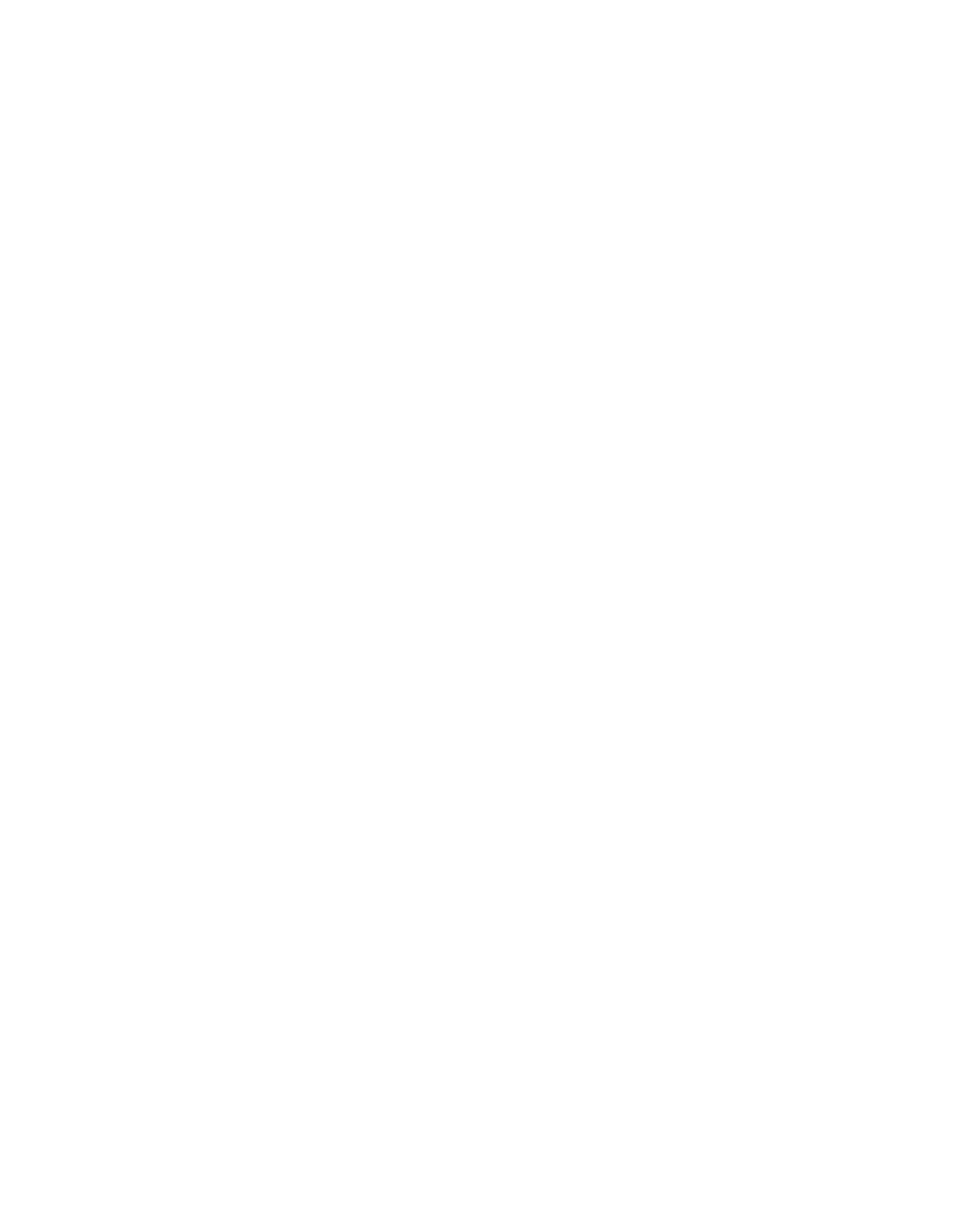#### **4. METHODOLOGY**

#### **4.1 Site Selection and Sampling**

The Ethiopian government initiated a program of integrating family planning services into voluntary counseling and testing (VCT) services in three regions of the country—Oromia, Amhara, and Tigray. Selected health care providers from government health facilities in these regions participated in a five-day training workshop on family planning offered by Pathfinder/ Ethiopia. For reasons of practicality, the research team for the study decided to limit the fieldwork to just two of these regions: Oromia and Amhara. Pathfinder/Ethiopia officials were more aware of the status of the integrated VCT/family planning programs in health facilities in these regions, and the health facilities in these regions were more accessible by ground transport than facilities in Tigray.

In Oromia, health care providers in 26 government health facilities participated in the family planning training offered by Pathfinder. The research team decided to exclude eight of these 26 facilities from the present study because they were already serving as sites for the Voluntary HIV Counseling and Testing Integrated with Contraception study where research on service integration had already begun. The research team also decided to limit the study to health facilities in western Oromia because health facilities in that part of the region were more accessible and up to 10 health facilities there were available for study. Excluding sites in which health care providers trained in the integrated program were absent, the research team selected nine health facilities in western Oromia as sites for the study: 1) Ijaji Health Center; 2) Tulubolo Health Center; 3) Sibu Sire Health Center; 4) Nekemt Hospital; 5) Shambu Health Center; 6) Agaro Health Center; 7) Jimma Health Center; 8) Jimma Higher Health Center; and 9) Hasendabo Health Center. Later when the team learned that the trainee from the Shambu Health Center was unavailable, it selected Batu Health Center in Ziway to replace the Shambu Health Center.

In Amhara, health care providers in 31 hospitals and health centers had initiated integrated health services in Western and Eastern Amhara Regions. The research team decided to limit the study to Western Amhara because it offered a greater number of trainees from a smaller number of facilities, a desirable attribute from a logistical standpoint. After excluding a few remote sites in this region, nine facilities were selected as study sites. These were 1) Debre Markos Hospital; 2) Fenote Selam Hospital; 3) Bure Health Center; 4) Adet Health Center; 5) Felege Hiwot Referral Hospital; 6) Wereta Health Center; 7) Debre Tabor Hospital; 8) Gondar Hospital; and 9) Gondar Health Center.

The research team's original plan was to interview three or four health care providers in each of the selected 18 health facilities who had participated in the five-day training workshop on family planning, along with one supervisor from each facility. When the team learned that one or more health providers who had participated in the training was absent at each facility, however, the goal became to interview at least 11 health care providers from Oromia and 13 health care providers from Amhara, plus 18 supervisors (one for each health facility in the study sample). As discussed below, the research team ultimately interviewed 25 health care providers and 16 supervisors from the 18 facilities in the two regions.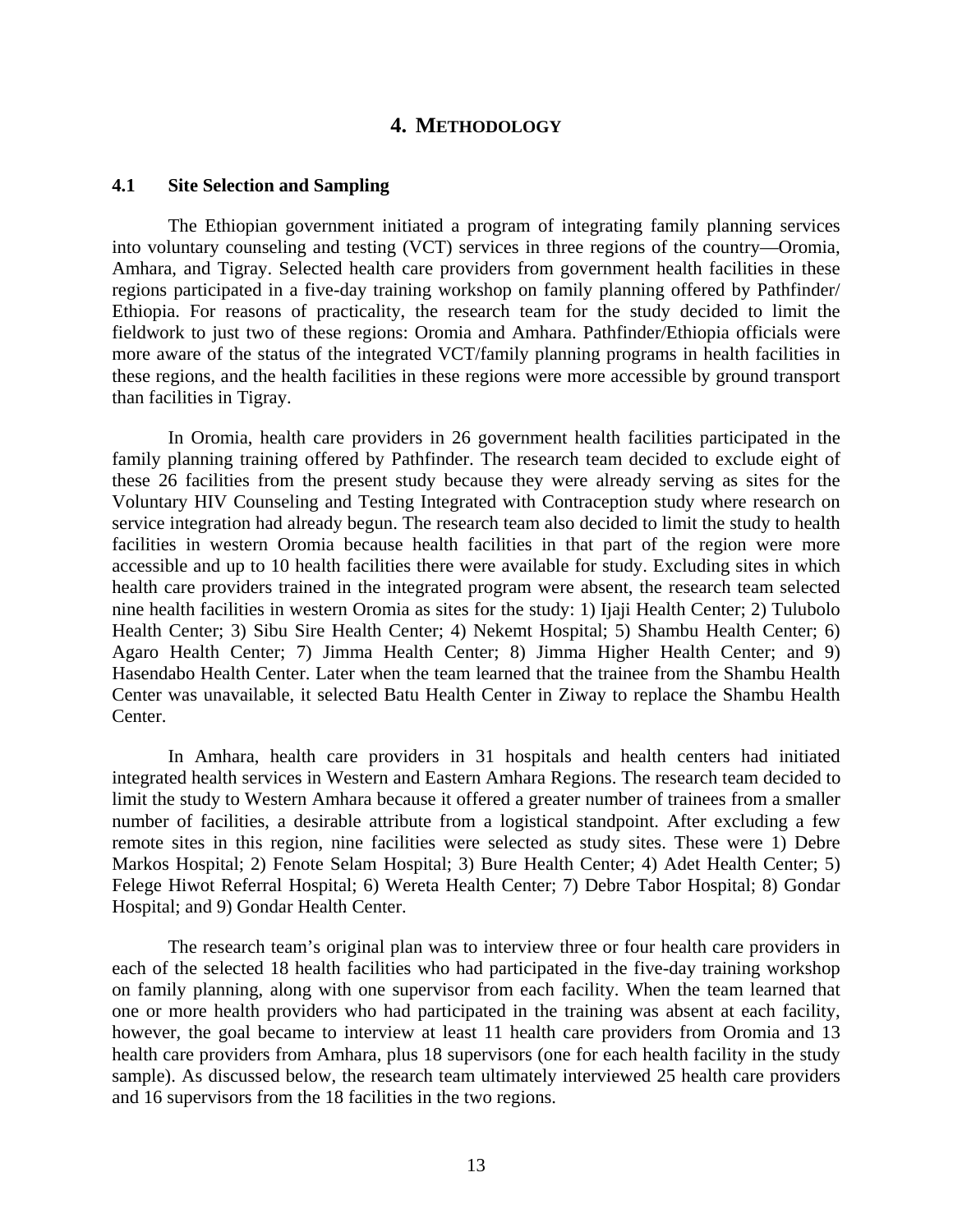The 25 interviewed health care providers from the government health facilities came not only from VCT units of the facilities but also from other units, including the maternal and child health unit, the prevention of mother-to-child transmission of HIV (PMTCT) unit, the family planning unit, and the HIV antiretroviral therapy (ART) unit. The supervisors held positions such as medical director, head of health facility, and matron.

#### **4.2 Training of Interviewers**

To orient the five research assistants who would be conducting interviews, the Ethiopian research director conducted a four-day training workshop in Addis Ababa. The training included a presentation on the integration of family planning and VCT in Ethiopia; a review of the objectives, research questions and methodology of the study; a discussion of the principles of qualitative research; a discussion of the use of topic guides to guide conversations with health care providers. The topic guide used for interviews with health care providers is shown in Appendix A. Although all of the participants already had substantial experience with collecting qualitative data, they found the discussion of qualitative research to be a very useful orientation with highly unstructured, open-ended, interactive, and "subject-centered" approaches.

The presentation on the integration of VCT and family planning services reviewed the nature of integration in general as well as its specific attributes with respect to family planning and VCT services. The rationale, benefits, and challenges for the integration of family planning and VCT services were discussed. The research assistants were able to express their own perspectives on the need for, and approach to, offering family planning within a VCT context. Also discussed was the experience with integration in Ethiopia, with special attention to Pathfinder's program which has added family planning to previously functioning VCT services in government health facilities.

The topic guides that were to be used in the study (both the English and Amharic versions) were reviewed and discussed in relation to the objectives of the study. The research assistants suggested modifications to the topic guide and then practiced using the guide with colleagues in the workshop. The topic guides were pre-tested in two health care facilities in towns near Addis Ababa. Small adjustments to the guide were made after the pretest.

#### **4.3 Organization of Fieldwork**

Several weeks before the beginning of fieldwork, Pathfinder wrote letters to the Oromia and Amhara regional health bureaus requesting their approval and support for the study. Both health bureaus wrote letters of support to the Zonal Health Departments under which the 18 selected health facilities operated. In Amhara Region, the letter was sent down the hierarchy from the Zonal Health Departments to Woreda Health Departments that informed the health facilities. The research team for Oromia Region carried the letters of support for the study to submit to the various Zonal Health Departments.

In addition to helping the research project gain official approval, Pathfinder staff at headquarters in Addis Ababa and regional levels contacted the heads of the selected health facilities a week or two before the fieldwork started in order to inform them about the study and request their cooperation. All of the health facility heads responded positively to this request. As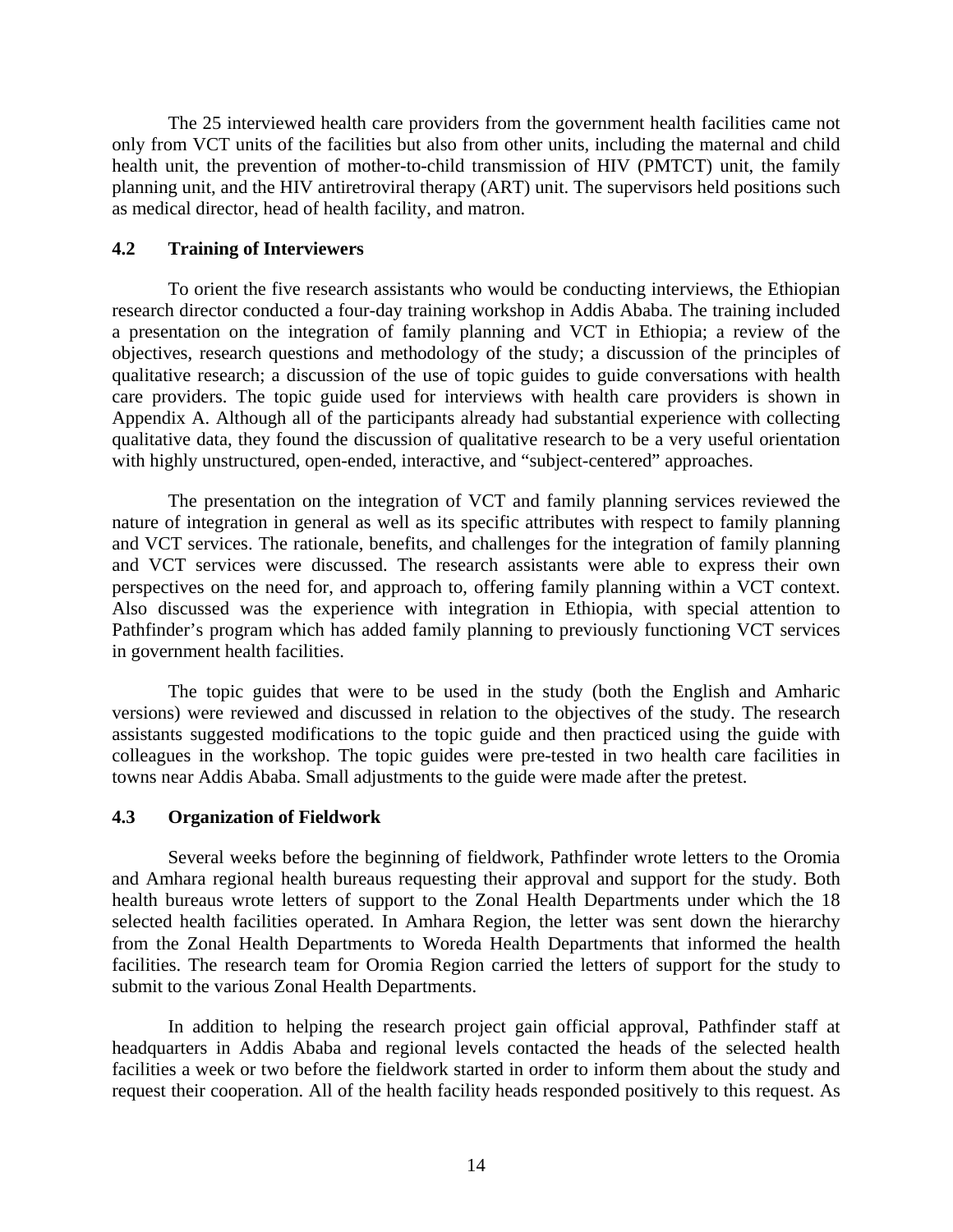a result, the research teams were welcomed in the 18 health facilities they visited and managed to easily arrange discussions with facility heads and staff.

#### **4.4 Data Collection**

Data collection in Amhara and Oromiya regions was completed over a two-week period in December 2007 by two teams of research assistants. Each team allocated a single workday for each facility on average, attempting to interview one or two counselors trained in integrated service provision and one person in a supervisory position (a nurse matron, the head of a unit, or the head of a health facility).

The two teams of research assistants were generally successful in finding eligible individuals to interview. The Amhara team found that health workers in four health facilities were absent during their visit. Fortunately, they were able to arrange meetings with three of them after completing their work in the rest of the health facilities. Overall, the team in Western Oromia conversed with 12 trained health care providers and 7 supervisors. The team in Amhara region held conversations with 13 trained health care providers and 9 supervisors.

Both research teams found the managers of the health facilities and the health care providers cooperative and willing to participate in the study. A few health care providers expressed reservation or anxiety about participating, but they gradually relaxed as the discussion progressed. Previous notification by regional Pathfinder staff and letters of support from the Regional Health Bureaus probably helped encourage involvement in the conversations. On visiting a heath facility, the research assistants introduced themselves and the study and scheduled meetings with the appropriate health workers. Conversations often took place in the afternoon, when there are fewer clients in most health facilities.

Every guided conversation between a respondent and a research assistant was individual and private. Respondents were informed that the conversation was part of a research study aimed at recording their experiences with the integrated VCT/family planning program and not an evaluation or assessment. They were assured that the conversation would be kept private and confidential and were asked to give informed consent either verbally or in writing. The conversations were conducted in Amharic and tape recorded (with permission) for subsequent transcription. One person refused the tape recording, so only notes were taken during the interview.

The research assistants' conversations with the health care providers dealt with their daily activities, their training and work experience; special training programs concerning VCT and family planning in which they had participated; the administration system of the health facility they worked in; their perspectives on the principles of integrated VCT and family planning service provision; their service provision practices; and their overall assessment of the implementation of the integrated service in their institution. The research assistants found that most of the health workers were responsive in the guided conversations and freely shared their ideas.

Most of the respondents who were supervisors at the health facilities knew very little about the program for integrating services, and therefore could not say much about it. Even some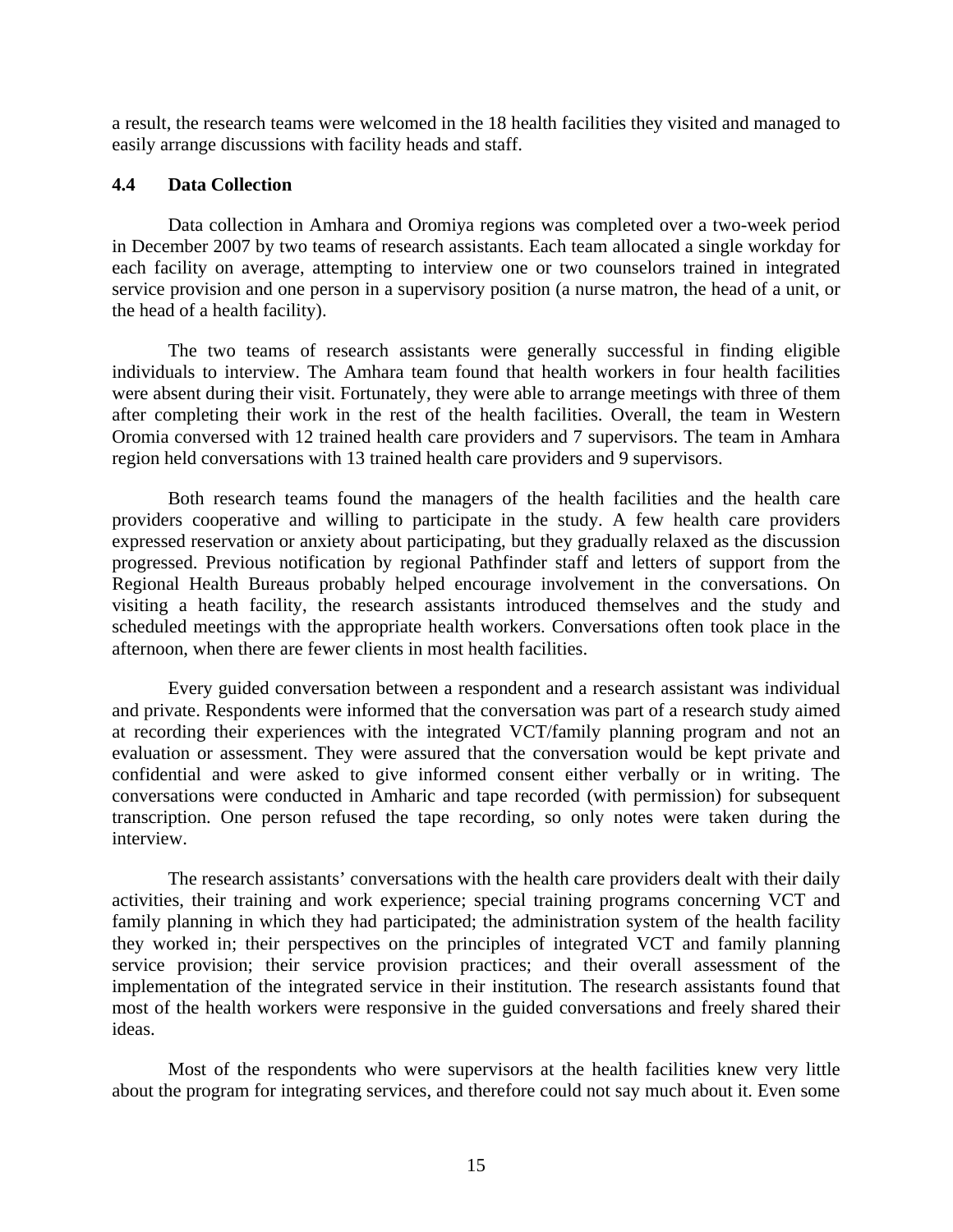health care providers trained in family planning by Pathfinder had little to say about the program of integration. Their lack of knowledge can be attributed in part to the relatively short period that the program has been in existence (just over one year in Oromia and 4-5 months in Amhara). It is also attributable to the practice of rotating health workers among the different units of a health facility. Some health workers had spent very little time providing integrated services and were thus unable to draw on much experience in speaking about the program. In addition, the varying availability of family planning methods and the practice of referring some VCT clients to family planning units within the same health facility also limited the extent to which VCT counselors could offer family planning methods to their clients.

#### **4.5 Data Analysis**

After completing the interviews with health care providers and supervisors, the research assistants transcribed the taped discussions in Amharic script and then translated the Amharic transcripts into English. The transcripts in English were subsequently typed up in Microsoft Word for easy accessibility. The whole process was completed in about two months. The process of transcribing and translating the recordings allowed the researchers to gain familiarity with the data and a preliminary sense of some significant findings related to the initial research questions. This process led the research team into the first phase of data analysis in which responses relating to major concerns of the study were summarized for each respondent. Having summaries of information related to the main questions of the study for each respondent made it possible to examine individual responses in the light of their own circumstances and work experience.

The items under which some of these findings were summarized included the aspects of the educational and professional background of an individual respondent; special training programs undertaken; awareness of the principles of the integrated service; the process of conducting integrated counseling; how the counselors reorient counseling sessions to fit different types of clients, as well as client concerns and responses to integrated counseling; the impact of organizational aspects of each facility on the integrated service; strengths and weaknesses of the service; and provider recommendations about ways of improving the integrated service.

A subsequent review by the research team of the summaries for each respondent, along with the transcripts, allowed the listing of relevant themes and subthemes falling under each of the topics mentioned above. After repeated reading of the translations and the summaries, the research team developed a draft outline to guide the writing process. Using this outline, the researchers synthesized the information in the summaries and transcripts falling under each theme to write up sections of the report. Respondents' statements thought to be especially illuminating with regard to critical features and experiences of the integrated program are quoted verbatim in the text of this report.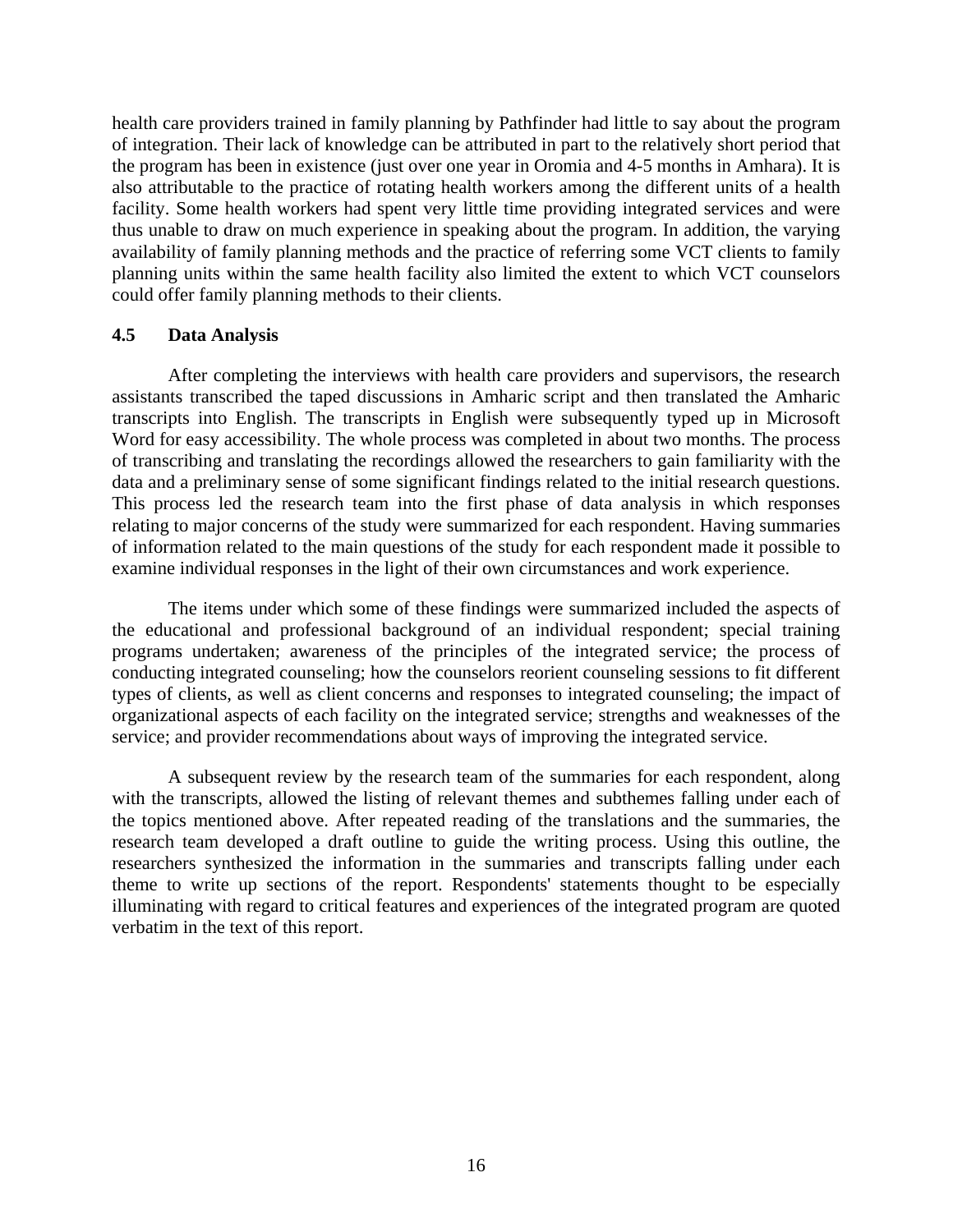#### **5. PROFESSIONAL BACKGROUND OF HEALTH CARE PROVIDERS**

#### **5.1 Professional Training and Experience**

Most of the health care providers interviewed who were trained in the integrated program were working as nurses after having completed two or three years of training. However, a small number had risen to become nurses after working for years as health assistants, a position that requires about one and half years of training and involves activities such as injections, dressing wounds, and vaccinations. Further education in their profession was a widely held goal for almost all of the health care providers who participated in the study.

The health care providers who participated in the study had between two and 27 years of professional experience. Because so many had an extended tenure as a health assistant before becoming a nurse, or had recently graduated from nursing school, most had worked as a nurse for only a few years. The majority had worked in two or three health facilities in their careers, often moving from rural health centers to urban hospitals. Transfers from one health facility to another usually followed a request by the health workers. Having a nursing diploma made a transfer more likely.

The health workers had experience providing care in various units of the government facilities in which they worked and usually did not specialize in one component of health care. They talked of rotating regularly among the main units of the facility: outpatient department, the delivery room, ANC, MCH, family planning, and VCT units. This rotation among different units arose from the need to adjust for staff shortages faced by health institutions as well as to provide health care providers with a wider set of experiences.

#### **5.2 Duties and Responsibilities**

The health care providers interviewed were called to serve in different units of their health care facilities, including VCT, ART, family planning, MCH, PMTCT, ANC, maternal ward, and the outpatient department. They commonly served as heads of such units, although they were sometimes one of only two people in the unit. As unit heads, they oversaw the work in their unit, represented the unit in facility meetings, and took care of the unit logistic and reporting requirements.

Some of the health care providers often worked in two or more units of their health care facility at the same time, spending part of the day in each of the units. For example PMTCT/ "under-five care"; VCT/family planning; VCT/ART; ANC/family planning; gynecology/ PMTCT/family planning, and gynecology/VCT units. The different posts occupied by a health worker are often closely related to each other, as in the case of VCT/ART, ANC/family planning and PMTCT/under-fives. A health worker's participation in units such as PMTCT, family planning, ART, and VCT was usually the result of participation in specialized training.

Health care providers were expected to rotate among the various units in a health facility every several months. This was a common practice aimed at sharing and varying workloads and broadening the skills of health workers. For instance, one health care provider mentioned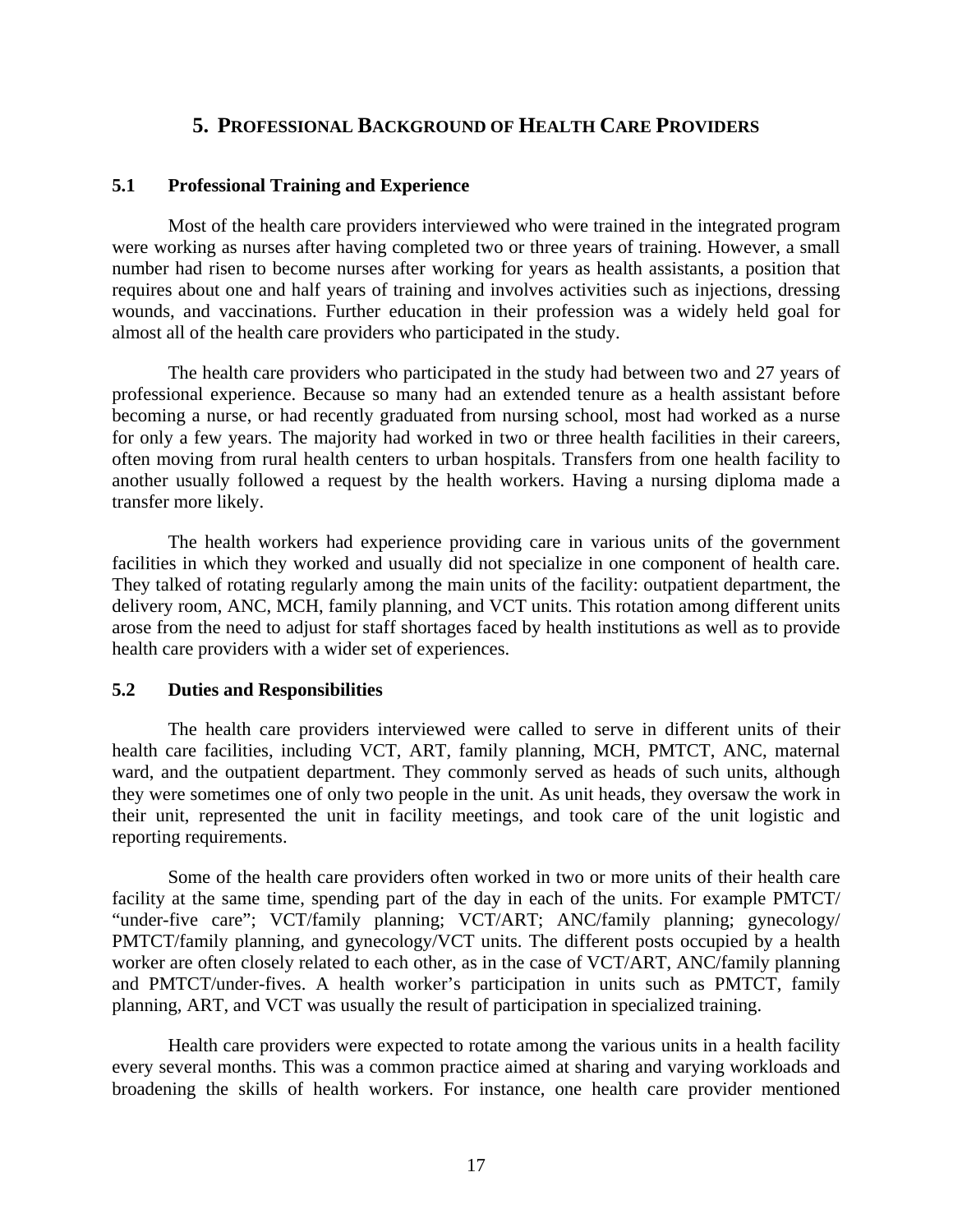rotating among the family planning, ANC, "under-fives," and outpatient units. In addition, staff shortages meant that most health workers regularly switched units to fill in. They were also required to take up night shifts in the outpatient department, but such service also brought financial compensation.

In addition to performing regular clinical work, some health care providers participated in various administrative committees such as HIV/AIDS, management, and disciplinary committees. A number of health care providers also reported engaging in various outreach endeavors related to educational activities on VCT, PMTCT, family planning, and malaria, as well as EPI campaigns. Their outreach activities often required engagement with various community workers such as community-based reproductive health agents, home-based care workers, malaria agents, and various community leaders.

Almost every health care provider who participated in this study expressed positive sentiments about serving in their chosen profession. They reported gaining tremendous satisfaction from providing health care ranging from treating their patients, delivering healthy babies, preventing miscarriages, providing access to family planning, and counseling people on HIV or ART. In this regard, a 45-year-old female nurse who was working in a hospital in Oromia Region said the following:

*I am happy when clients voluntarily come to VCT, get a blood test, and come to know their HIV status. I am glad when those clients whom I have counseled turn out to be HIV negative. I find it satisfying to advise them on how to protect themselves from factors that expose them to HIV and to advise reactive clients to use ART treatment and extend their lives.* 

Another nurse, a 41-year-old woman who worked in Amhara Region also described experiences which were sources of satisfaction for her:

*Some HIV-positive clients come here very thin and unable to walk without support. Now after starting ART treatment they became well. So when they meet me in the streets, they greet me and say, "Sister you may have forgotten us, but we have not so because you are our life." But I can never remember them because they have changed so much.* 

Health care providers also appreciated gaining experience and knowledge from their work and the various training programs that they undertook. At the same time, they were challenged by the large numbers of clients and the heavy workload. Sources of frustration for health care providers included their low pay, lack of per diems or compensation for fieldwork or night duty, shortage of medical supplies, lack of health insurance, and perceived mismanagement by their superiors.

#### **5.3 Specialized Training**

Ethiopian nurses with a nursing degree are eligible for participation in specialized training workshops offered by various agencies, including Family Health International (FHI), Pathfinder/Ethiopia, the World Health Organization (WHO), the Centers for Disease Control and Prevention (CDC), the Ethiopian Orthodox Church, and the Organization for Social Services on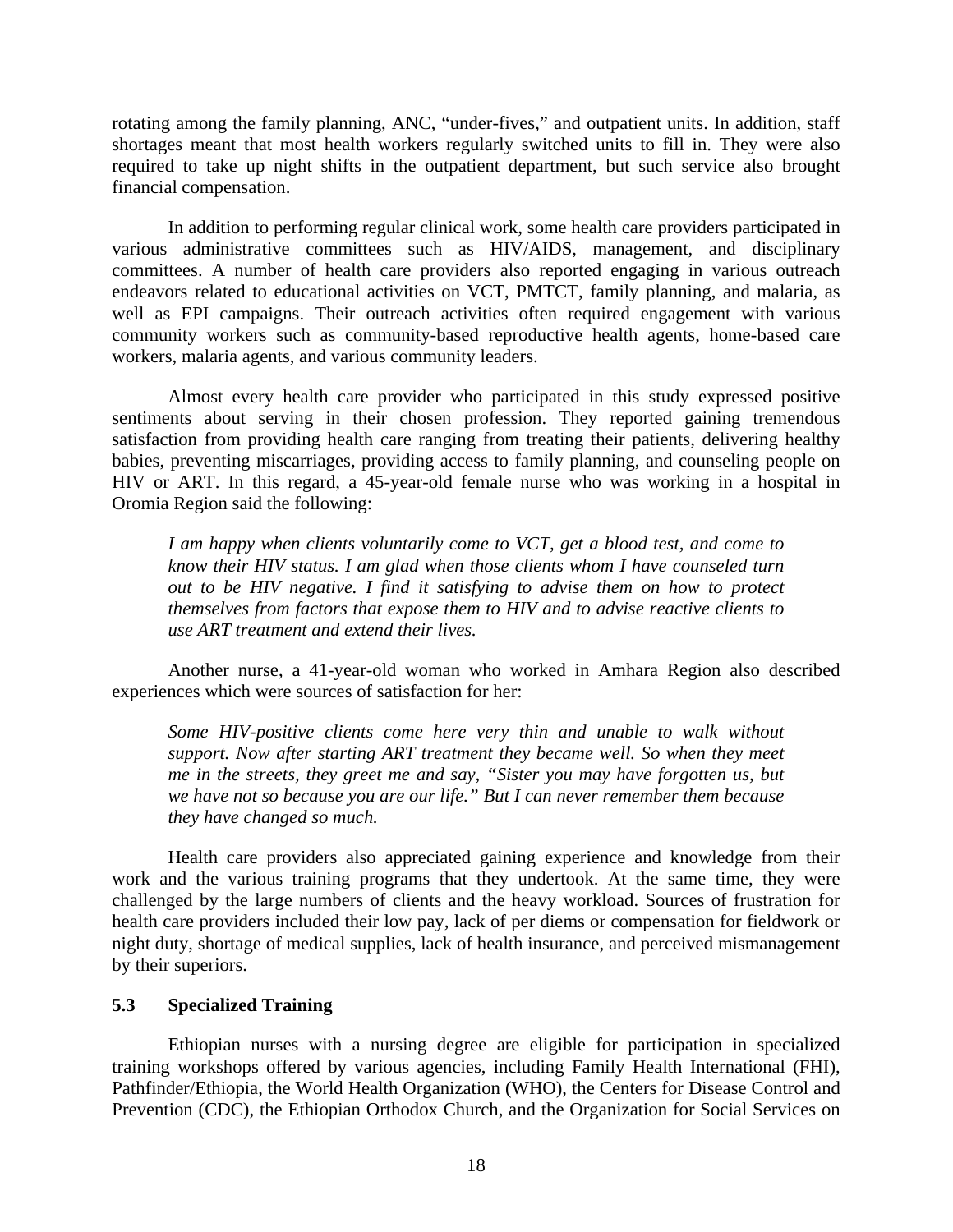AIDS. The specialized training workshops last from three days to two weeks and provide training in topics such as VCT, Provider Initiated Counseling and Testing, family planning, PMTCT, Integrated Management of Childhood Illness, ART, management of opportunistic infections, tuberculosis, tuberculosis and HIV, and nutrition. These workshops add to the knowledge and skills of health care providers on particular areas of their work and enable them to offer special services to their clients. Most of the health care providers interviewed had participated in one or two of the workshops in addition to a workshop on family planning.

Many of the specialized training workshops for nurses had a practical component in addition to discussions of theoretical aspects. The health care providers believed that their knowledge and outlook were enhanced by these training programs. A 26-year-old female nurse working in a hospital in Amhara Region made this observation:

*The trainings are like refreshments, meaning that they give us additional knowledge on PMTCT and VCT. They make you more responsible and confident in giving these services to benefit mothers.* 

Because the specialized training the health care workers received, such as VCT, family planning, ART, and PMTCT is applicable in the areas of work in which the health care providers are currently engaged, the providers have been able to apply their newly acquired medical and counseling skills to their daily practice.

#### **5.4 Training on Integration of Family Planning and VCT**

The five-day training workshops organized by Pathfinder/Ethiopia on integrating family planning services into VCT took place in November 2006 in Oromia Region and in June 2007 in Amhara Region. The workshops typically involved one health care provider from health centers and two health care providers from hospitals. Twenty-seven health care providers from 14 health centers and 4 hospitals participated from Oromia Region, whereas 37 health care providers from 21 health centers and 11 hospitals participated from Amhara region. In Western Amhara, where the study was conducted, Pathfinder/Ethiopia trained 17 health care providers from 13 health care facilities.

Although the Pathfinder/Ethiopia workshop on the integration of family planning services into VCT services was intended mainly for health care providers in VCT units, particularly VCT counselors, workshop participants actually came from other units: ART, family planning, maternal and child health, ANC, and PMTCT. In some health facilities, the providers of VCT services were not offered the training. Although the training was still relevant to their work, its central focus on the inclusion of family planning into VCT services did not closely coincide with the operational concerns of health care providers in some of these other units. In many instances, the recruitment of trainees for the workshop was less than ideal.

Judging from the trainees actually recruited, the research team concluded that health care providers were chosen for participation in the workshop either because their jobs had some relationship to VCT and family planning or because of a desire to spread out opportunities for training among staff in a health facility. Both reasons are understandable in a broad sense, but the selection process meant that the trainees were not necessarily the persons working in VCT units,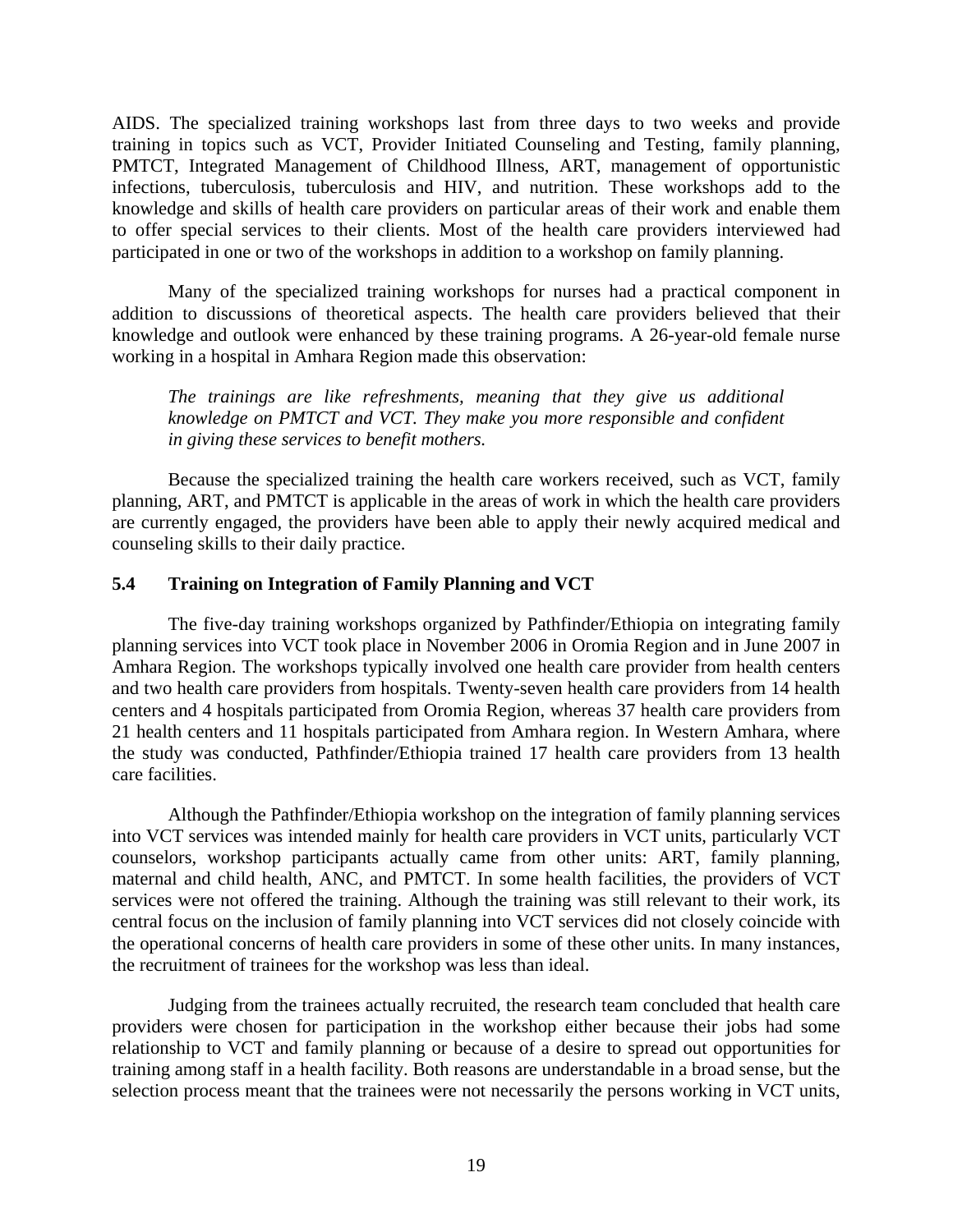as had been originally expected. Several health care providers alleged that favoritism might have been involved in the selection of staff for training.

Reports from participant in the five-day workshop of the content of the training program on integrated service varied widely. Some reported that the training was about offering family planning to VCT clients or integrating family planning into VCT, PMTCT, and ART services, and mentioned the advantages of providing VCT and family planning in a single unit. Many of those interviewed said the training offered instruction about the advantages of birth spacing and the different types of family planning methods. Any attention given to HIV counseling was mentioned less often.

Generally, the research team was surprised by the fragmented nature of the recollections of the content of the training workshop, because the workshops all followed the same curriculum. The variation in recollection could be related to a limited conceptual understanding of the objectives of the integrated program on the part of participants. Many thought that the training was about encouraging HIV-positive women not to have children. For some, this entailed informing HIV-positive women about the disadvantages of giving birth and the probability of compromising their immune status or having their children become orphans. A few trainees recalled the emphasis given during the workshop to the importance of encouraging couples with discordant HIV status to use dual protection.

The trainees generally believed the training gave them an adequate understanding of family planning and its integration with VCT, but they also recognized that they were not being trained in long-term family planning methods. Some also felt that the training enhanced their confidence, motivation, and a sense of responsibility regarding the integration service. On the other hand, trainees felt that the training was too short and lacked a practical component. The provision of a substantial amount of reading material did help, although it was often difficult to find the time to read.

The knowledge and motivation gained from the five-day training workshop enabled health care providers who worked in VCT units to integrate family planning in their counseling practices and at least refer clients to family planning units for contraception. A few health care providers were actually able to offer family planning methods in the VCT unit. Some health care providers who came from other units such as PMTCT, MCH and family planning also started to integrate family planning or HIV counseling into their activities.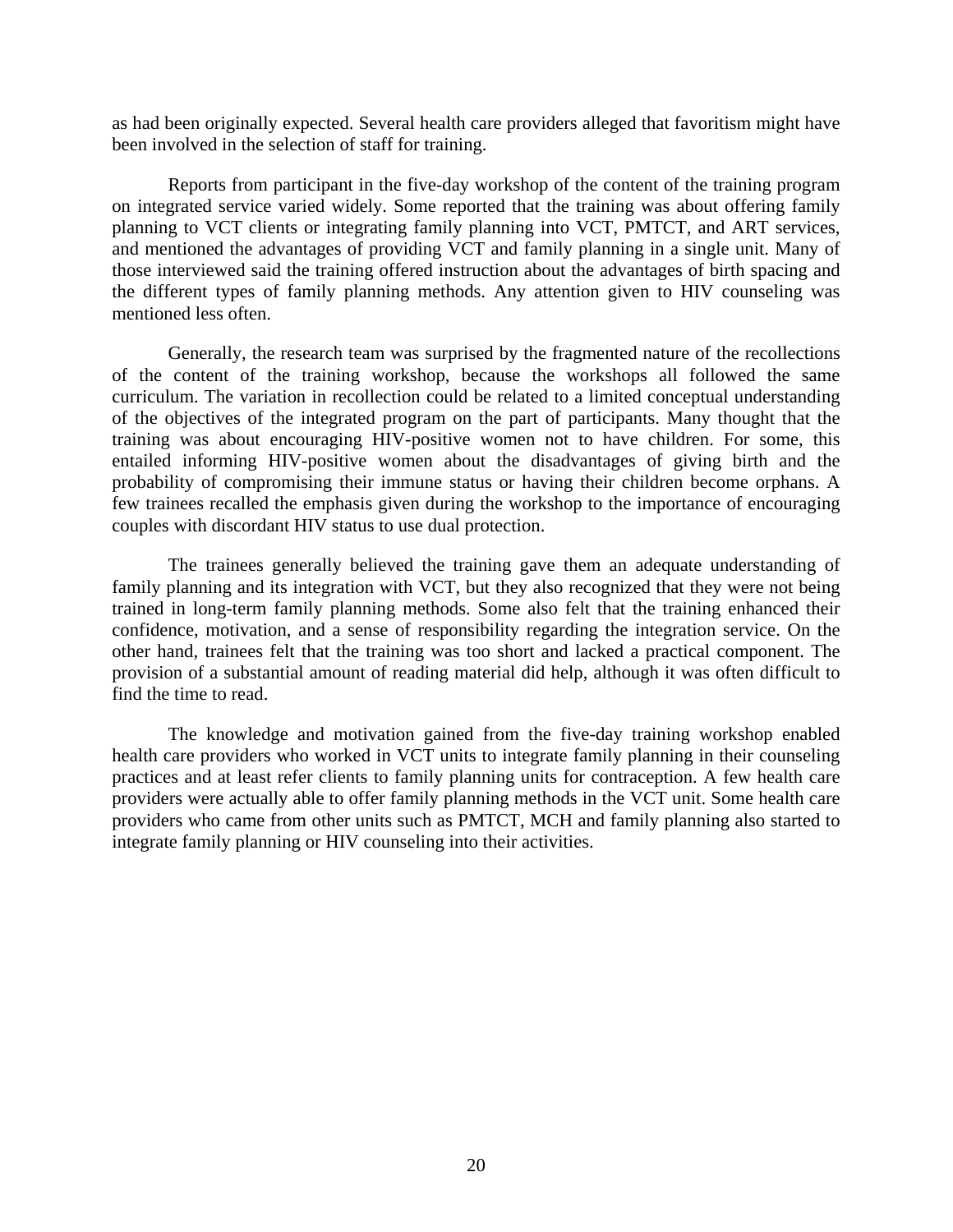#### **6. INTERACTIONS WITH VCT CLIENTS**

#### **6.1 Counseling Practices**

The integrated counseling services of the Ethiopian Ministry of Health did not offer a policy framework to guide government health facilities in implementing programs that integrated family planning services and HIV voluntary counseling and testing services. The health care providers who participated in Pathfinder/Ethiopia's five-day training workshop and were interviewed for this study gave quite varied descriptions of the objectives of an integrated VCT/family planning program. Quite a few of the 25 trainees and 16 supervisors who were interviewed associated the program with the provision of family planning to women and men who were HIV positive. They believed it was aimed at preventing HIV-positive women from having children, reducing transmission of HIV to children, and combating the loss of immunity caused by HIV infection. A few trainees and supervisors mentioned that the program was meant to offer family planning to VCT clients generally, to promote dual protection against HIV infection and pregnancy, or to provide multiple services at the same location thereby reducing the workload of health care providers. In contrast, one respondent reported that they were told that it was acceptable to refer VCT clients to family planning units as well.

VCT counselors who were trained in the integrated program incorporated family planning into their counseling sessions on HIV testing. They often counseled their clients on family planning in the posttest counseling session, although some discussed it in the pretest session as well. Many of the VCT counselors believed that the integration of family planning into VCT was meant mainly for clients who were found HIV positive, but quite a few reported that they also provided family planning counseling to those who tested negative for HIV, a practice that conformed with the integration program's goal of expanding access to family planning regardless of HIV status.

Health care providers working in VCT units usually start a counseling episode by explaining the nature and modes of transmission of HIV and then move onto an assessment of the client's risk for HIV. After the HIV test, they provide additional counseling regarding HIV and how to live with HIV infection. Most often at this point the counselors would introduce the topic of family planning. Clients who test negative for HIV would be counseled on preventing future exposure to HIV, and they would also be encouraged to start using birth control methods in order to delay or space births. HIV-positive women and men would be counseled about how to live with HIV and the potential risks of giving birth, including the transmission of HIV to the baby, decline in the health status of the mother, difficulties in breastfeeding the baby, and the probability of the child becoming an orphan. Counselors also explain the benefits of dual protection to clients (preventing both HIV transmission and conception). Attempts might be made to involve the partners of clients, and to advise them on the benefits of dual protection whether they were HIV positive or negative.

A 35-year-old female nurse described how she integrated family planning in her counseling on HIV testing: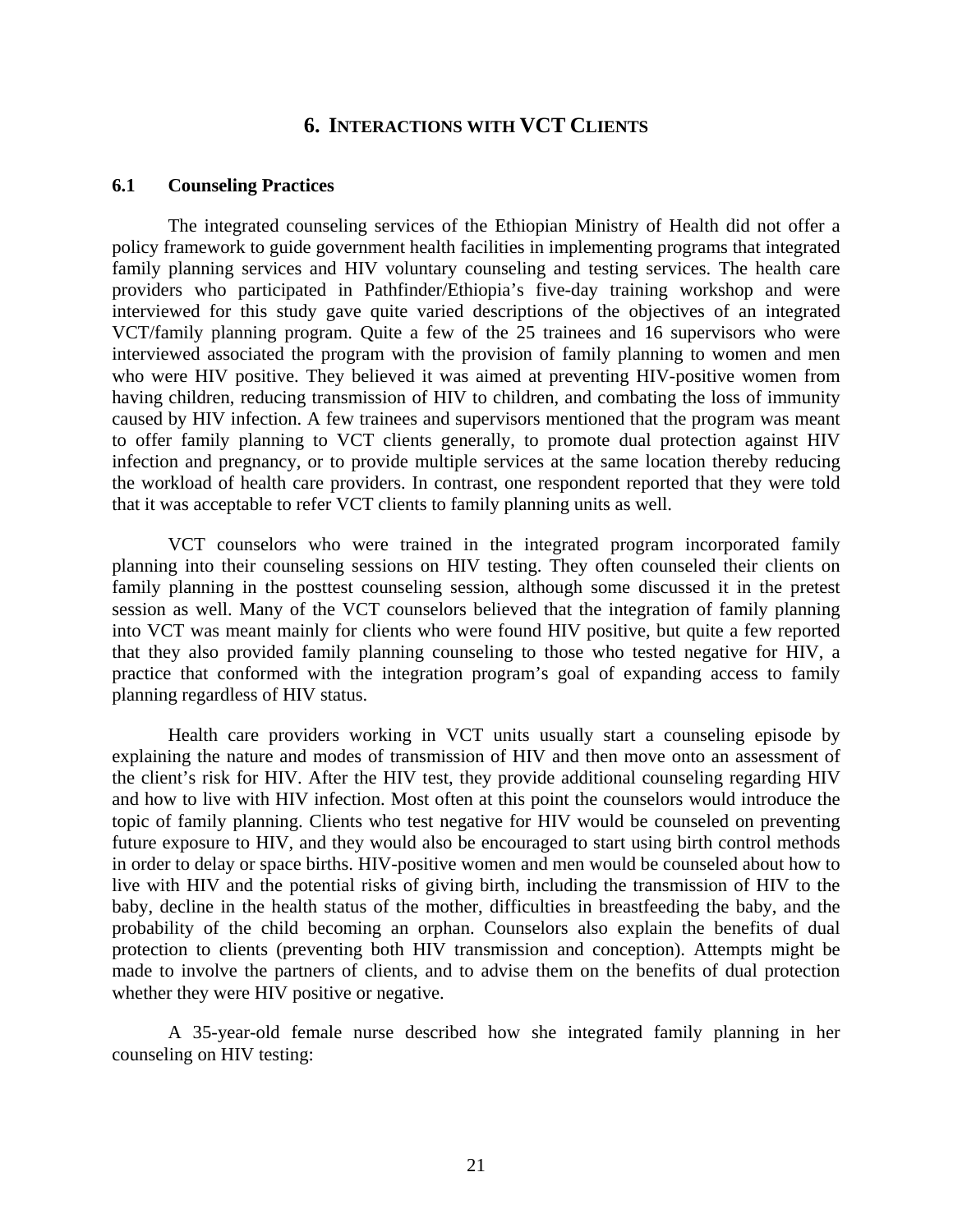*When they first arrive for the service, I greet them and introduce myself. I then tell them how HIV is transmitted and the advantage of having a blood test in a detailed manner. After they have the blood test, I tell them how to live a positive life. Then I will ask them the conditions which have exposed them to HIV. For instance, I try to find out what addiction they may have and talk to them about how they could overcome the addiction. After they understand what they have to do in the future, including how to get proper treatment, then I talk about the advantages of family planning. If they say I want to have a child we cannot forbid them. The choice is theirs. However, I discuss with them the problem HIV people would face, if they had a child. I raise questions like: are you economically fit to*  raise a child? Or could you feed your child if you cannot breastfeed? In such a *manner, we allow them to understand that they can have a better life by using family planning. We conduct the discussion based on their own ideas.* 

The counseling on family planning methods involves advising clients about the nature of these methods, their use, and their potential side effects. On the basis of this information, clients are allowed to choose a method that suits them. A 42-year-old male nurse working in a VCT unit of a health center in Oromia Region explained how he offered family planning choices to his clients in the following manner:

*We counsel them about family planning methods and the different choices available to them. The selection is up to the client. For example, if I present them*  with three options, I will tell him the side effects of each. Then they will select *what is better for them. There is no condition in which we create pressure upon rural women. We do try to address certain misconceptions about family planning that are common in rural areas. For example, there are rumors claiming that "pills accumulate in the womb and if taken for long time, cause a serious problem in the womb," or that "there will be no more births after one takes injections." Since the community around us is Muslim, we don't mention condoms in meetings. This is because religious elders believe that condoms push youth towards bad habits.* 

Most counselors in VCT units adapted their family planning counseling according to the characteristics and needs of the clients. Many counselors did not raise the subject of family planning with clients who were older than 50, menopausal, not sexually active, or who had come for a pre-marriage HIV test. They were also less likely to stress family planning methods for youth, students, and unmarried men and women. When they did discuss family planning methods with these groups, they discussed only condoms and injectables for young women. Married clients were more likely than unmarried clients to receive a full discussion of family planning methods. Depending on their economic status or the number of children they had, married clients were encouraged to adopt short- or long-term family planning methods.

The client's level of knowledge about family planning methods also affected the content of the conversation. Counselors held more complete discussions with clients that were less knowledgeable about family planning methods. Some clients, especially those in rural areas, were very reserved and therefore needed more probing and encouragement to identify their needs and preferences for family planning methods.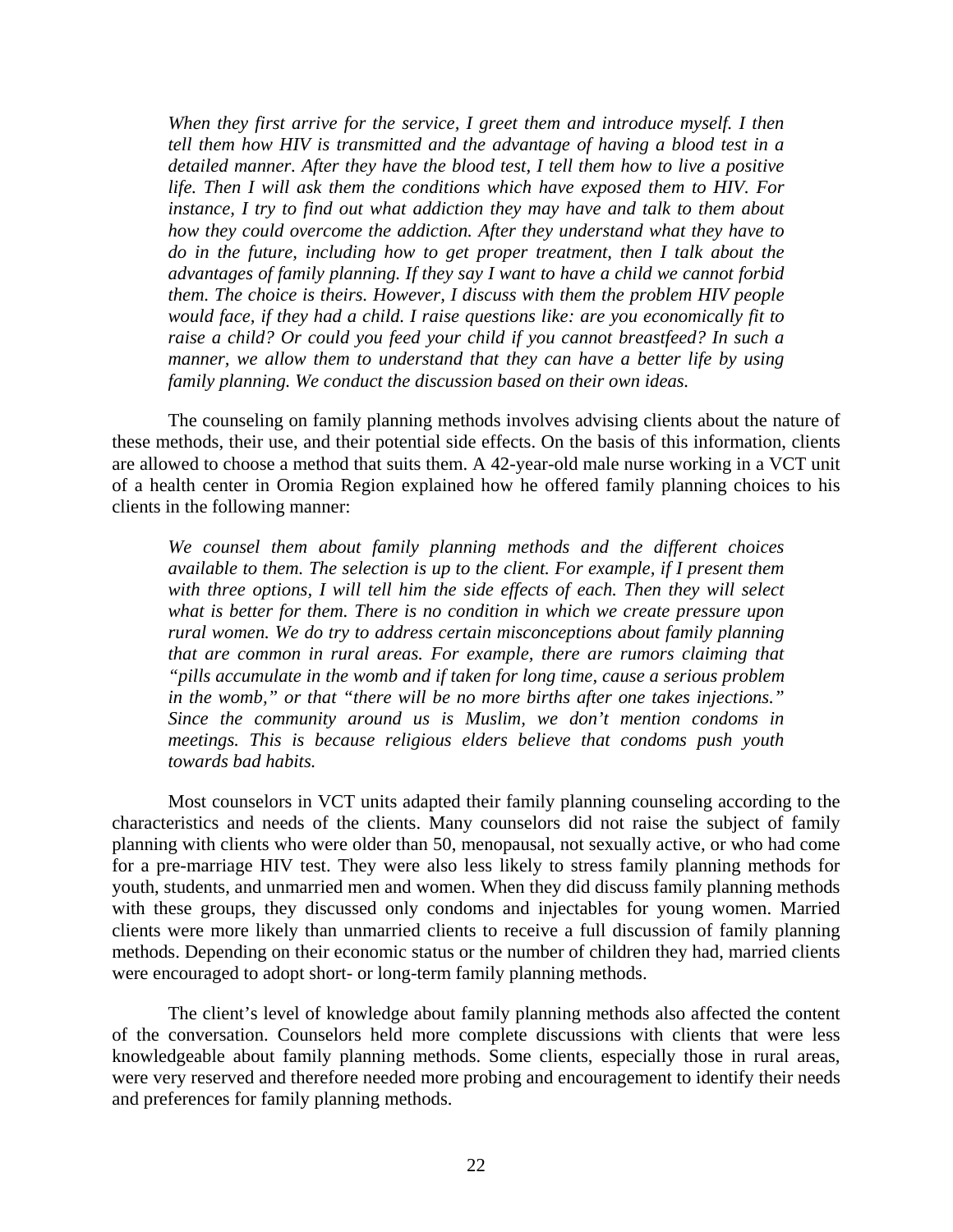The HIV status of clients was another factor influencing the nature of the discussion between counselor and client. As noted above, some counselors thought that they were expected to counsel mainly HIV-positive clients on family planning. One went as far as to examine the physical status of his clients before deciding whether to counsel them. Another counselor offered family planning methods only to HIV-positive clients, referring all other clients to the family planning unit. The emotional state of HIV-positive VCT clients after being informed of their sero-status affected the extent to which counselors could engage them in a discussion of family planning. A 36-year-old female VCT counselor working in a health center in Oromia Region said:

*Some of them are not willing to listen to you. They may say they do not want family planning methods or that they may not be interested in relationships any longer. In such cases, I will take more time to talk to them or make another appointment to counsel them. Others may argue with you. You may need much more time to convince them and bring about behavioral change, while others are quicker to accept what you tell them.* 

Some VCT clients who test positive for HIV may want to have children in the future, whereas others may not. While those who do not want to have any more children may be counseled to accept long-term family planning methods, those who do want more children are given somewhat different advice. A 25-year-old male nurse working in the VCT unit of a health center in Oromia Region explained what he would do in such a case:

*If she is ready and willing to have a child and if her status and economic condition allow her to, the counseling session would be a little different. I may say that "It would be better if you use condoms temporarily." If your health improves after a while, you could look for a way to have a child. Also, there is a drug that can be taken to prevent transmission of the virus to the child.* 

The receptivity of VCT clients to family planning counseling affects the operation of an integrated VCT/family planning program. Most providers of the integrated services said that VCT clients were very receptive to family planning. As a result, the uptake of family planning methods increased substantially among clients who tested positive for HIV. Quite a few clients preferred to obtain family planning methods in the VCT unit rather than in the family planning unit.

A large proportion of VCT clients, particularly young clients, were interested only in the HIV test and related counseling, not in family planning methods. Men and women who wanted to have children were also less interested in family planning methods. Many VCT clients were too preoccupied with the results of their HIV test to pay much attention to discussions of family planning. They are more likely to be amenable to such discussions in subsequent visits, as they follow up on ART. Some VCT clients that were unwilling to share their test results with their partners also found it difficult to accept condoms and family planning methods. Female clients were sometimes unable to adopt a family planning method without getting the permission of their husbands. Thus, although the demand for integrated services was quite strong, some VCT clients did not readily accept family planning methods without additional support and follow-up.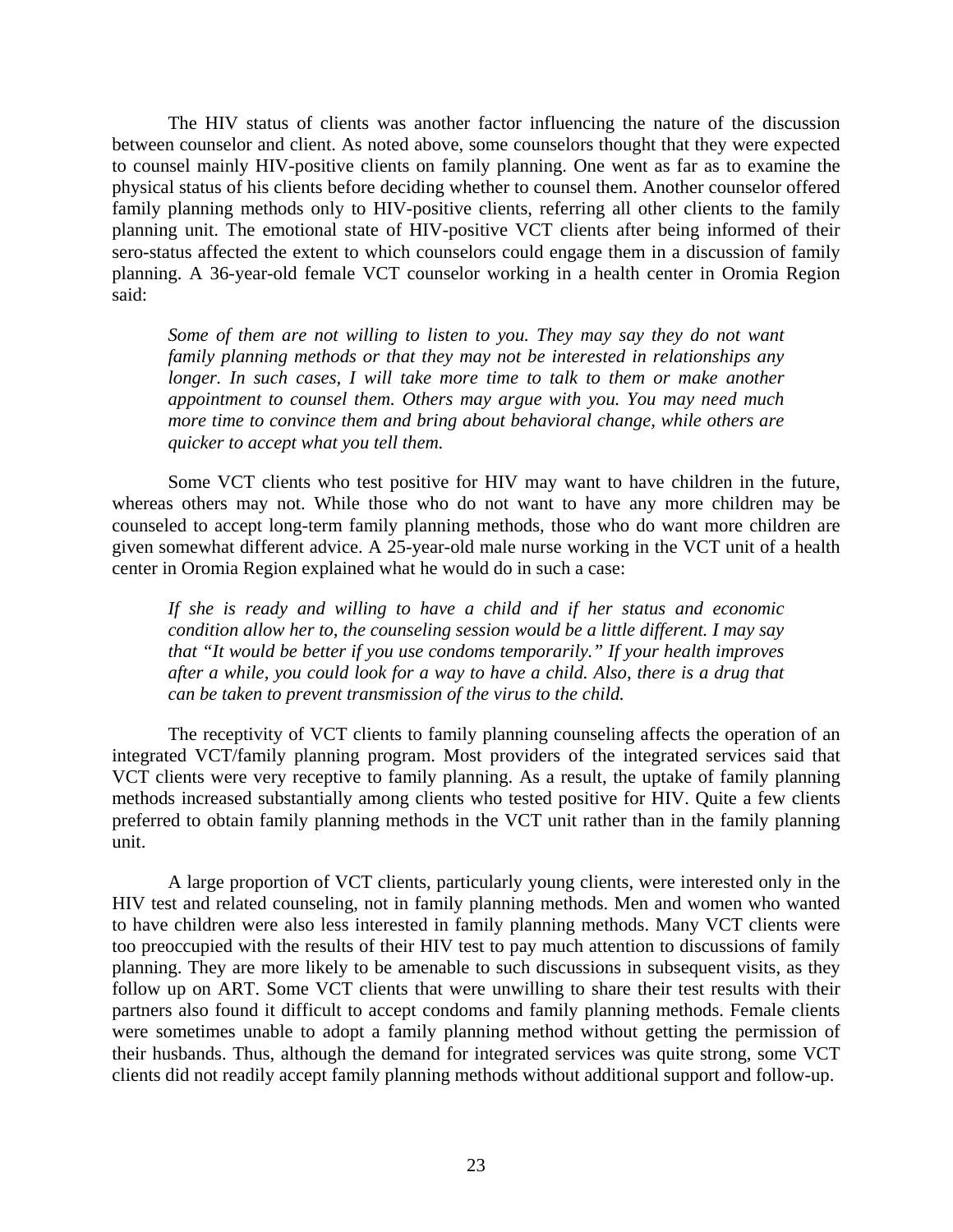#### **6.2 Provision of Family Planning Methods**

Standard integrated health services programs involve the provision of family planning methods within VCT units to clients who chose to accept them. VCT units had condoms available but did not necessarily provide much counseling about condom use. However, less than one-third of the health facilities actually offered family planning counseling and methods such as condoms, pills, or injectables in the VCT units. Some health facilities suspended the direct provision of these methods in VCT units after initially offering them. The reasons given for this action included: low demand, high client flow, and the transfer of trained personnel to other units or facilities.

A substantial number of health facilities that offered integrated VCT/family planning counseling adopted another approach: they had VCT counselors refer their clients to family planning units within the facility rather than provide family planning methods themselves. Such referrals were made either orally or using a written form. Some VCT counselors actually walked their clients over to the family planning unit and gave them priority in getting the services. These referral practices deviated from the program's stated aim of integrating the provision of family planning counseling and methods into VCT services. A number of reasons were given for utilizing the referral system: 1) established reporting and logistical mechanisms for providing family planning services were based in the family planning unit, 2) there was insufficient space in the VCT unit to provide family planning services, and 3) the heavy workload in the VCT unit was compounded by the addition of family planning services. Furthermore, the referral system suited many clients who preferred to go to the family planning unit on subsequent visits.

#### **6.3 Client Concerns**

Health care providers offering integrated services reported that their clients frequently expressed concern regarding the nature and use of family planning methods. Family planning methods were generally not available in the VCT units themselves. Moreover, the availability of methods such as Norplant, the IUD, and injectables was sometimes irregular in the family planning units. Some health facilities were not able to offer emergency contraception or more than a single type of contraceptive pill.

Many female VCT clients expressed concerns about the side effects of contraceptive methods during counseling sessions. The side effects ranged for headaches, hypertension, weight gain, and menstrual irregularities they thought were caused by injectables, to the burning sensation they thought resulted from the use of contraceptive pills. Some female clients found condoms and IUDs uncomfortable. Others, including commercial sex workers, were concerned about the defects in condoms. A substantial number of clients had misconceptions about family planning methods that the health care providers tried to allay. Examples of such misconceptions are the belief that birth control pills accumulate in the womb and increase the quantity of blood in the body, or that injectable contraceptives cause sterilization.

Client reactions to the HIV test results often affected the nature of the integrated counseling session in VCT units. Many clients were very apprehensive about their HIV test and reacted very emotionally when the test result was positive. A 45-year-old female nurse, who was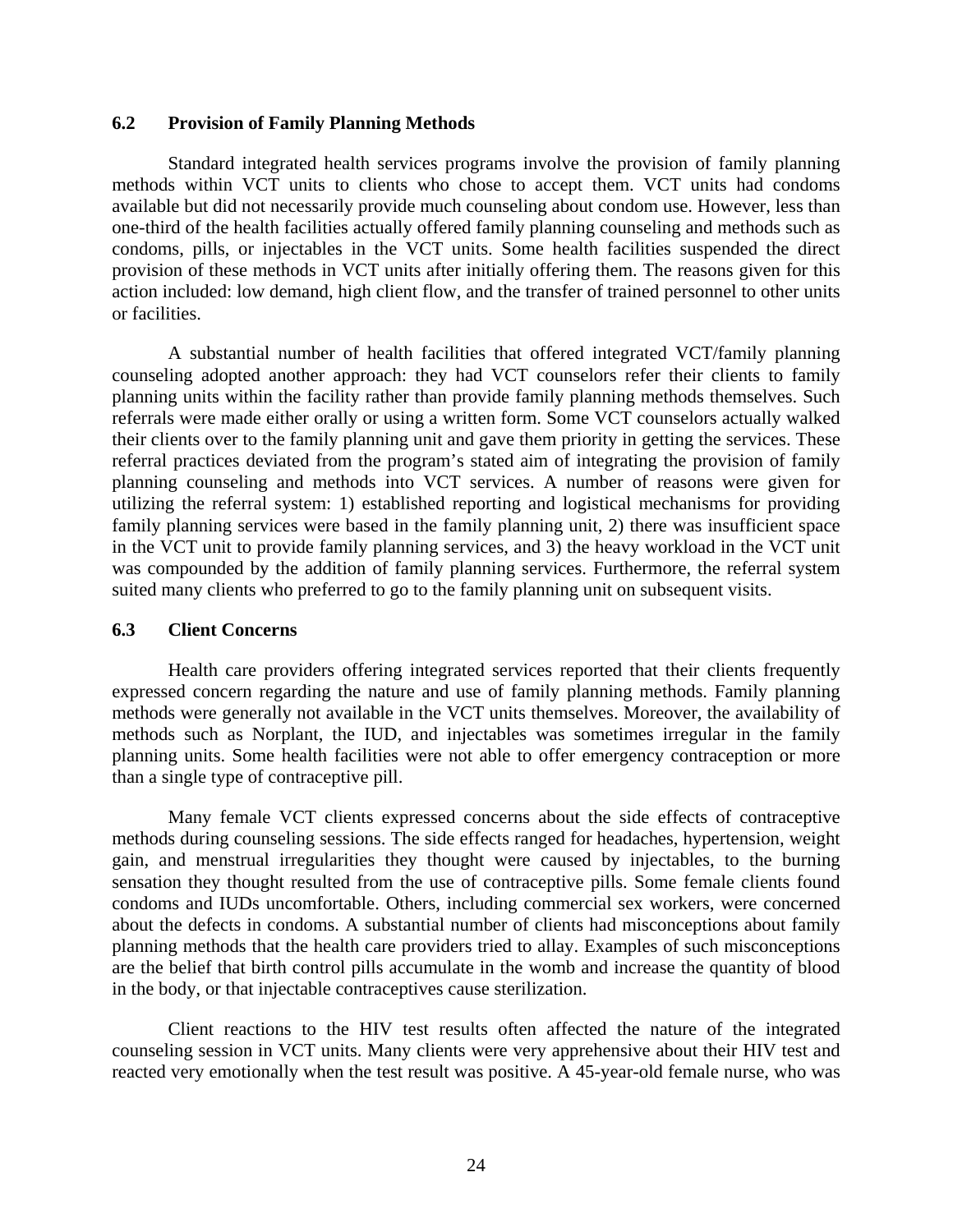working in a hospital in Oromia Region described the responses of some VCT clients to a positive HIV test result in the following manner:

*When their results turn out positive, some clients become angry, cry, wail, or fall down. Others deny that the result is theirs. It is very tough to work in a VCT unit.*  Let alone the clients, it makes me worried, stressed, and exhausted. After they *hear their test results, many clients feel desperate, believing that they cannot live and work.* 

VCT clients who are upset by their HIV test results may not be concerned about reproductive outcomes right away, so a follow-up visit may be necessary to counsel them on family planning. The need to refer clients to other facilities for ART services may complicate efforts to provide them with family planning. And some clients, especially young people, are unwilling to pursue ART, and therefore miss not only the opportunity to receive ART services but family planning services as well.

VCT clients who test positive for HIV are often reluctant or unwilling to tell their spouse or partners about their HIV status. Women may be afraid that they will be accused of bringing HIV into the household. Both women and men may be afraid that their marriage will dissolve if they disclose their status to their partners. A female nurse working in the ART unit of a hospital in Amhara Region talked about some of the responses of these types of clients.

*For example, there are people who know their status but do not want to tell their spouses. There are husbands who hide their status from their wives. Wives also do the same thing. Because of cultural factors, women are afraid to tell their husbands about their result. A woman can be afraid that her husband would hit her or send her out of the house. There are also patients who take ART drugs but*  do not tell their wives. When we inform some of them that they need to tell their *wives, they say, "I told her but she is not willing to test. So she can come when she becomes sick." But they probably have not told their wives.* 

The reluctance on the part of clients who tested positive for HIV to inform their partners constrains their ability to encourage their partners to get tested for HIV. These clients, who would find it difficult to introduce condoms or other family planning methods into the relationship, are not likely to accept such preventive methods during a counseling session.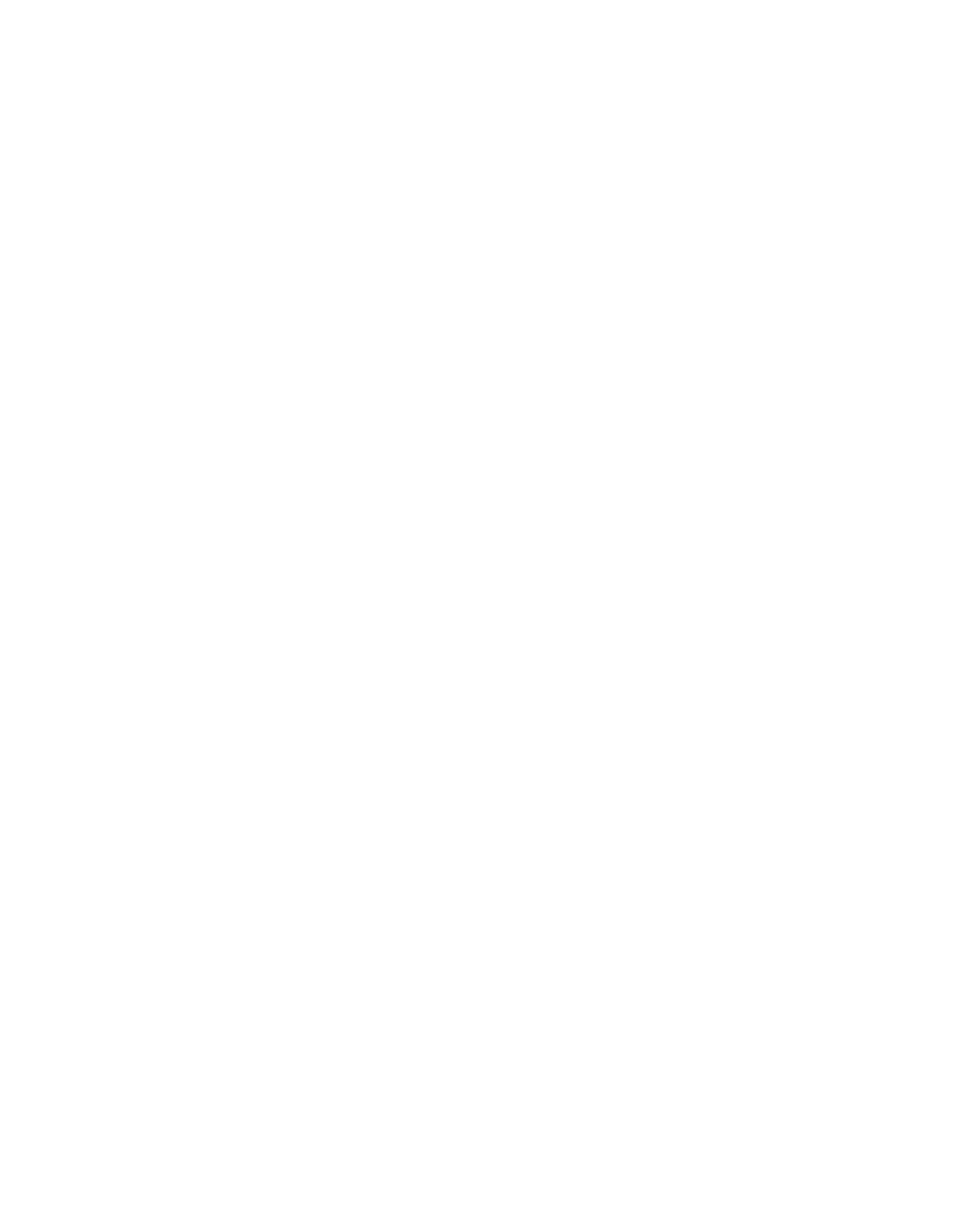### **7. INTEGRATION OF FAMILY PLANNING AND HIV SERVICES IN HEALTH CARE FACILITIES**

#### **7.1 Implementation of Integrated Services**

The expected result of Pathfinder/Ethiopia's integration program and training workshop for integrating family planning services into voluntary counseling and testing services was that VCT units in participating health facilities in Ethiopia would integrate family planning services with VCT services, offering clients integrated VCT/family planning services. This expectation was not borne out.

The research team for this study found that only 10 of the 18 health facilities included in the study were offering integrated VCT/family planning services in their VCT unit; the other eight health facilities did not offer family planning in their VCT units at all. The proportion of health facilities offering family planning services in VCT units was greater in Oromia (six out of nine facilities) than in Amhara (four out of nine facilities). Of the 10 health facilities that did offer integrated VCT/family planning services in their VCT units, only a few offered both family planning counseling and family planning methods in their VCT units. The rest offered family planning counseling in their VCT units but referred clients to the family planning units for contraceptive methods.

Several factors influenced whether and to what degree health facilities were able to achieve integration of HIV and family planning services: 1) the availability and use of human resources and work space, 2) the system of rotating staff among service units in health care facilities, 3) the supply and mode of providing family planning methods, 4) reporting arrangements, and 5) the amount of follow-up and supervision of the integrated services. These factors and their impact on the integrated program are discussed below.

#### *Human Resources*

The integrated program never got off the ground in some VCT units of health facilities because the health care personnel working in those units were never trained. As mentioned earlier, health workers from other units such as ART, PMTCT, ANC and family planning were selected for training. Some of them managed to attain some form of integration in their work by adding family planning services to their other activities, as noted below. Because some of them had not had any training in VCT however, they lacked the skills and motivation to engage extensively in counseling.

In some health facilities, when staff members undergo specialized training, they brief their colleagues on the training objectives and content. In the case of the integration program, this practice allowed some of the trainees, who were recruited from, or transferred to, units other than the VCT unit, to help initiate the integrated VCT/family planning program in the VCT unit. In one health facility, health care providers who had participated in the Pathfinder/Ethiopia workshop were able to persuade counselors in the VCT unit to counsel clients on family planning and then refer them to the family planning unit. In another health facility, they were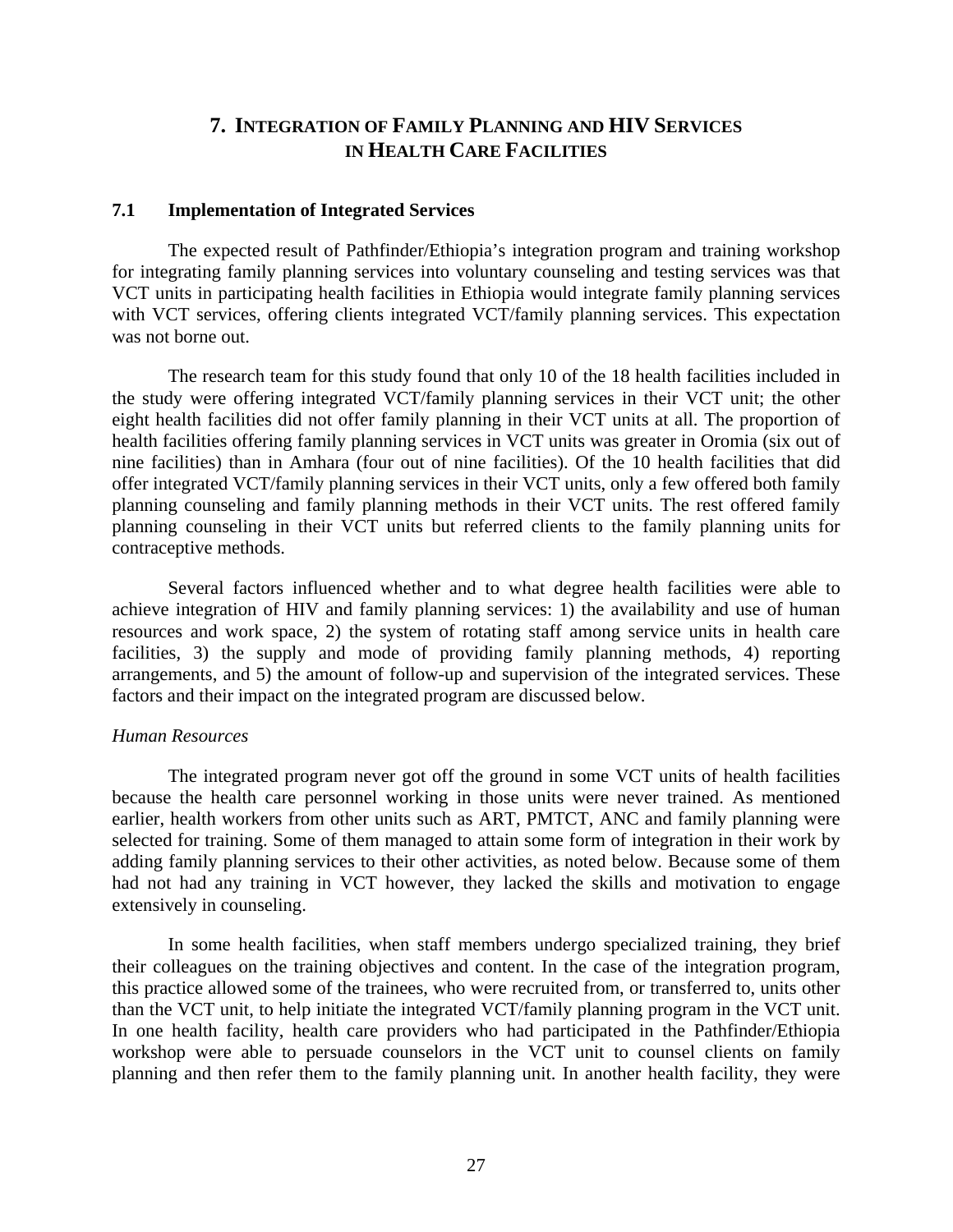able to orient community counselors to provide family planning counseling and methods in the VCT unit itself. Unfortunately, post-training briefings did not occur in all facilities.

Most of the 18 health facilities included in this study faced severe human resource shortages, which are a widespread feature of the Ethiopian health care system in general. This problem has strongly influenced the implementation of integrated VCT/family planning services. The shortages of staff in many of the health facilities have required the shifting of health workers to units where manpower deficits are most severe. As a result, counselors working in VCT units may be moved to the outpatient department, ART, or the delivery room. This practice sometimes deprives VCT units of counselors trained in the integrated program, ultimately leading to the program's suspension in the health facility.

The reduced staff levels in VCT units are also likely to increase the workload of the counselors who remain. The workloads of VCT counselors are often excessive because of high client flow, work quotas, and reporting requirements. Such workloads place a huge burden on counselors, often leaving them exhausted. Heavy workloads also limit the amount of time counselors can devote to each client, making it difficult to delve into family planning issues during the counseling session. A 34-year-old male nurse, working in the ART unit of a health center in Amhara Region described the situation in the following manner:

*Pre- and post-test counseling takes 25 to 30 minutes per client. If we counsel a client on family planning methods, it may take 5 minutes. This means each client may take 30 minutes. We are now given a quota of 900 clients a month in our work plan. To achieve our plan, we have to offer VCT service to 30 clients per*  day. A counselor therefore said that she could not provide services to 30 clients if *family planning was added. I raised this issued during the training. Other professionals in the training also said that the integrated service was not practical.* 

Other counselors found that the integrated services increased their workload in ways they found burdensome. According to a counselor posted in a health center in Oromia Region, "When family planning is added onto VCT, it takes a very long time, which is very tiresome for counselors." Reductions in the personnel available to VCT units, pre-existing excessive workloads, and the resultant burden on counselors have therefore weakened the provision of integrated counseling in a number of health facilities.

An important factor behind the dwindling manpower in the health facilities is the high number of health workers who are pursuing educational opportunities, usually with the aim of getting a Health Officer degree. This has meant that quite a few health care providers who were trained in integrated services have either left their posts or were filling in for health care providers who worked in other units. Both outcomes end up compromising the integrated program.

A strategy recently adopted to combat the shortage of manpower in VCT units has been to involve community counselors in VCT units. Community counselors are volunteers who receive minimal training in HIV services. Quite a few community counselors were already engaged in providing VCT services in the 18 health facilities in this study. Although they could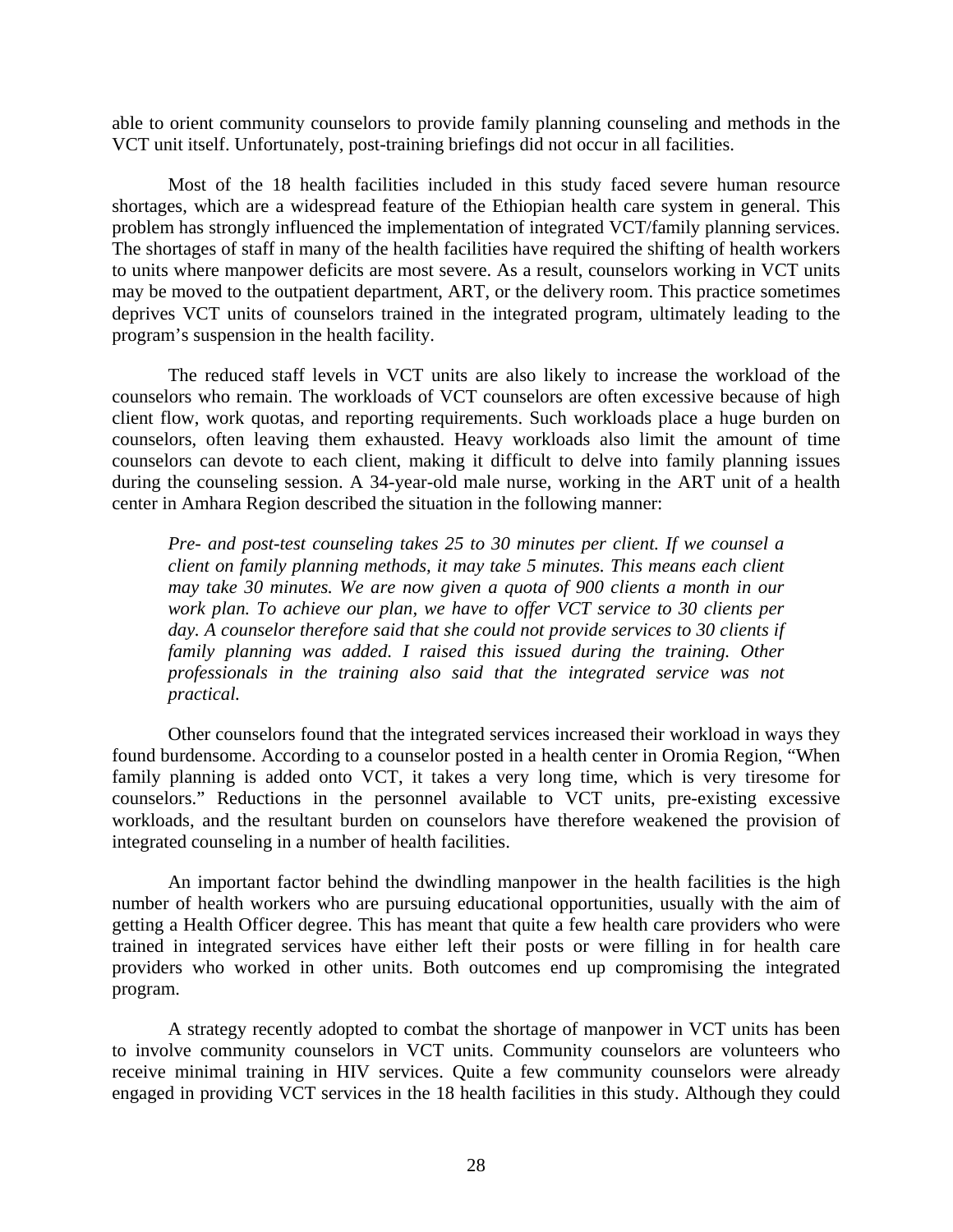offer an adequate level of HIV counseling, their lack of training in family planning and their rudimentary professional experience, meant that these community counselors were not able to participate in the integrated program. In a few instances, community counselors' involvement in VCT services actually led to the termination of the integrated program. In one institution in Amhara Region, however, they were able to counsel VCT clients on family planning after being oriented by health workers trained in the integrated program.

Another factor that significantly influenced the implementation of the integrated program in the participating health care facilities was the widespread practice of rotating staff on a regular basis between various units in a health facility. Staff members were rotated for periods ranging from one week to three months. As noted above, this practice was meant to distribute the workload and provide opportunities for staff to gain experience in different areas of health care. Unfortunately, however, this practice often led to the transfer of health care providers trained in integrated care from VCT to other units, thereby undermining the provision of integrated services.

#### *Shortage of Work Space*

Because many health facilities have a shortage of work space in which to interview clients and store supplies, VCT units were sometimes limited to a single room, restricting the number of counselors who could work there and thus the number of clients who could be served. Some rooms that were available to VCT units were very small, uncomfortably hot, or lacked adequate lighting. These conditions created an environment unfavorable for proper counseling. Indeed, lack of storage space was one of the reasons given for not keeping and offering family planning methods in VCT units.

Another spatial factor that emerged in this study was the physical distance between the VCT unit and the family planning unit within a health facility. It was suggested that this physical distance, combined with clients' concerns about confidentiality, could adversely affect access to family planning methods for some VCT clients who are referred to the family planning unit. In one hospital, a counselor trained in the integrated program managed to bring a family planning unit closer to the VCT unit after consulting with the matron. This case illustrates the importance of administrative support in creating favorable conditions for integrated services.

#### *Management of the Supply of Contraceptive Methods*

The provision of family planning methods is an important component of the integrated program. As noted above, integration of this component took two forms in health facilities involved in the program. A few facilities were able to fully implement the integrated program by offering both family planning counseling and family planning methods in the VCT unit. The second approach, which was adopted by a substantial number of health facilities, was to provide family planning counseling in the VCT unit, but referred interested clients to the family planning unit to receive contraceptive methods.

The convenience of the existing (established) logistical system in which family planning methods were distributed in the family planning unit appears to be an important reason for the second approach to the integration program. The existing arrangement was likely to continue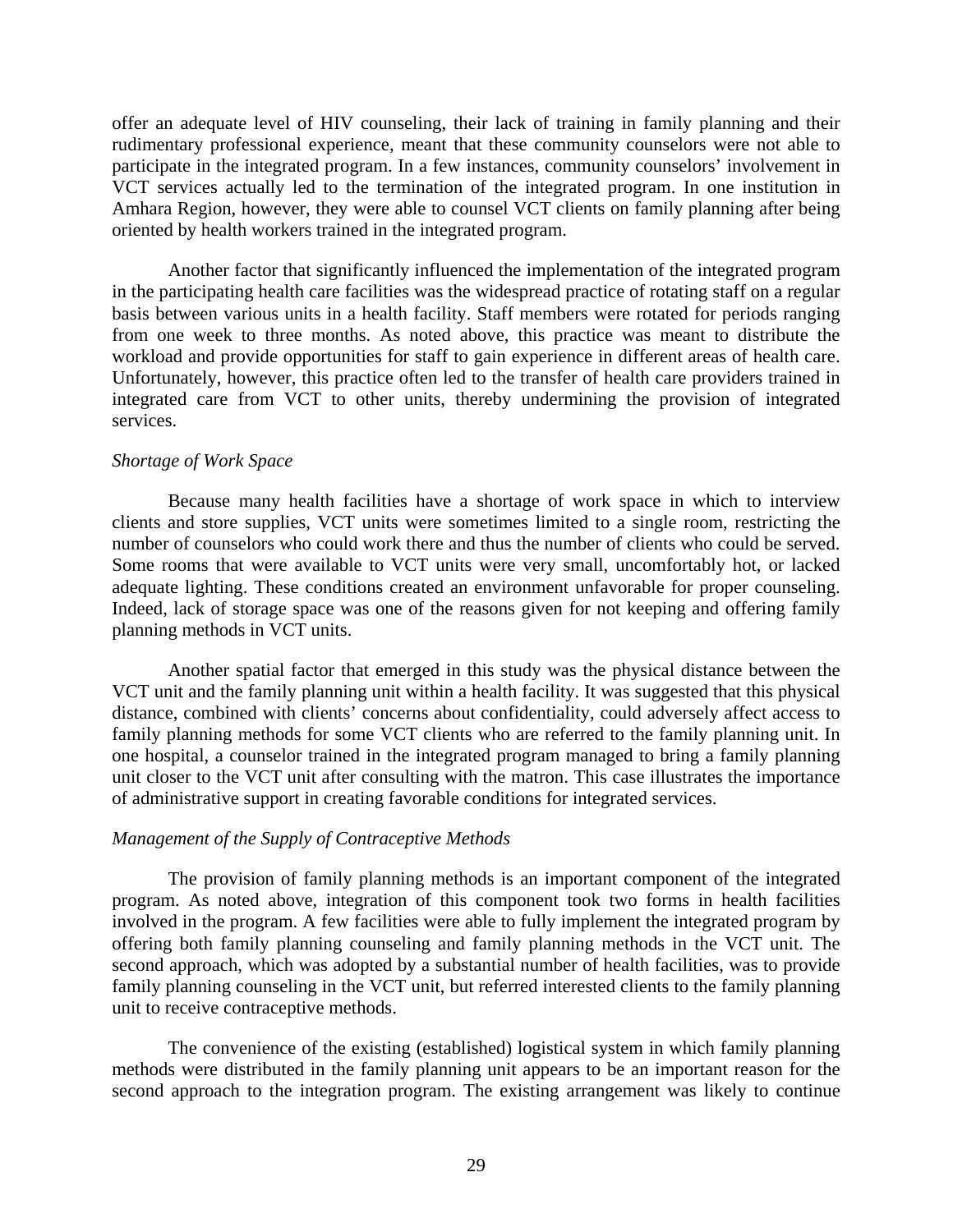unless the trained health care providers and facility managers took the initiative to offer family planning methods in the VCT unit as well. The second approach was reinforced by the reporting system on family planning maintained by health facilities. Data on the number of family planning clients and the types and quantities of contraceptive methods provided to clients were regularly reported by the family planning units to the management of the health facility and Woreda (district) health bureaus. The fact that units other than the VCT unit (PMTCT and ART) did not report on family planning and did not have the reporting formats that would allow them to do so, was cited as one of the factors that militated against the provision of family planning methods in VCT units.

Other factors behind adoption of the second approach to the integration program were mentioned in section 6.2 on the provision of family planning methods. They include lack of storage space for family planning methods in VCT units, lack of time on the part of VCT providers, and client preference to receive family planning methods in the family planning unit rather than in the VCT unit, for their continuing contraceptive needs.

Regardless of which approach to the integration of family planning and VCT services was adopted, a factor that could significantly affect the success of the integrated program was the reliability of contraceptive supplies in health facilities. In most of the health facilities visited, the supply of contraceptive methods was adequate; however, a few facilities reported varying supplies of methods such as injectables. Some health facilities had to rely on external agencies for assistance, or had to refer clients elsewhere for long-term or permanent methods. Also, facilities often ran out of emergency contraceptives.

#### *Follow-up and Supervision*

The lack of follow-up and supervision of the integrated program by health facility management and Pathfinder/Ethiopia was repeatedly mentioned by the health care providers as factors behind the failure to maintain continuity and full integration of the program. Many of the supervisors who were in a position to oversee the program in a health care facility were not aware of its existence, possibly because there was no effort to orient them to the program, or because they were unable to recall its initiation. This situation obviously precluded the support they could give to the integration program in terms of ensuring the availability of trained personnel, materials, and space. A male nurse who had participated in the training workshop on the integrated program but was now being transferred to another facility in Amhara Region, underlined the problem as follows:

*These kinds of programs are sensitive. For example, the officials in the Woreda health bureau do not know about the training I recently had on the integration program. There is only one health professional who works in PMTCT room who has had the integration training. When she has a day off or has night duty, there will be no one to give the service. The service will discontinue.* 

#### **7.2 Integrated Services in Health Care Units Other than VCT**

Although the integrated services program was primarily intended to link family planning and VCT services, it appears that in practice the program has expanded beyond the VCT units.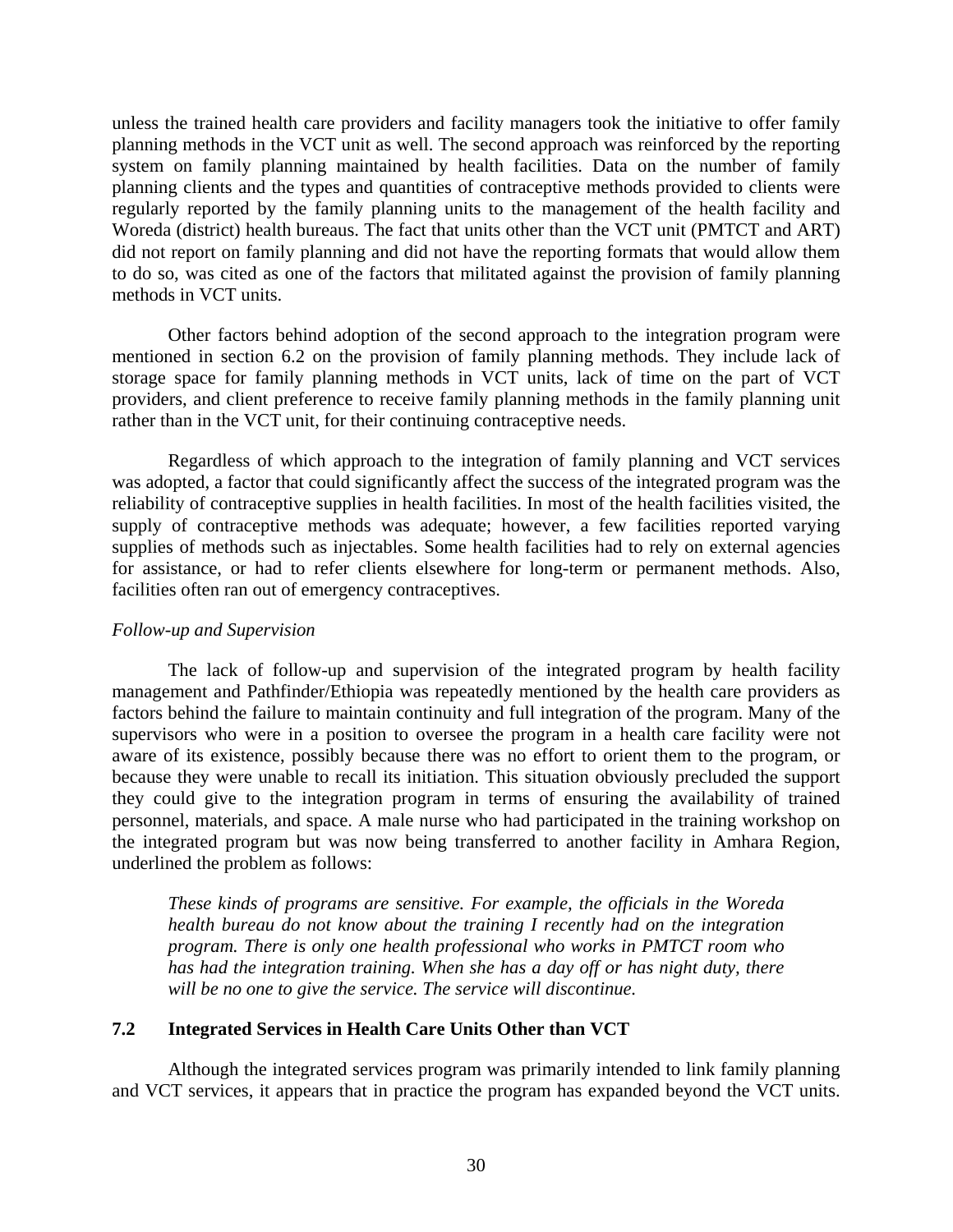This unintended benefit probably came about as a result of the involvement of health care providers from ART, PMTCT, ANC, and family planning units in the training workshops. These health care providers were able to apply the integration principles and practices they had learned to the units in which they worked.

Health care providers from ART units in a number of health facilities who participated in the integrated program returned to their units with the understanding that their clients should be using family planning. In addition to providing ART drugs and counseling to their clients, they began to counsel them on family planning. These health care providers had previously encouraged ART clients to use condoms. They now advised them to adopt additional family planning methods for dual protection against HIV transmission and pregnancy. In a few health facilities, family planning methods were offered in ART units, while in others, clients were referred to family planning units for contraceptives. There were also instances in which female ART clients were encouraged to take a pregnancy test. Clients who tested negative for pregnancy were counseled to adopt family planning; those who were pregnant, on the other hand, were referred to PMTCT units.

ART clients had a range of responses to the family planning counseling. Many were glad to adopt family planning methods after a counseling session. Some ART clients, especially married women, had not disclosed their HIV status to their spouses, fearing eviction or dissolution of their marriage. Because it was difficult for such clients to utilize condoms and other family planning methods, they were often not receptive to counseling on family planning. Other ART clients were mainly interested in getting ART counseling and drug regimens and less interested in family planning methods. They often came to accept family planning as they continued to be counseled during their subsequent visits for ART.

Quite a few health care providers who had participated in the integration workshop came from maternal and child health units, including both ANC and PMTCT. These two units serve the same type of clientele, namely, pregnant women. After they received the training, the health care providers from such units started to counsel women on family planning as they moved through these services. Typically, women would first be enrolled in an antenatal care unit where they would be tested for pregnancy. According to some of the health care providers who were trained in the integrated program, women in the antenatal care unit who tested negative for pregnancy would be counseled to adopt family planning; those who were pregnant would be counseled to be tested for HIV and, if found to be HIV positive, would be referred to the PMTCT unit. There, either during or after their pregnancy, PMTCT staff trained in the integration program counseled the women to adopt family planning after giving birth. A young male nurse working in the PMTCT unit of a health center in Amhara Region explained how this was done:

*If there is a positive result, you have to talk about other issues like breastfeeding options and the importance of delivering in health faculties. If her pregnancy is over 36 weeks and she does not plan to come to a health facility for delivery, you have to give her Niverapine. But we strongly counsel her to come to a health facility for delivery. After telling her all this, I advise her to use family planning services during the postnatal period. I tell her not to get pregnant in the future… After delivery as well, she will be told to use family planning after 45 days, whether she is HIV positive or not.*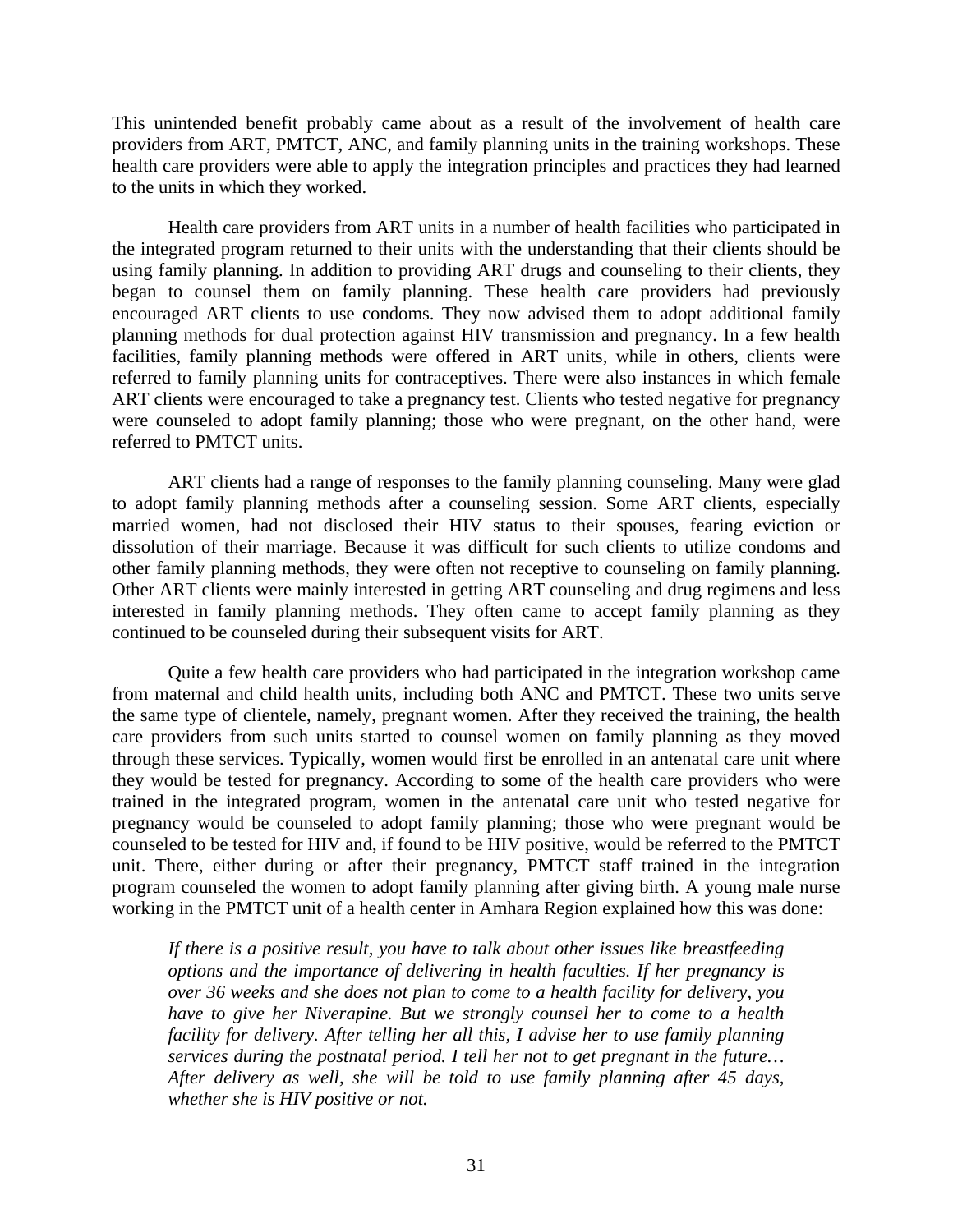Another category of women who received such counseling in the maternal and child health unit were those who had just undergone an abortion. Health care providers from family planning units who were trained in integrated services were sometimes able to find out that some of their clients were sent to them from VCT units after testing positive for HIV. In the case of married couples, they were then able to counsel them on dual protection. These health care providers appeared to be implementing integration in the reverse direction. They were using their increased awareness of the need to integrate HIV services with family planning by counseling their family planning clients to be tested for HIV. They could do this in the preliminary group sessions they conducted for these clients as well as in individual sessions. Those who were willing to be tested for HIV were then referred to VCT units.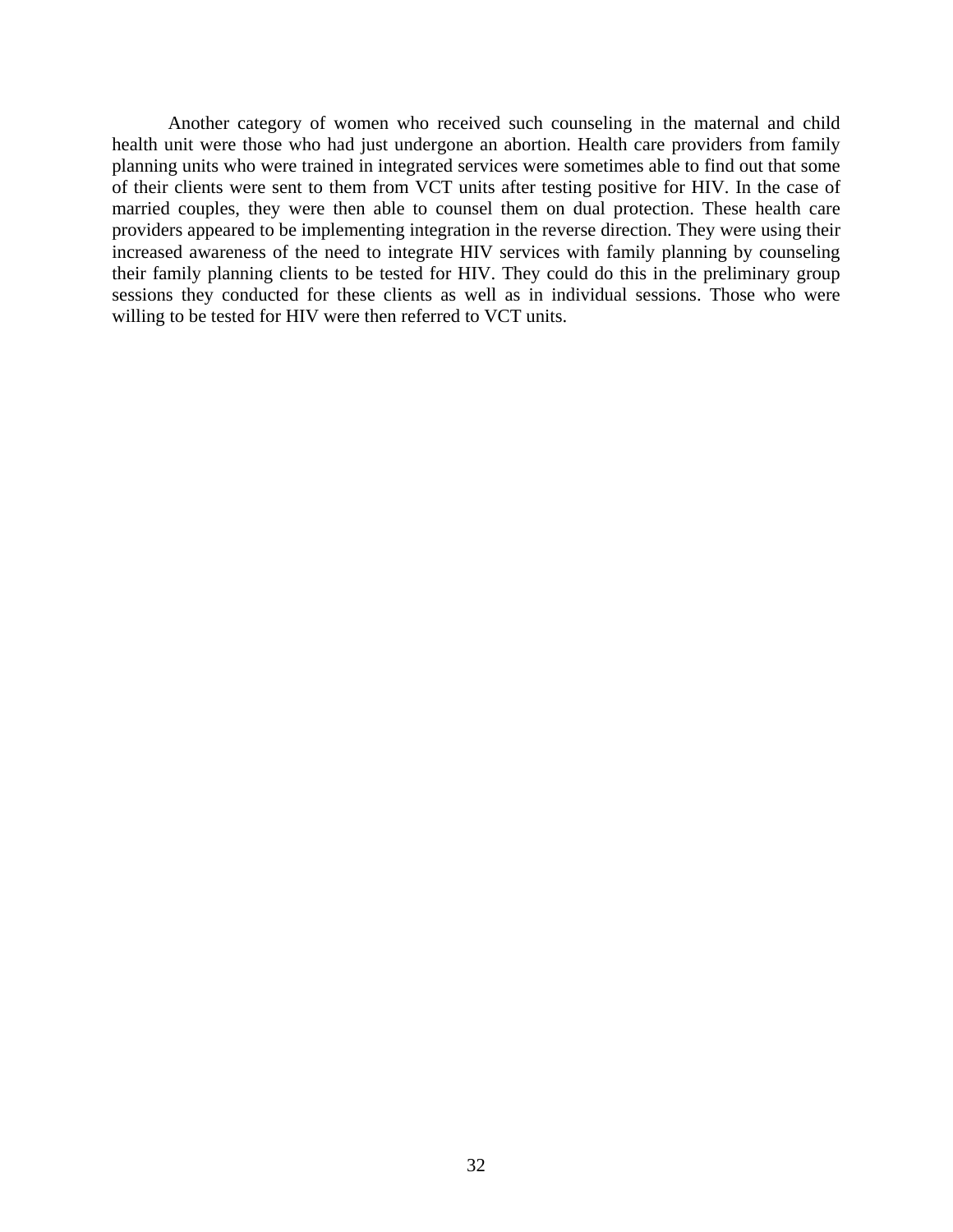#### **8. CONCLUSIONS AND RECOMMENDATIONS**

#### **8.1 Conclusions**

This study was conducted to examine the effects of integrating family planning services into voluntary counseling and testing (VCT) units in health facilities on the work of health care providers in two regions of Ethiopia: Amhara and Oromiya. The objectives were to discover how training health care providers in family planning counseling and methods has affected the service delivery practices of these persons and to identify factors that facilitated the integration of family planning services into existing VCT services. The study focused on understanding the experiences of health care providers in 18 health facilities who had participated in a training workshop on family planning. Research assistants trained by the study directors interviewed health care providers about their job, their training, and the services they provide.

The health care providers who were interviewed were almost all nurses with several years of professional training. The majority of these nurses had worked in two or three health facilities in their careers. Changes in work sites often involved moves from rural health centers to urban hospitals. Having a nursing diploma made a transfer more likely. Many of the health care providers interviewed were interested in acquiring further education, and their participation in courses and workshops led to periodic absences from their post. In their absence, integrated VCT/family planning services would most often be suspended. It is unlikely that a program for integrating services from Ethiopia's Ministry of Health or elsewhere would be effective in altering these aspects of the work environment of health care providers. Thus, any plan for training and supervision of providers of integrated services would need to take into consideration the movement of trained providers between facilities as well as between service units.

Many of the health care providers had been involved in a variety of training programs that had enhanced their knowledge, skills, and confidence, allowing them to provide services in specialized areas. Although health care providers greatly appreciated gaining experience and knowledge from their work and participating in various training programs, they were often challenged by large numbers of clients and heavy workload. Health care facilities typically have a schedule of rotation that moves providers from one unit to another. This policy has the effect, whether planned or not, of evening out the client load.

Conversations with health care providers indicated that individuals were selected to participate in the training workshops partly because their work had something to do with family planning or HIV, and partly because Pathfinder/Ethiopia wanted to distribute training opportunities to a wide range of staff. Trainees were selected from various units in hospitals: VCT, ART, family planning, MCH, ANC, and PMTCT units. Individuals who worked primarily in VCT units were not always chosen for training in family planning methods.

The study research team had expected that the personnel selected for training would mainly be those designated to provide VCT services. This expectation was not borne out because that criterion was not followed in the selection process. Many of trainees selected were from units other than VCT; they included ART, MCH, PMTCT, ANC, family planning, gynecology, and the outpatient department. Additionally, most nurses rotate through the units rather than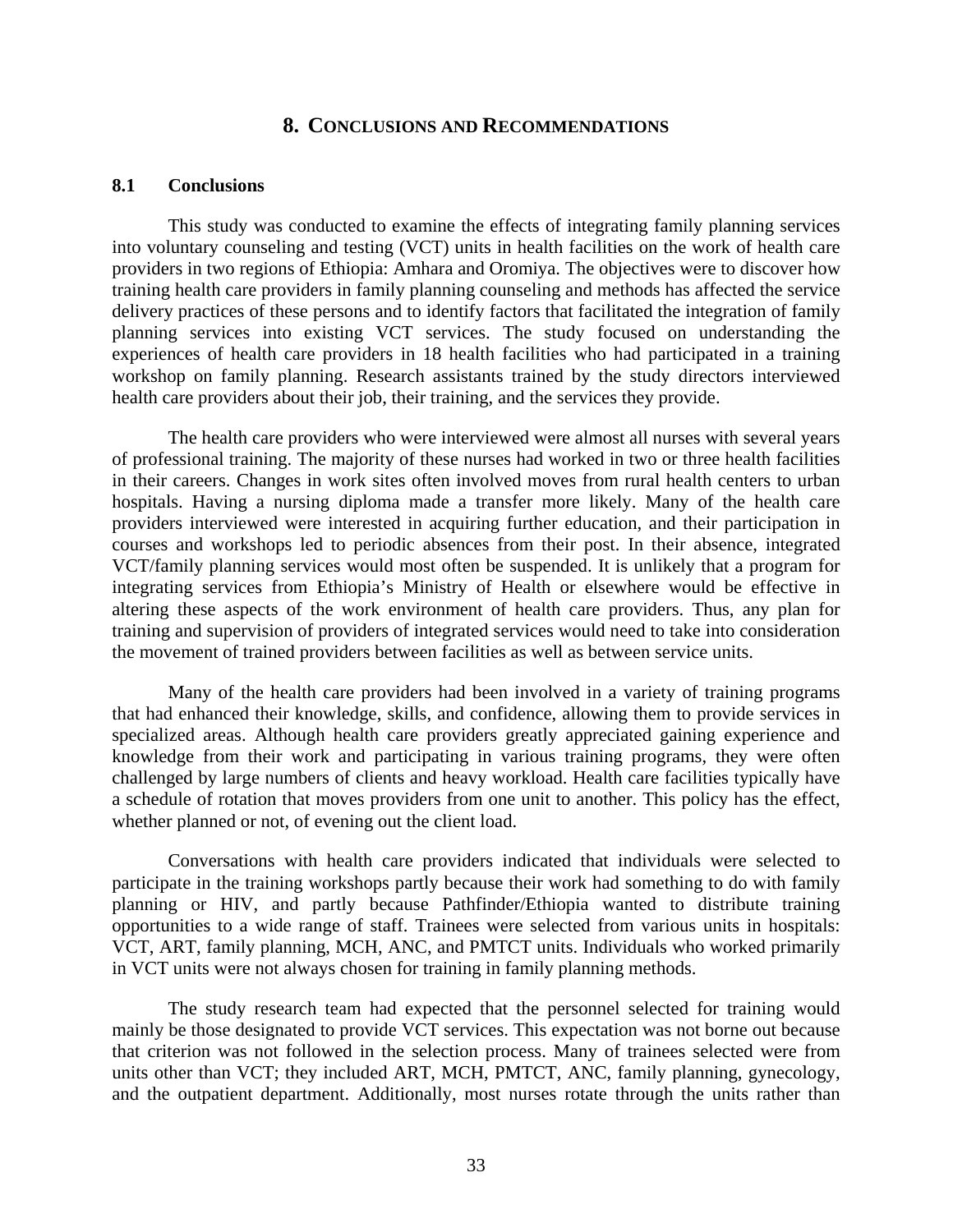staying in specific units. It is unclear how the selection process could have been modified to focus more on VCT staff. A plan for future training would benefit from verifying rotation plans and assessing the number of persons that should be trained, to ensure regular and consistent delivery of integrated services.

The expected result of the collaboration between the Ministry of Health and Pathfinder to train health care providers in integrating family planning services into VCT services was that VCT units in participating health facilities in Ethiopia would be able to offer clients integrated VCT/family planning services. The research team for the study found, however, that only 10 of the 18 health facilities included in the study were offering integrated VCT/family planning services in their VCT unit; the other 8 health facilities did not offer family planning in their VCT units.

The way in which the integrated program was implemented by the 10 health facilities that did offer integrated services varied greatly. Family planning services were provided to VCT clients in these facilities in one of two ways: 1) the VCT unit offered family planning counseling and family planning methods directly to VCT clients, or 2) the VCT unit offered family planning counseling to VCT clients, and then referred them to a separate family planning unit in the facility to obtain contraceptive methods.

Less than one-third of the 10 health facilities that offered integrated VCT/family planning services in their VCT units offered both family planning counseling and methods. The rest offered family planning counseling in their VCT units but referred clients to family planning units to obtain contraceptive methods. Although referrals for contraceptives were less convenient and confidential for clients, they did provide reasonably good access to family planning. Many clients also preferred to go to the family planning unit for subsequent contraceptive needs.

A variety of factors influenced the degree to which health facilities were able to achieve integration of HIV and family planning services. These factors include the following:

- the availability and use of human resources to implement the program,
- the system of rotating staff among service units in health care facilities,
- the supply and mode of providing family planning methods,
- reporting arrangements, and
- the amount of follow-up and supervision accorded to the integrated services.

Factors that facilitated the integration of family planning and HIV services include the following:

- the selection of VCT counselors for training in family planning methods and counseling,
- a particularly effective training session, and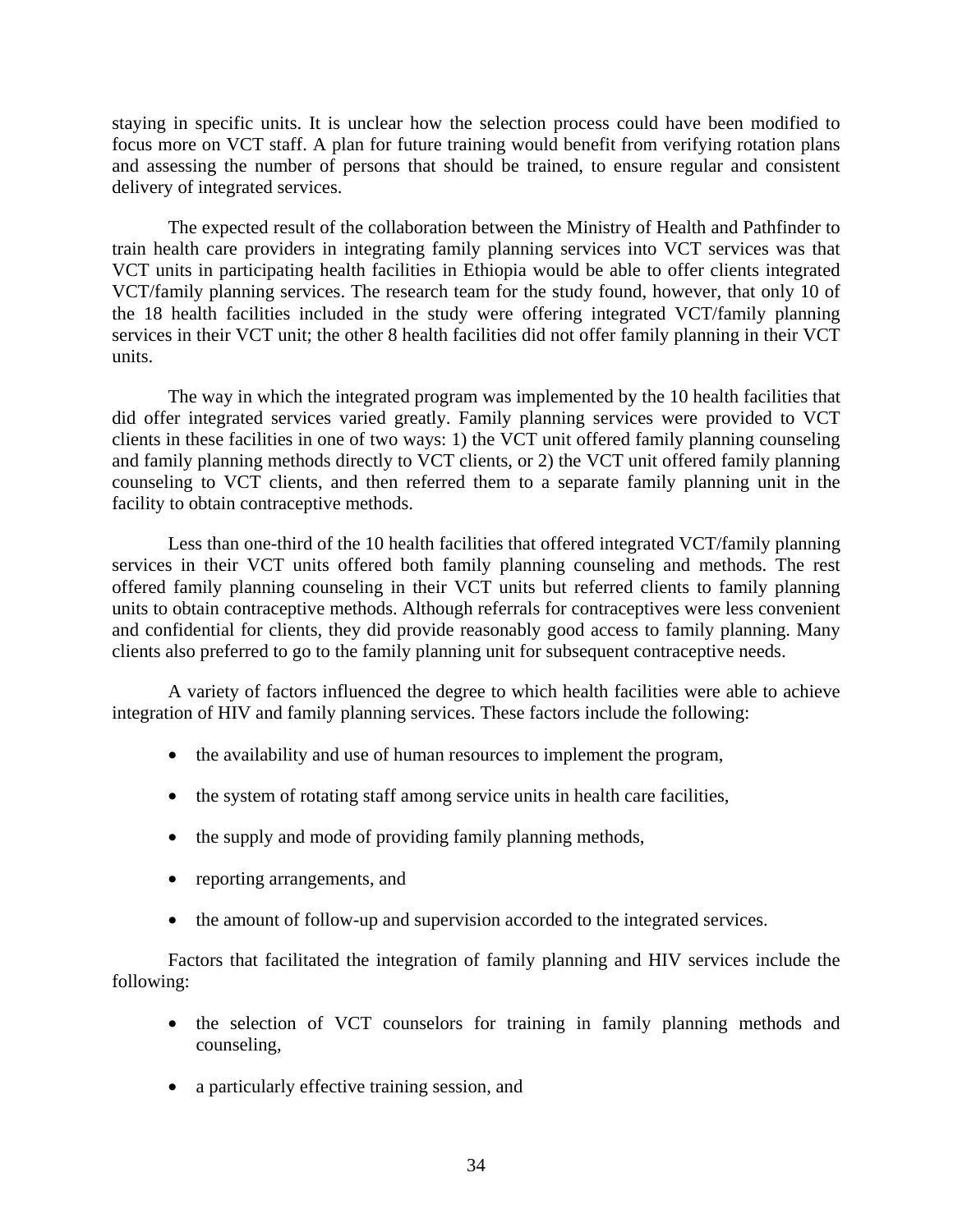• the sharing of skills from the training with colleagues in the health facilities.

The integrated program was implemented in units other than VCT, such as ART, PMTCT, and ANC in cases where personnel from these units were trained, or where trainees shared their skills with colleagues. Counselors in family planning units advised their HIVpositive clients on dual protection, and their other family planning clients on HIV testing.

Factors that impeded the integration of family planning services into VCT units included the following:

- the selection of health care providers other than VCT counselors for the training workshop,
- shifting of personnel from the VCT unit to other units because of staff shortages,
- the heavy workloads of counselors leading to the suspension of the integrated service program,
- the lack of adequate and convenient work space for counseling clients, and
- the lack of supervision and follow-up by Pathfinder personnel.

The lack of follow-up and supervision of the integrated program by Pathfinder/Ethiopia and heads of facilities was repeatedly mentioned as a problem by the trainees. This had a negative impact on their ability to provide the necessary oversight, human resources, system of reporting, work space, and moral support needed to maintain the continuity of the program.

Interest in the integration of family planning and HIV services on the part of the Ethiopian Ministry of Health, Pathfinder/Ethiopia, Family Health International, and other groups is a promising development in Ethiopia; integration may make services more efficient and more accessible to clients. Through discussions with health care providers and their supervisors, the research team identified several suggestions for improving the integration process in the future.

First, the health care providers reported that although the five-day training gave them additional skills and motivation to serve clients, the workshop was too short and not sufficiently practical. They also said that they were disappointed that they were rarely contacted by Pathfinder/Ethiopia after being trained. Although trainees were told to expect supplies and supervisory visits, the supervisory visits did not occur. In the next round of training, follow-up visits should be part of the overall plan.

Second, it is important to consider ways to take advantage of the existing service provision structure in health facilities and to shape the training to take into account this structure. In Ethiopia, many health facilities have a severe shortage of personnel, so everyone works in nearly all the units from time to time. Also, most of the personnel rotate regularly through the various service units, so if family planning services are to be offered in VCT units, several individuals in each health facility must be trained in the integrated program. With only one or two persons trained in both VCT and family planning a health care facility will be unable to sustain the provision of integrated VCT/family planning services over time. Program and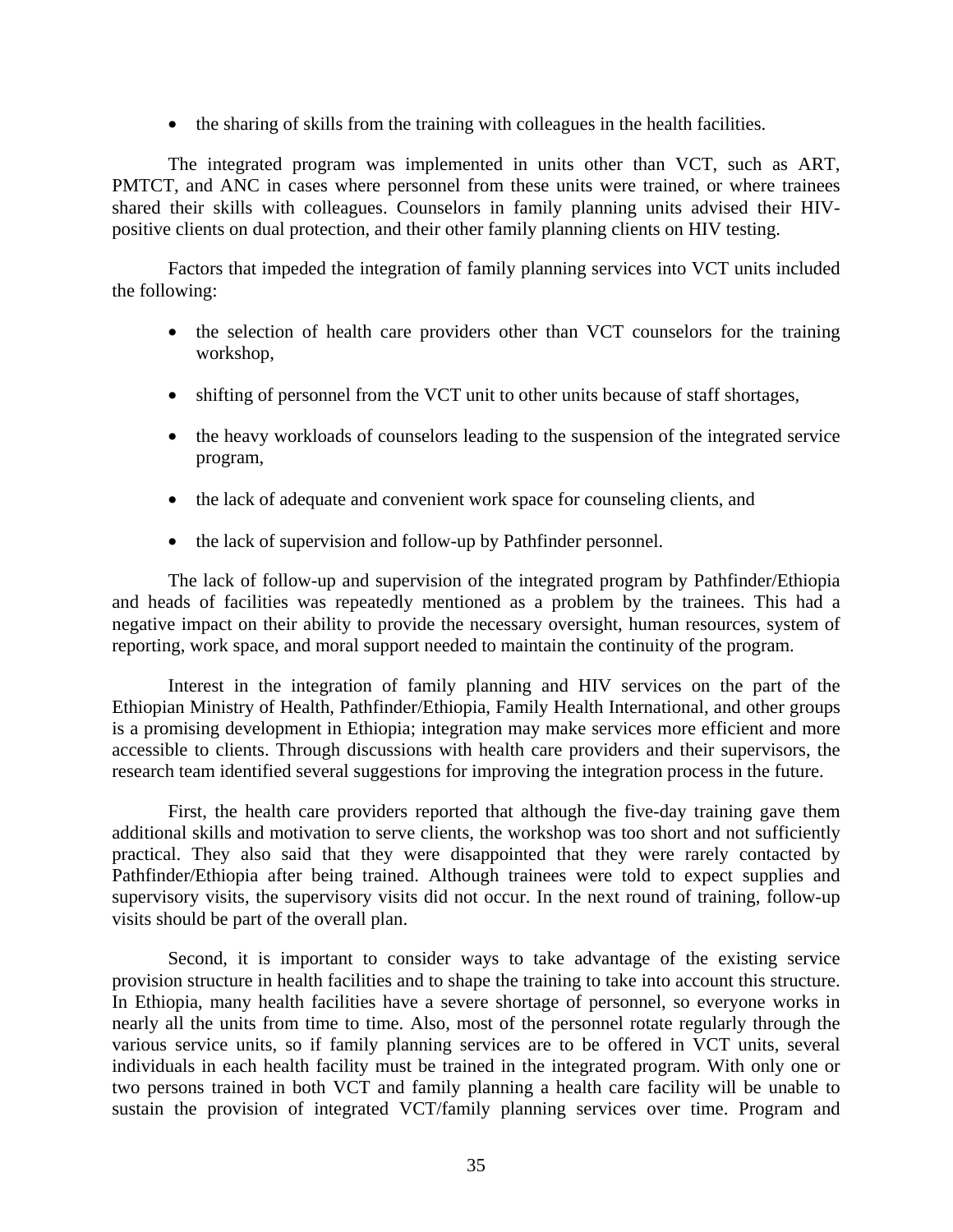training directors would benefit from understanding the pattern of internal rotation within facilities, using this information to inform the process of trainee selection.

Finally, the mobility of staff, both within and between facilities, suggests that the image of service integration according to models based on service type (VCT, ART, PMTCT, care and treatment, etc.) does not adequately reflect the situation in Ethiopia. In the facilities visited, some personnel trained in family planning methods used their skills in units other than VCT. A model with more permeable boundaries between service units would fit the situation better.

#### **8.2 Recommendations**

The research team's recommendations regarding the integrated VCT/family planning program are based on this study of health care providers' experiences with the integration of VCT and family planning services and their own suggestions on how to improve the program.

- It is always useful to reflect on improving the quality of training programs. For training related to the integration of VCT and family planning, attention should be given to enhancing its conceptual aspects, practical components, the time allocated for the workshop, and the overall instruction methods used. The importance of counseling all VCT clients on family planning, both HIV-positive and HIV-negative clients, should be emphasized.
- Recruitment for training on VCT/FP integration should target health care providers who are likely to make the most use of the skills acquired—first those in VCT units, and then those in ART and PMTCT units of health facilities. Consultation between trainers and health facilities on the selection of trainees can help ensure the involvement of the most appropriate staff.
- The ongoing human resource shortages, frequent departures of staff to pursue educational opportunities, and staff rotation practices—all common in health facilities—should be considerations in planning for future training in the integration of services. Expanded and continuing training of more health care providers in the integrated program is needed to ensure the availability of trained staff needed for its continuity.
- The high volume of clients in VCT units and the substantial demands placed on counselors will have a major impact on the continuity and quality of integrated services. Sustained support should be provided to health facilities for training in VCT, including its integration with family planning. Serious attention should be given to equipping community counselors with the skills to counsel clients on family planning, possibly through instruction by health care providers trained in the integrated program. However, the need for the continued involvement of health care providers in the actual provision of family planning methods in VCT units must not be forgotten.
- Many of the health care providers who participated in the training workshop reported that the attention and support given to them by their supervisors and Pathfinder/ Ethiopia was insufficient. Stronger efforts should be made to orient facility heads on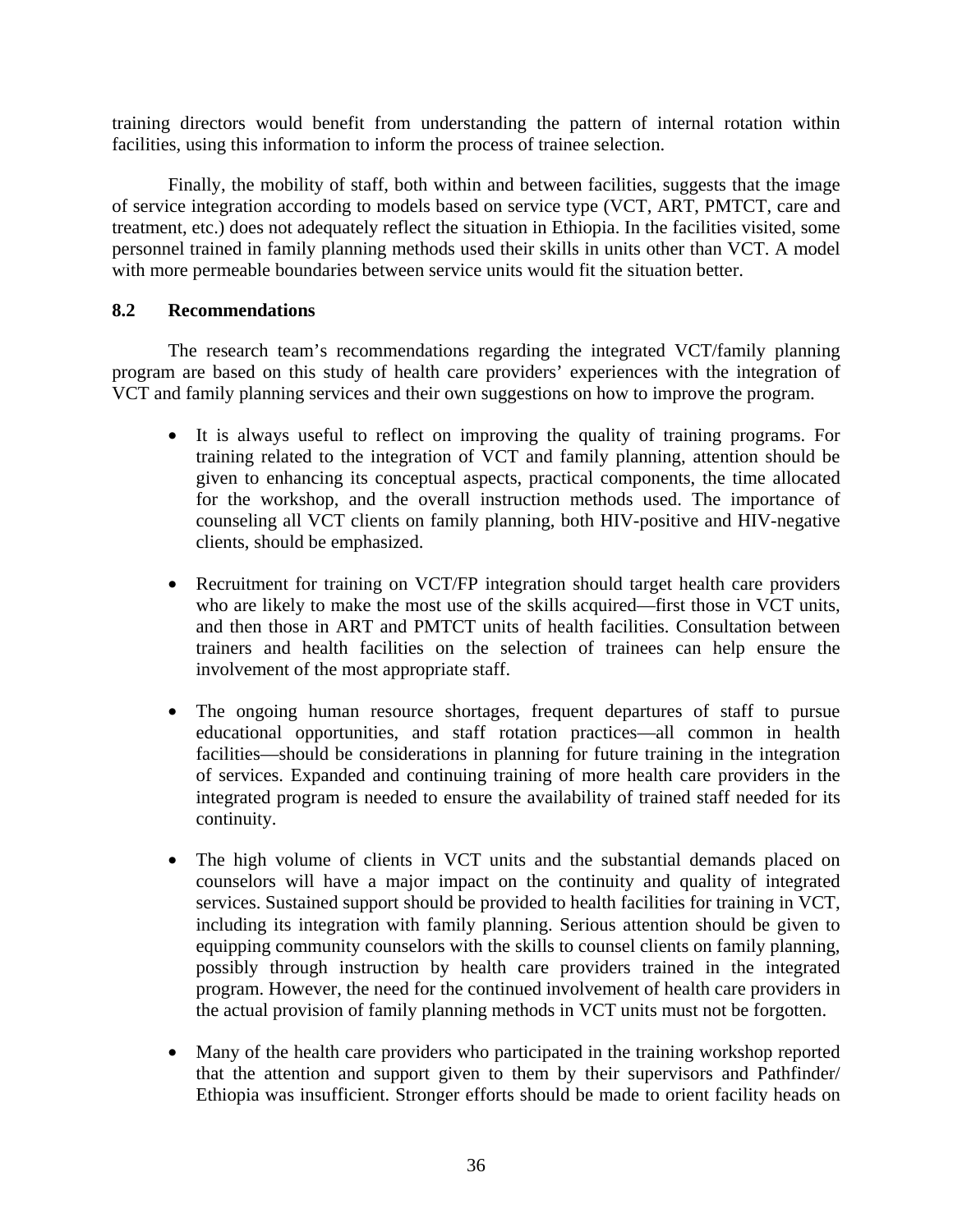the objectives and content of the integrated program to secure their support for ensuring adequate human resources, workspace, materials, and other conditions for its proper implementation. They should be encouraged to maintain staff in posts in which they can continue to apply their training in the integrated program.

- Pathfinder/Ethiopia should strengthen its follow-up of the integrated VCT/family planning program through continuing consultations with trained staff on issues related to implementation, supplies of reporting materials and family planning methods, and enhanced monitoring and evaluation. Steps should be taken to address ongoing variability in supplies of family planning methods and increased demand for them because of the success of integrated services. The supply of injectables, emergency contraceptives, and long-term methods such as Norplant need special attention.
- Health facilities should be engaged with community outreach activities related to HIV to raise awareness and utilization of integrated services and to support VCT clients who will face difficulties discussing their HIV status and family planning with their spouse/partners. Many facilities are already doing so.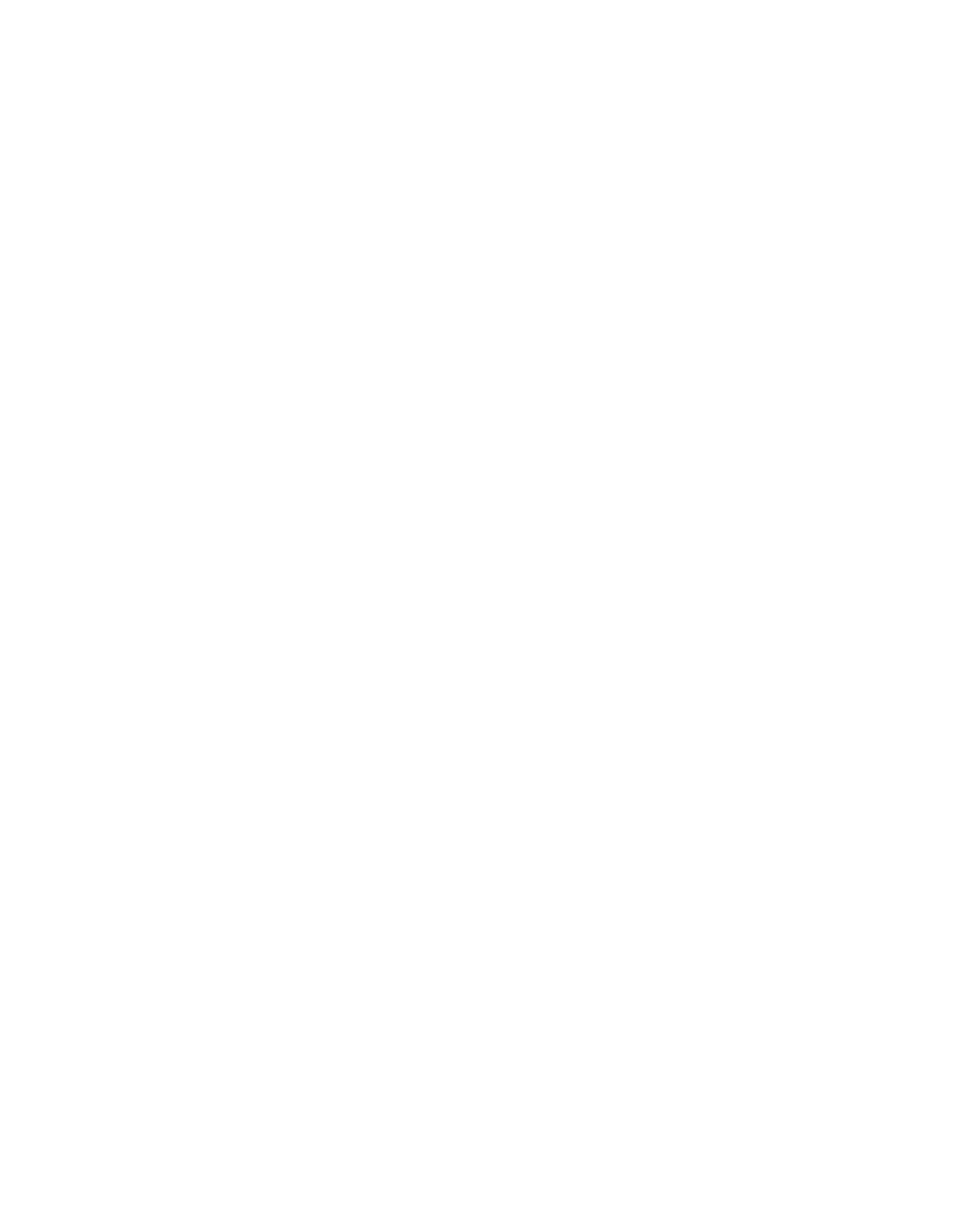#### **REFERENCES**

Adamchak, S.E., B. Janowitz, T. Grey, and C. Otterness. 2007. *Introducing family planning services into an ART treatment program in Ghana: Results of a pilot intervention.* Research Triangle Park, North Carolina, USA: Family Health International.

Adamchak, S., H. Reynolds, and R. Wilcher. 2007. Country assessments: Documenting family planning-HIV integration models. Unpublished proposal for country assessments. Research Triangle Park, North Carolina, USA: Family Health International.

Addis Continental Institute of Public Health (ACIPH). 2008. *Integration of family planning and HIV services in Ethiopia: A situation analysis*. Addis Ababa, Ethiopia: ACIPH.

Bradley, H., A. Bedada, A. Tsyui, H. Brahmbhatt, D. Gillespie, and A. Kidanu. 2008. HIV and family planning service integration and HIV voluntary counseling and testing client composition in Ethiopia. *AIDS Care* 20(1): 61-71.

Desgrées-du-Loû, A., P. Msellati, I. Viho, A. Yao, D. Yapi, P. Kassi et al. 2002. Contraceptive use, protected sexual intercourse and incidence of pregnancies among African HIV-infected women. *International Journal of STD and AIDS* 13: 462-468.

Family Guidance Association of Ethiopia (FGAE). 2007. Integrating VCT and FP: FGAE's experience. Presented at meeting in Addis Ababa, December 27, 2007.

Family Health International (FHI). 2004. *Integrating services.* Network 23(3).

Family Health International (FHI). 2006. *Integrating family planning services into voluntary counselling and testing centers in Kenya: Operations research results.* Research Triangle Park, North Carolina, USA: Family Health International.

Family Health International (FHI). 2007. Internal documents on integration of family planning and HIV services.

Fleishman, J. 2006. Integrating reproductive health and HIV/AIDS programs: Strategic opportunities for PEPFAR. Center for Strategic and International Studies. Washington, D.C. Unpublished report.

Foreit, K.G.F., K. Hardee, and K. Agarwal. 2002. When does it make sense to consider integrating STI and HIV services with family planning services? *International Family Planning Perspectives* 28: 105- 107.

IntraHealth International. 2008. Internal documents.

Kidanu, A., D. Gillespie, M. Asnake et al. 2006. Voluntary HIV counseling and testing integrated with contraceptive services (VICS) in Ethiopia. Baseline preliminary analysis. Presented at the "Linking Reproductive Health, Family Planning and HIV/AIDS in Africa" meeting, Addis Ababa, Ethiopia, October 9-10, 2006.

Mbizvo, M. [n.d.] Indicators on linkages between sexual and reproductive health and HIV/AIDS. PowerPoint presentation. Geneva, Switzerland: Department of Health and Research, World Health Organization.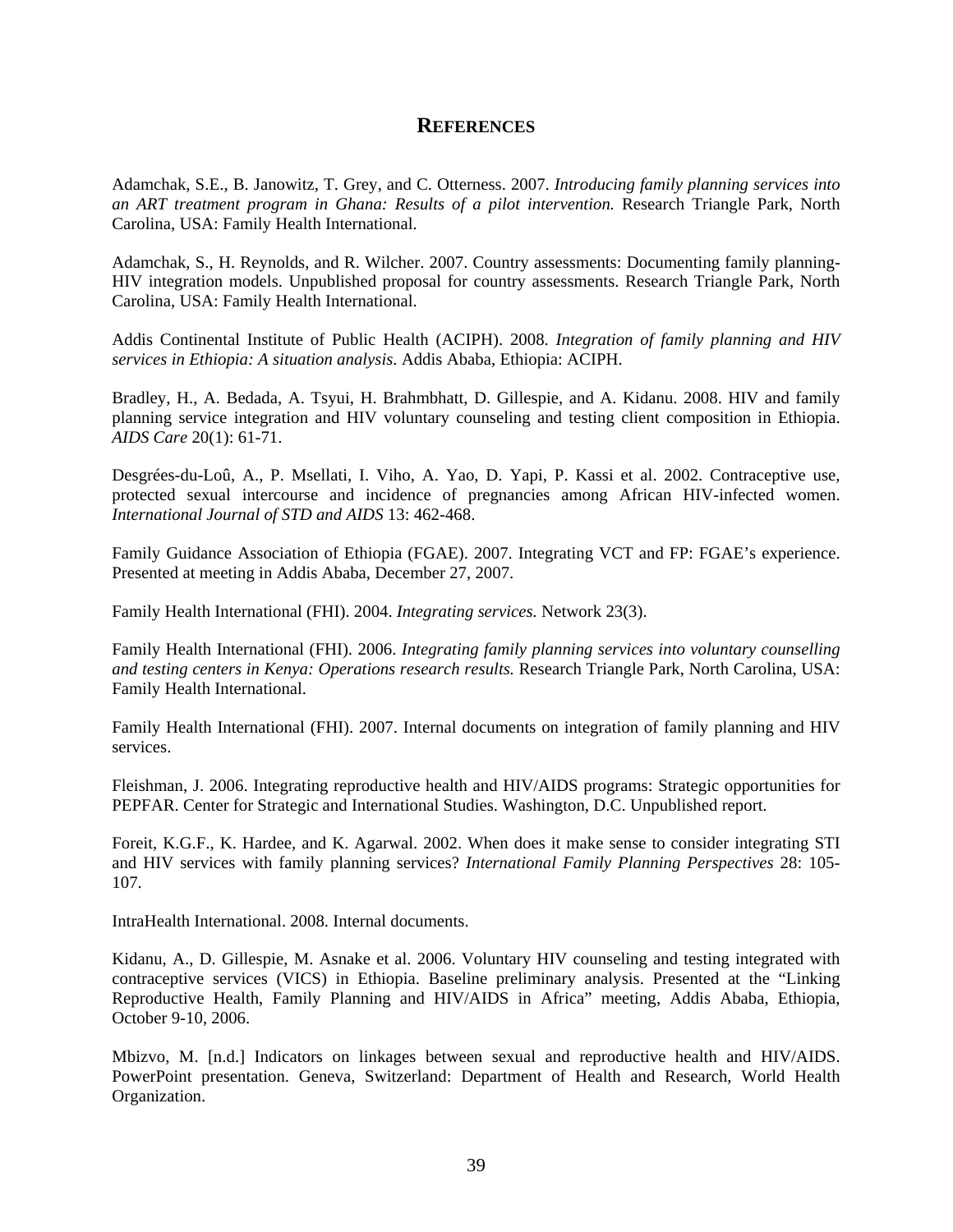Mullick, S., D. Khoza, I. Askew, T. Maluka, and M. Menziwa. 2006. Integrating prevention, counseling and testing for HIV into family planning services in South Africa: What happens to the quality of FP? Presented at the "Linking Reproductive Health, Family Planning and HIV/AIDS in Africa" meeting, Addis Ababa, Ethiopia, October 9-10, 2006.

Prochaska, J.O., C.A. Redding, and K.E. Evers. 1997. The transtheoretical model and stages of change. In *Health behavior and health education theory, research, and practice*, 99-120, ed. K. Glanz, F.M. Lewis, and B.K. Rimer. San Francisco, California, USA: Jossey-Bass Inc.

Reynolds, H. 2005. VCT and PMTCT clients' fertility desires: What do we know about HIV+ women? Presented at the "Family Planning-HIV Integration Working Group" meeting, Washington, D.C., November 2005.

Reynolds, H., and R. Wilcher. 2006. The value of contraception to prevent perinatal HIV transmission*. Sexually Transmitted Diseases* 33(6): 350-356.

Reynolds, H.W., M.J. Steiner, and W. Cates, Jr. 2005. Contraception's proved potential to fight HIV. *Sexually Transmitted Infections* 81(2): 184-185.

Rochat, T.J., L.M. Richter, H.A. Doll, N.P. Buthelezi, A. Tomkins, and A. Stein. 2006. Depression among pregnant rural South African women undergoing HIV testing. *JAMA* 295: 1376-8.

Rutenberg, N., and C. Baek. 2005. Field experiences integrating family planning into programs to prevent mother-to-child transmission of HIV. *Studies in Family Planning* 36(3): 235-245.

Smart, T. 2006. PEPFAR: Unexpected and unwanted pregnancies in women on ART highlights family planning gap. *Aidsmap News*. July 14, 2006. Available at: http://www.aidsmap.com/en/news/C0902DCA-9AB9-4F13-ABB3-D360D32E6669.asp

Sonfield, A. 2006. Working to eliminate the world's unmet need for contraception. *Guttmacher Policy Review* Vol. 9: 10-13.

The Joint United Nations Program on HIV/AIDS (UNAIDS). 2004. *Linking sexual and reproductive health: An annotated inventory*. Geneva: UNAIDS.

Westoff, C. 2001. *Unmet need at the end of the century*. DHS Comparative Reports No.1. Calverton, Maryland, USA: ORC Macro.

Wilcher, R., T. Petruney, W. Cates, and H.W. Reynolds. 2008. From effectiveness to impact: Contraception as an HIV prevention intervention. *Sexually Transmitted Infections* 84 (Suppl. 2): ii, 54-60.

World Health Organization (WHO). 2004. *Glion Call to Action on family planning and HIV/AIDS in women and children*. Geneva: World Health Organization.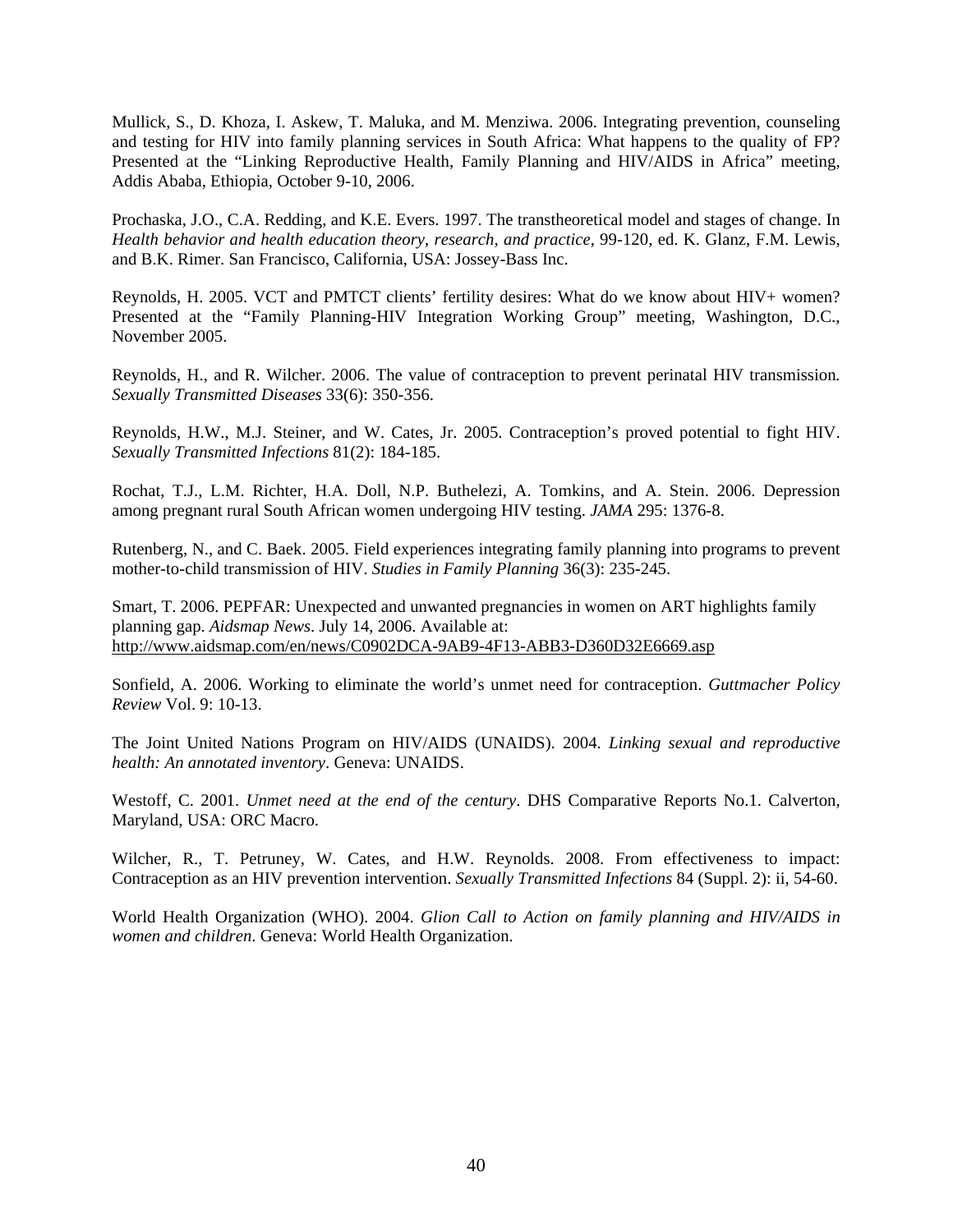#### **APPENDIX A**

#### **Topic Guide for Interviews with Health Care Providers**

Macro International, in association with Pathfinder/Ethiopia, is conducting this study on the experiences of health care providers with the integration of family planning with VCT service provision in health facilities. The study will help identify what factors facilitate the integration program and allow us to improve it. This interview prioritizes your experiences and perspectives in providing integrated family planning and VCT services. Therefore, please feel free to expand on everything that you think is relevant to you and the program. The questions we put to you are only guides to our discussion and should not restrict your responses in any way. Your responses to this interview will remain confidential and anonymous.

Thank you for your participation in the interview. Let us now start our discussion.

Personal information: Name; Gender; Age; Education; Position; Years of experience; Name and address of health facility; Name of facilitator.

- I. Current work and responsibilities (Please tell me about the work you do here from day to day)
	- Activities of a typical day
	- Specific responsibilities
	- Contact with patients
	- Types of patients they see
	- Contacts with outreach units
	- Relative satisfaction in working here
- II. History of past work experience

(Please tell me about your background and preparation for working in health care)

- Education completed
- General training programs completed
- Past work experience
- Aspects of past work that were/were not satisfactory
- How they came to work in this facility
- How they see their professional future
- III. Special training programs followed

(Please tell me about any special training you have had in HIV and family planning service provision)

- Training in HIV services: counseling and testing
- Training in family planning services
- Training in integrated HIV and family planning services
- Relative effectiveness of training
- How they now use their training in their practice